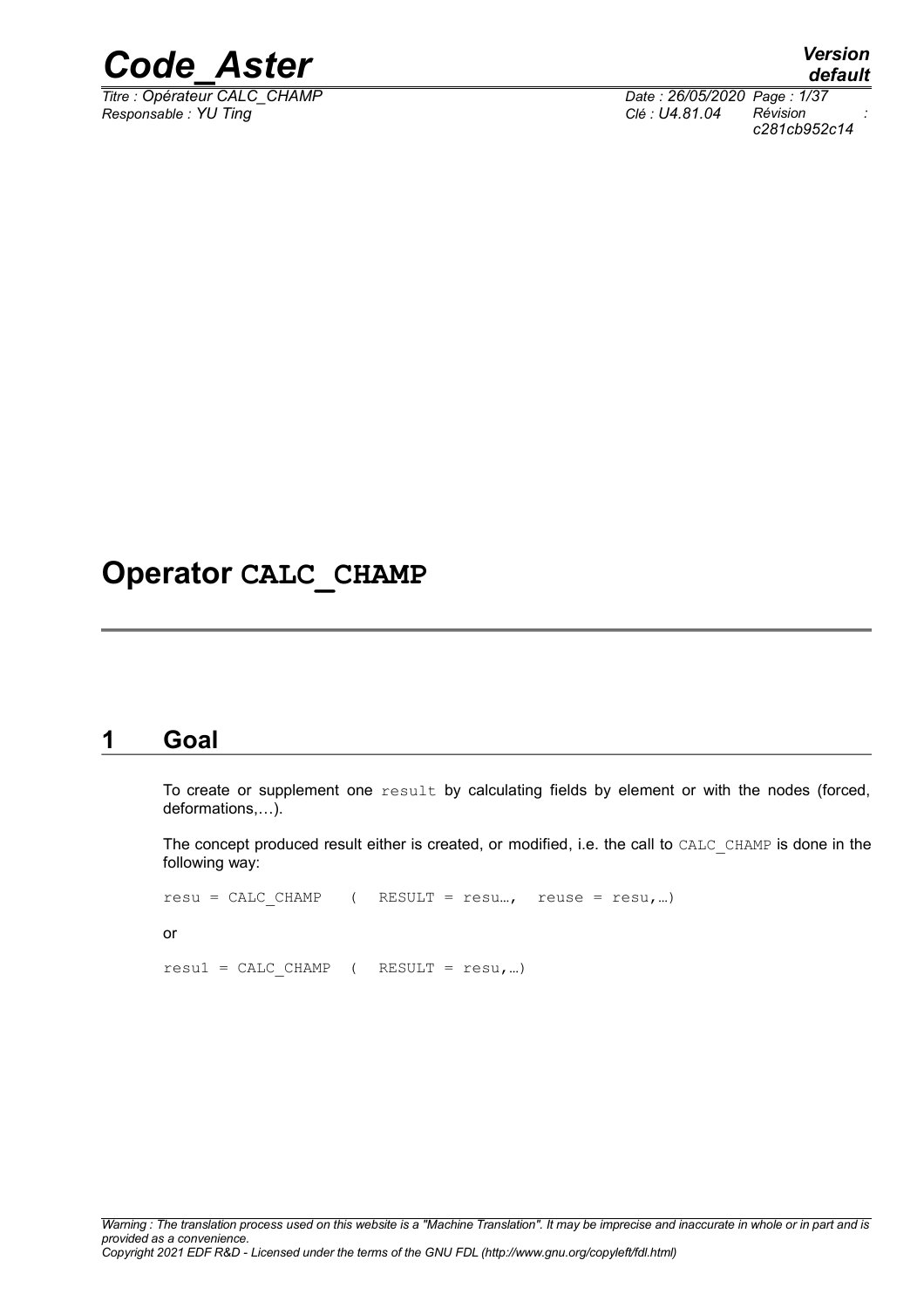*Titre : Opérateur CALC\_CHAMP Date : 26/05/2020 Page : 2/37*

*Responsable : YU Ting Clé : U4.81.04 Révision : c281cb952c14*

### **Contents**

| 2.6.1 Options of calculation of the constraints (Operand CONSTRAINT)11                 |  |
|----------------------------------------------------------------------------------------|--|
| 2.6.2 Options of calculation of the deformations (Operand DEFORMATION)14               |  |
| 2.6.3 Options of extraction of the internal variables (Operand VARI_INTERNE)16         |  |
|                                                                                        |  |
|                                                                                        |  |
|                                                                                        |  |
| 2.6.7 OptionS dependent on the parameters of calculation (Operand PROPRIETES)25        |  |
|                                                                                        |  |
|                                                                                        |  |
|                                                                                        |  |
|                                                                                        |  |
|                                                                                        |  |
|                                                                                        |  |
| 2.9.2 Example 1: structure charged with nodal force (2 elements QUAD4)31               |  |
|                                                                                        |  |
|                                                                                        |  |
| 2.9.5 Example 4: calculation of the reactions of support at the bottom of a stopping34 |  |
|                                                                                        |  |
|                                                                                        |  |
|                                                                                        |  |
|                                                                                        |  |
|                                                                                        |  |
|                                                                                        |  |
|                                                                                        |  |
|                                                                                        |  |

*Warning : The translation process used on this website is a "Machine Translation". It may be imprecise and inaccurate in whole or in part and is provided as a convenience. Copyright 2021 EDF R&D - Licensed under the terms of the GNU FDL (http://www.gnu.org/copyleft/fdl.html)*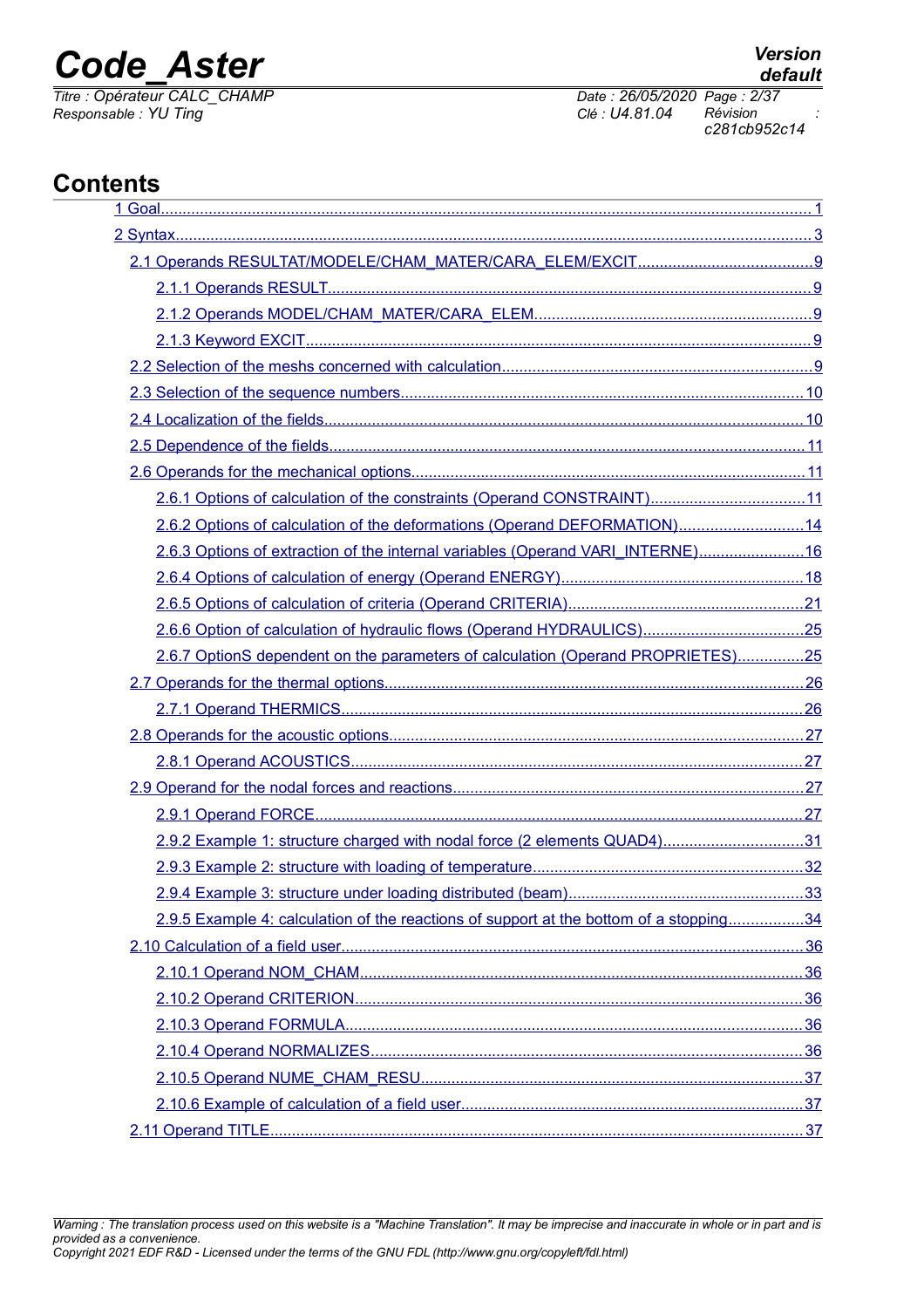*Titre : Opérateur CALC\_CHAMP Date : 26/05/2020 Page : 3/37 Responsable : YU Ting Clé : U4.81.04 Révision :*

<span id="page-2-0"></span> $resu$   $[*] = CALC$  CHAMP

*default c281cb952c14*

### **2 Syntax**

 $\Diamond$  reuse = resu,  $\Diamond$  MODEL = Mo,  $[\text{model}]$ ◊ CHAM\_MATER = chmater, [cham\_mater]  $\sqrt{CARA_ELEM} = \text{carac}$ , [cara\_elem]  $\Diamond$  EXCIT =  $_F$  (  $\blacklozenge$  LOAD = 1\_charge,  $[1$ \_char\_meca]  $\Diamond$  / COEF MULT = cm, [R]  $\begin{array}{ccc} \text{7} & \text{COEF} & \text{MULT} = \text{cm}, & \text{F} \\ \text{7} & \text{FONC} & \text{MULT} = \text{Fm}, & \text{[function]} \end{array}$ # if result of the evol noli type  $\sqrt{PTYPE}$  CHARGE =/ 'FIXE CSTE', [DEFECT] / 'FIXE\_PILO', /  $'$ SUIV<sup> $\overline{'}$ </sup>, / 'DIDI' # if not ◊ TYPE\_CHARGE =/ 'FIXE\_CSTE', [DEFECT] # if result of the dyna \* type, \* gene,  $*a$ cou $*$  $\sqrt[6]{PHAS_DEG} = / phase_G \text{deg}$  [R]<br>  $/ 0.$  [DE] [DEFECT] ◊ PUIS\_PULS =/ puis\_puls [I] / 0 [DEFECT] ◊ FONC\_MULT\_C = / fonc\_mult\_c[function]  $\sqrt{C}$  COEF MULT  $C = / \text{coeff}$  mult  $c[C]$ ) ◊ # Selection of the meshs concerned with calculation / ALL = 'YES', [DEFECT] / GROUP\_MA = l\_grma , [l\_gr\_maille] ◊ # Selection of the sequence numbers / TOUT\_ORDRE = 'YES',<br>/ NUME ORDRE = 1 nuor / NUME ORDRE = l nuor , [l\_I] / LIST\_ORDRE = l\_nuor , [listis] / NUME\_MODE = l\_numo , [l\_I] / NOEUD CMP = l nomo , [l K16] / NOM\_CAS = nocas , [K16]  $/$  INST =  $l_{inst}$ ,  $[1_R]$  $/$  FREQ = 1 freq,  $[1 R]$ / LIST INST =  $\overline{1}$  inst , [listr8]  $\sqrt{LIST$  FREQ =  $1$  freq , [listr8] ◊ | CRITERION = / 'RELATIVE', [DEFECT] / 'ABSOLUTE', | PRECISION =  $/$  prec,<br> $/ 1.0E-6$ , [DEFECT]

#### **# options for linear mechanical results**

 $\triangleleft$  RESULT = resu,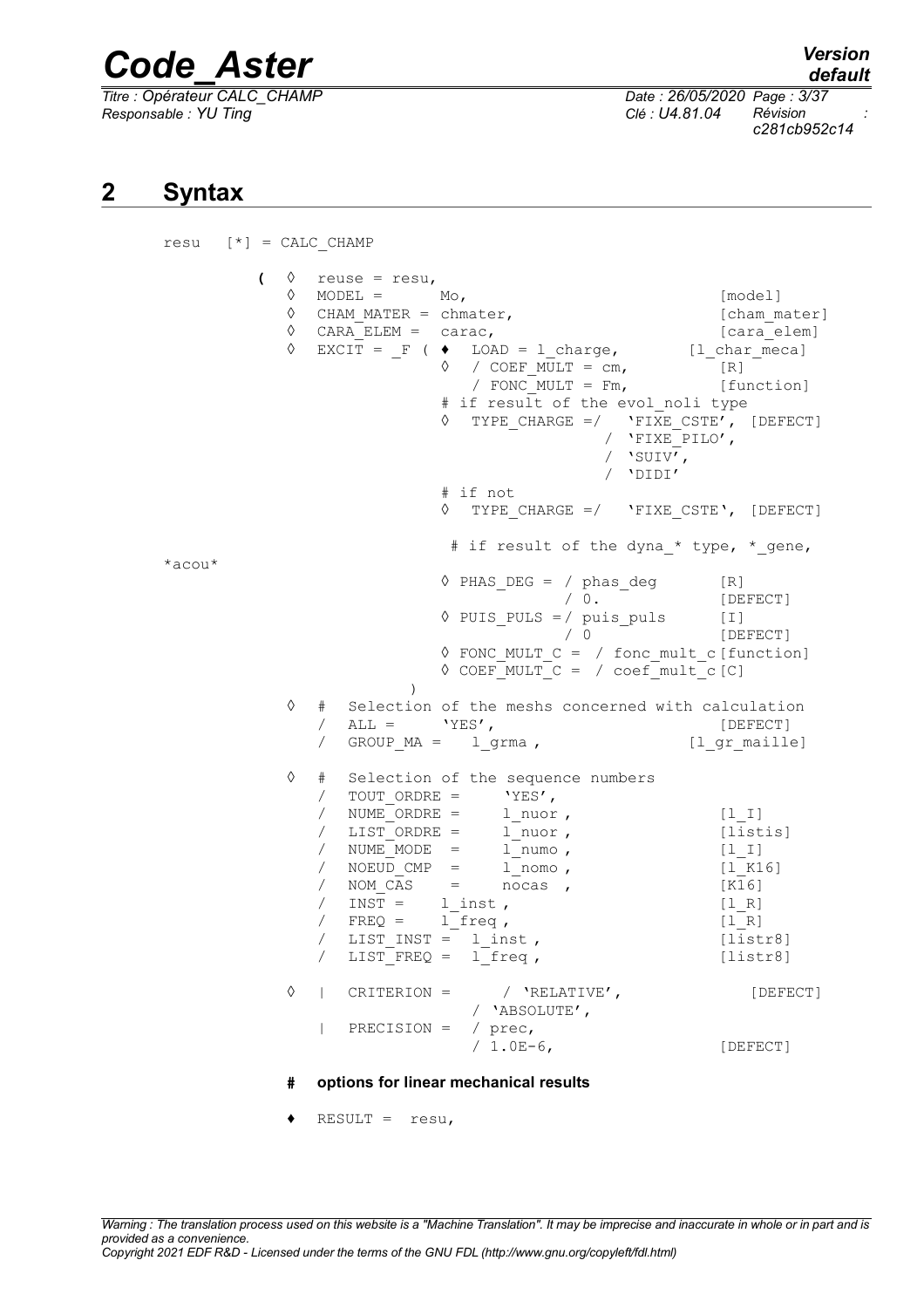*default*

*Responsable : YU Ting Clé : U4.81.04 Révision :*

*Titre : Opérateur CALC\_CHAMP Date : 26/05/2020 Page : 4/37 c281cb952c14*

> # options of calculation of the constraints (elements of continuous medium 2D and 3D) ◊ CONSTRAINT = | 'EFGE\_ELGA' | 'EFGE\_ELNO' | 'EFGE\_NOEU' | 'SIEF\_ELGA' | 'SIEF\_ELNO' | 'SIEF\_NOEU' | 'SIGM\_ELGA' | 'SIGM\_ELNO' | 'SIGM\_NOEU' | 'SIPM \_ELNO' | 'SIPO\_ELNO' | 'SIPO\_NOEU' | 'SIRO\_ELEM' # options of calculation of the deformations ◊ DEFORMATION = | 'DEGE\_ELGA' | 'DEGE\_ELNO' | 'DEGE\_NOEU' | 'EPME\_ELGA' | 'EPME\_ELNO' | 'EPME\_NOEU' | 'EPSG\_ELGA' | 'EPSG\_ELNO' | 'EPSG\_NOEU' | 'EPSI\_ELGA' | 'EPSI\_ELNO' | 'EPSI\_NOEU' | 'EPVC\_ELGA' | 'EPVC\_ELNO' | 'EPVC\_NOEU' # options of calculation of energies ◊ ENERGY = | 'DISS\_ELEM' | 'DISS\_ELGA' | 'DISS\_ELNO' | 'DISS\_NOEU'

- | 'ECIN\_ELEM' | 'ENEL\_ELEM' | 'ENEL\_ELGA' | 'ENEL\_ELNO' | 'ENEL\_NOEU' | 'ENTR\_ELEM' | 'EPOT\_ELEM' | 'ETOT\_ELEM' | 'ETOT\_ELGA' | 'ETOT\_ELNO' | 'ETOT\_NOEU'
- # options of calculation of criteria

◊ CRITERIA = | 'EPEQ\_ELGA' | 'EPEQ\_ELNO' | 'EPEQ\_NOEU' | 'EPMQ\_ELGA'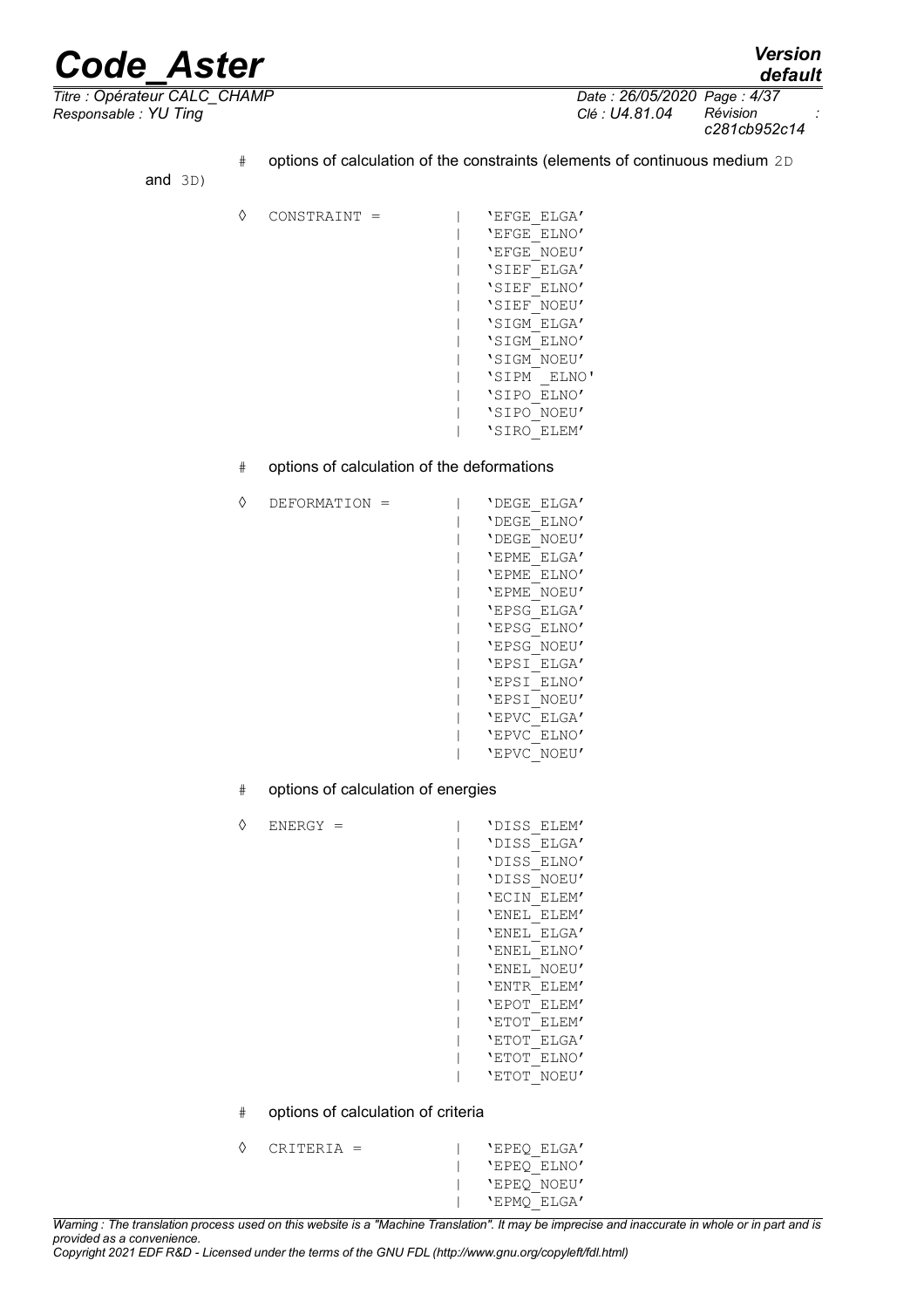*Titre : Opérateur CALC\_CHAMP Date : 26/05/2020 Page : 5/37 Responsable : YU Ting Clé : U4.81.04 Révision :*

*c281cb952c14*

- | 'EPMQ\_ELNO' | 'EPMQ\_NOEU' | 'SIEQ\_ELGA' | 'SIEQ\_ELNO' | 'SIEQ\_NOEU'
- # options of interpolation and extraction of internal variables
- ◊ VARI\_INTERNE = | 'VARC\_ELGA'
- # options concerning properties calculation
- ◊ PROPRIETES = | 'MATT\_ELGA' | ' MATT \_EL EM '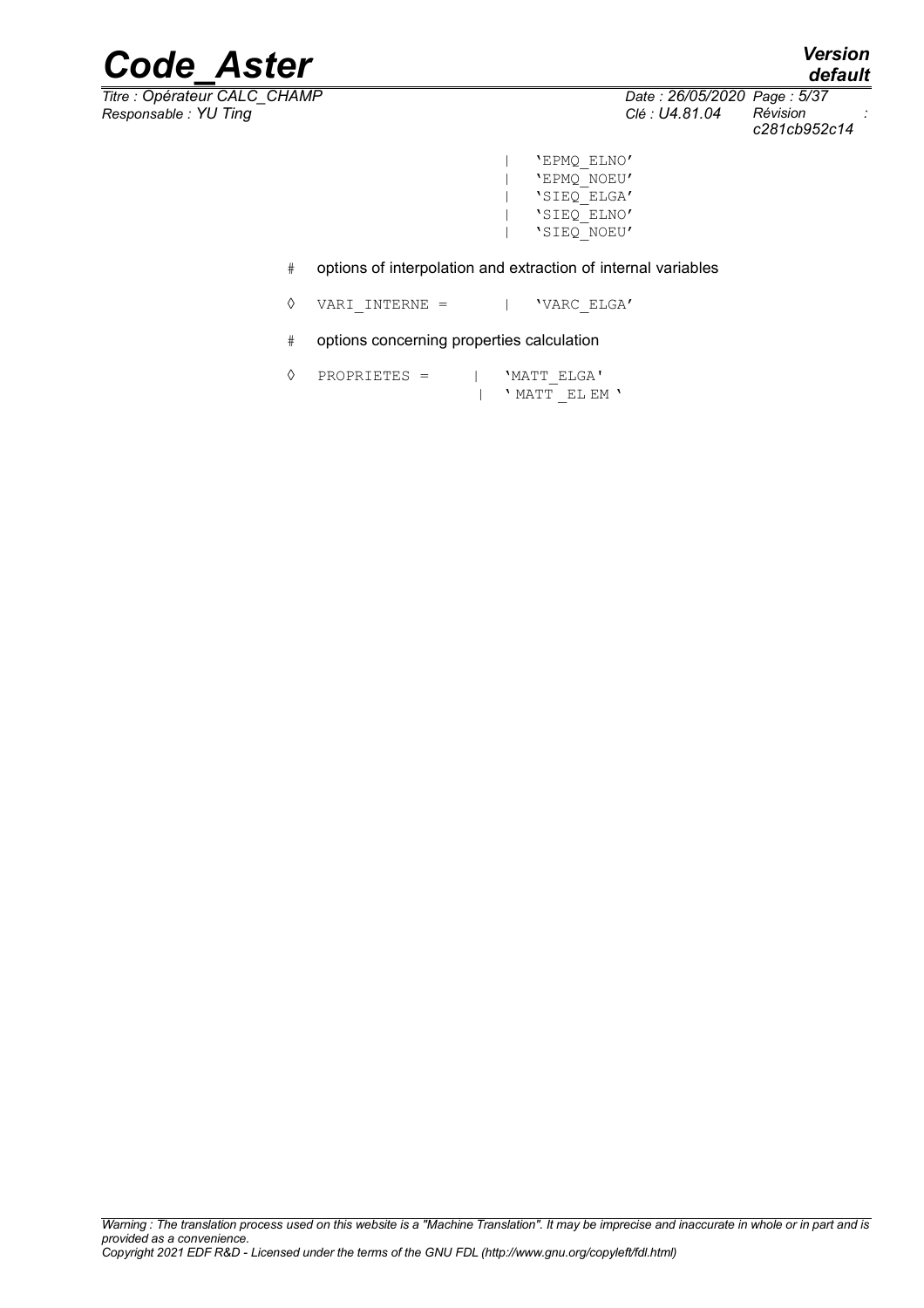*Responsable : YU Ting Clé : U4.81.04 Révision :*

### **# options for the nonlinear results (produced by STAT\_NON\_LINE or DYNA\_NON\_LINE):**

- ♦ RESULT = resu, / [evol\_noli]
- # options of calculation of the constraints (elements of continuous medium 2D and 3D)
- ◊ CONSTRAINT = | 'EFGE\_ELGA'

◊ DEFORMATION = | 'DEGE\_ELGA'

- | 'EFGE\_ELNO' | 'EFGE\_NOEU' | 'SIEF\_ELNO' | 'SIEF\_NOEU' | 'SIGM\_ELGA' | 'SIGM\_ELNO' | 'SIGM\_NOEU' | 'SIPO\_ELNO' | 'SIPO\_NOEU' | 'SIRO\_ELEM'
- # options of calculation of the deformations

| 'DEGE<br>ELGA' |
|----------------|
| 'DEGE<br>ELNO' |
| 'DEGE<br>NOEU' |
| 'EPFD<br>ELGA' |
| 'EPFD<br>ELNO' |
| 'EPFD<br>NOEU' |
| 'EPFP<br>ELGA' |
| 'EPFP<br>ELNO' |
| 'EPFP<br>NOEU' |
| 'EPME<br>ELGA' |
| 'EPME<br>ELNO' |
| 'EPME<br>NOEU' |
| 'EPMG<br>ELGA' |
| 'EPMG<br>ELNO' |
| 'EPMG<br>NOEU' |
| 'EPSG<br>ELGA' |
| 'EPSG<br>ELNO' |
| 'EPSG<br>NOEU' |
| 'EPSI<br>ELGA' |
| 'EPSI<br>ELNO' |
| 'EPSI<br>NOEU' |
| 'EPSP<br>ELGA' |
| 'EPSP<br>ELNO' |
| 'EPSP<br>NOEU' |
| 'EPVC<br>ELGA' |
| 'EPVC<br>ELNO' |
| 'EPVC<br>NOEU' |
|                |

# options of calculation of energies

| ♦ | $ENERGY =$ |  | 'DISS ELEM' |
|---|------------|--|-------------|
|   |            |  | 'DISS ELGA' |
|   |            |  | 'DISS ELNO' |
|   |            |  | 'DISS NOEU' |
|   |            |  | 'ENEL ELEM' |
|   |            |  | 'ENEL ELGA' |

*Copyright 2021 EDF R&D - Licensed under the terms of the GNU FDL (http://www.gnu.org/copyleft/fdl.html)*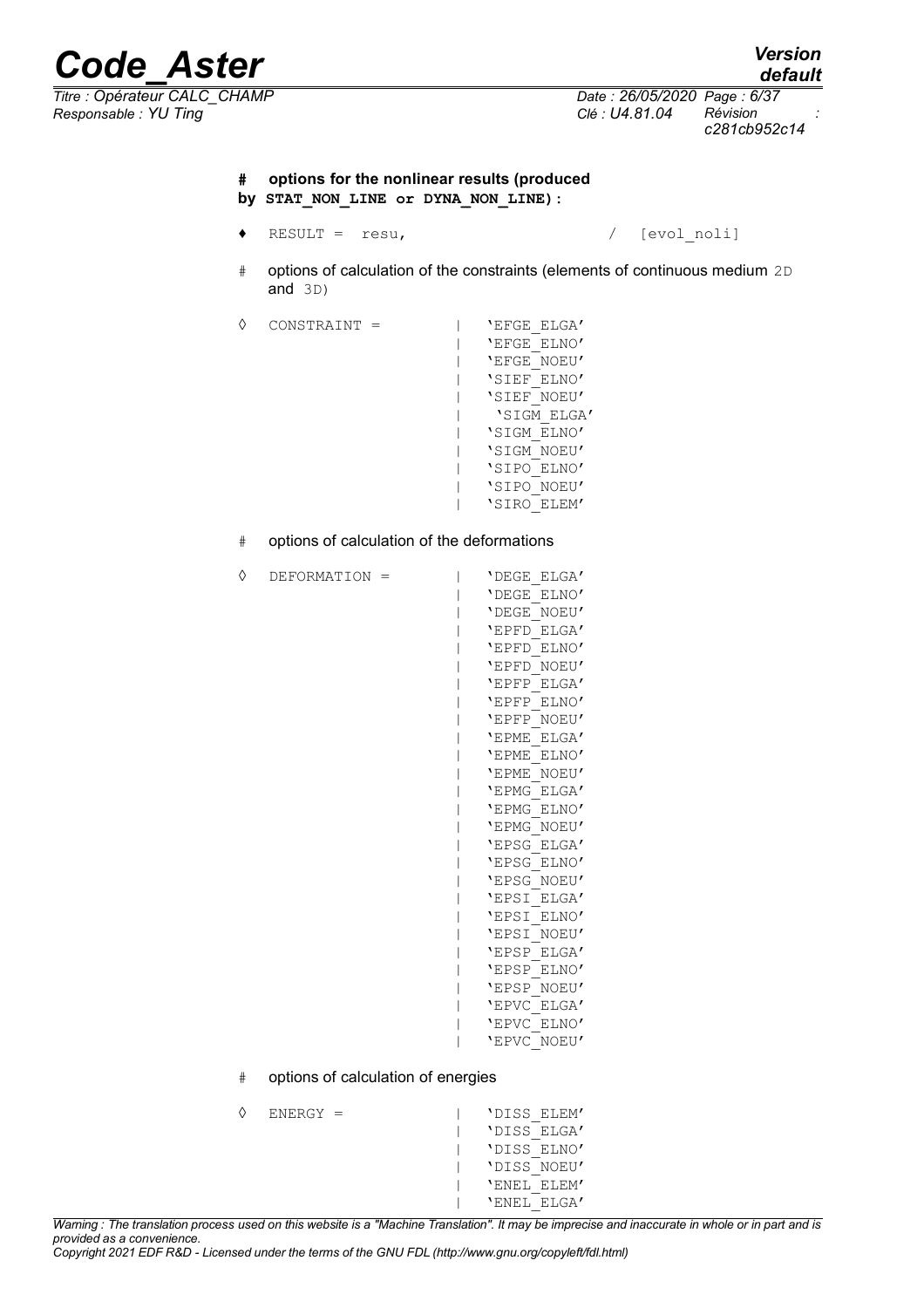*Titre : Opérateur CALC\_CHAMP Date : 26/05/2020 Page : 7/37 Responsable : YU Ting Clé : U4.81.04 Révision :*

*c281cb952c14*

- | 'ENEL\_ELNO' | 'ENEL\_NOEU' | 'ENTR\_ELEM' | 'ETOT\_ELEM' | 'ETOT\_ELGA' | 'ETOT\_ELNO' | 'ETOT\_NOEU'
- # options of calculation of criteria

| ♦ | CRITERIA = |  | 'DERA ELGA' |
|---|------------|--|-------------|
|   |            |  | 'DERA ELNO' |
|   |            |  | 'DERA NOEU' |
|   |            |  | 'ENDO ELGA' |
|   |            |  | 'ENDO ELNO' |
|   |            |  | 'ENDO NOEU' |
|   |            |  | 'EPEO ELGA' |
|   |            |  | 'EPEO ELNO' |
|   |            |  | 'EPEQ NOEU' |
|   |            |  | 'EPMQ ELGA' |
|   |            |  | 'EPMO ELNO' |
|   |            |  | 'EPMO NOEU' |
|   |            |  | 'INDL ELGA' |
|   |            |  | 'PDIL ELGA' |
|   |            |  | 'SIEQ ELGA' |
|   |            |  | 'SIEQ ELNO' |
|   |            |  | 'SIEQ NOEU' |
|   |            |  |             |

<span id="page-6-2"></span># options of interpolation and extraction of internal variables

<span id="page-6-1"></span><span id="page-6-0"></span>

| VARI INTERNE = |  | 'VAEX ELGA'<br>• NOM VARI = $(cf. [#2.4.3.])$<br>'VAEX ELNO'<br>• NOM VARI = $(cf. [#2.4.3.])$<br>'VAEX NOEU'<br>• NOM VARI = $(cf. [ #2.4.3.])$ |  |
|----------------|--|--------------------------------------------------------------------------------------------------------------------------------------------------|--|
|                |  | 'VARC ELGA'<br>'VARI ELNO'<br>'VARI NOEU'                                                                                                        |  |

- # options of calculation of hydraulic flows (elements THM)
- ◊ HYDRAULICS = | 'FLHN\_ELGA'
- # options concerning properties calculation
- ◊ PROPRIETES = | 'MATT\_ELGA' | ' MATT \_EL EM '

### **# thermal options**

♦ RESULT = resu, / [evol\_ther] ◊ THERMIQUE= | 'FLUX\_ELGA' | 'FLUX\_ELNO' | 'FLUX\_NOEU' | 'HYDR\_NOEU'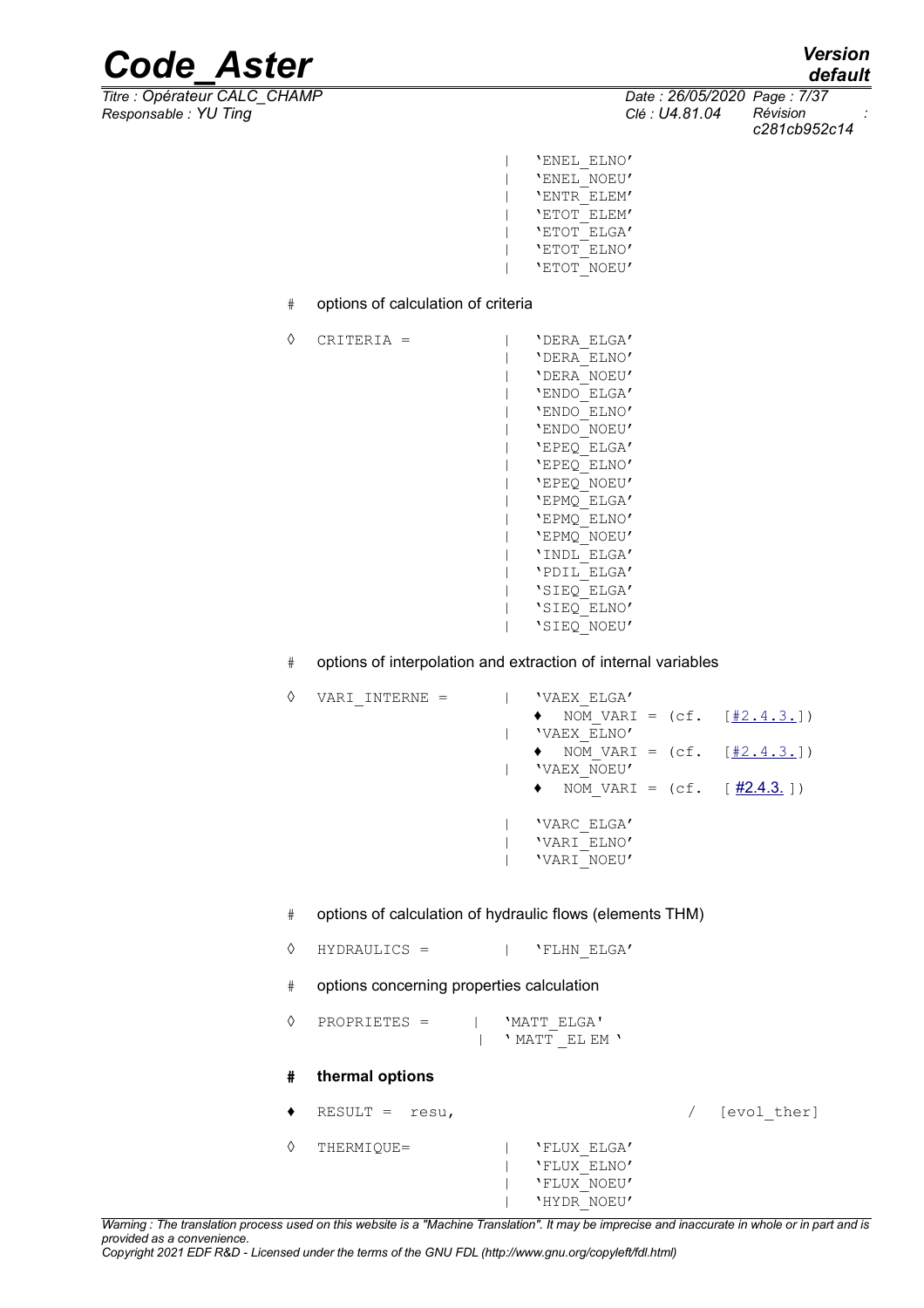*default*

|                              | .                                          |  |
|------------------------------|--------------------------------------------|--|
| Titre : Opérateur CALC CHAMP | Date: 26/05/2020 Page: 8/37                |  |
| Responsable: YU Ting         | Révision<br>Clé : U4.81.04<br>c281cb952c14 |  |

| 'SOUR\_ELGA' | 'ETHE\_ELEM'

### **# acoustic options**

|   | RESULT = $resu,$ |  |                                                                         | [acou harmo]<br>[mode acou] |
|---|------------------|--|-------------------------------------------------------------------------|-----------------------------|
| ♦ | $ACOUSTICS =$    |  | 'PRAC ELNO'<br>'PRAC NOEU'<br>'PRME ELNO'<br>'INTE ELNO'<br>'INTE NOEU' |                             |

### **# options for the generalized forces and nodal reactions**

- ♦ RESULT = resu,
- ◊ FORCE = | 'FORC\_NODA' | 'REAC\_NODA'

### **# calculation of a field user**

 $\Diamond$  CHAM\_UTIL =  $_F$  (

| ncham,<br>$NOM CHAM =$<br>CRITERION =           | 'VMIS',<br>'INVA 2'<br>'TRACE',           |                             |
|-------------------------------------------------|-------------------------------------------|-----------------------------|
| $FORMULA =$<br><b>NORMALIZES</b>                | 1 form,<br>$'L2'$ ,<br>$=$<br>'FROBENIUS' | [formula]                   |
| NUME CHAM RESU<br>٠<br>Ι,                       | digital,<br>$=$                           | [I]                         |
| ♦<br>TITLE = title,<br>♦<br>INFORMATION =<br>2, | 1,                                        | $[1 \space Kn]$<br>[DEFECT] |

**)**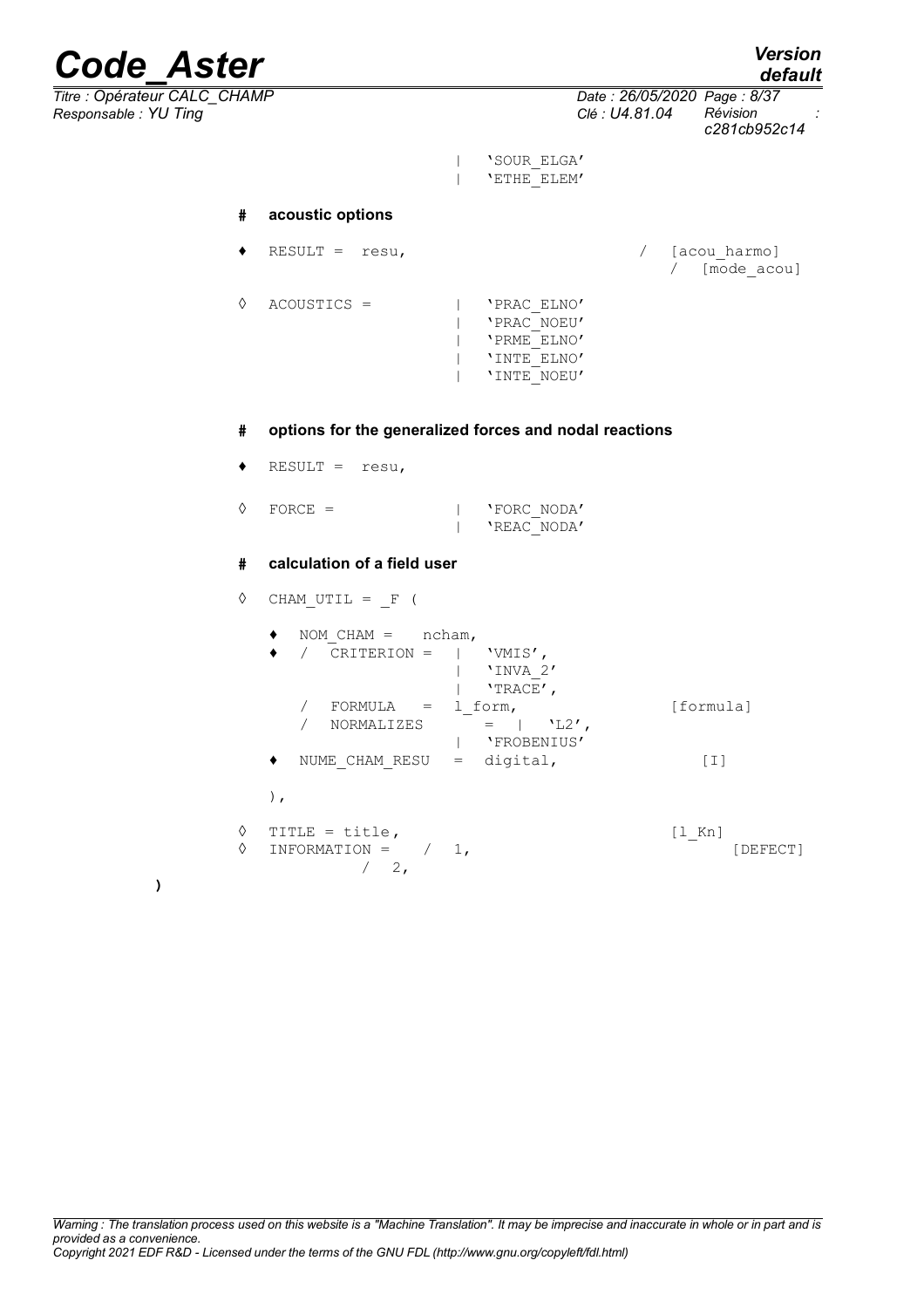*Titre : Opérateur CALC\_CHAMP Date : 26/05/2020 Page : 9/37 Responsable : YU Ting Clé : U4.81.04 Révision :*

*c281cb952c14*

### <span id="page-8-4"></span>**2.1 Operands RESULTAT/MODELE/CHAM\_MATER/CARA\_ELEM/EXCIT**

### **2.1.1 Operands RESULT**

<span id="page-8-3"></span> $RESULT = \text{resu}$ 

Name of the structure of data result to enrich. This argument can be same as that used for the concept enriched by the operator, or a different name, which will create a new structure of data result.

### **NoticeS :**

- *In the majority of the situations, the structure of data resu contains all the necessary information with the calculation of the options: the model, the field of material, characteristics elementary, loadings. Keywords MODEL , CHAM\_MATER , CARA\_ELEM and EXCIT are thus useless;*
- *An exception notable relates to however the structures of dynamic data resulting from DYNA\_VIBRA for which the user must ensure itself the coherence of the keywords between the operator of calculation and CALC\_CHAMP . An alarm informs some.*

### **2.1.2 Operands MODEL/CHAM\_MATER/CARA\_ELEM.**

<span id="page-8-2"></span> $MODEL = MO$ 

Name of the model on which the efforts are calculated, constraints, deformations, etc. It is optional because it can be extracted the result.

◊ CHAM\_MATER = chmater

Material field associated with the model Mo. This keyword is optional and must be provided only in exceptional cases (voluntary modification of material for example).

◊ CARA\_ELEM = carac

Elementary characteristics associated with the model  $_{\text{Mo}}$  if it contains elements of structure or if the isoparametric elements are affected by a local reference mark of anisotropy. This keyword is optional because it can be extracted the result.

### **2.1.3 Keyword EXCIT**

<span id="page-8-1"></span>This keyword factor (optional) makes it possible to specify the thermal or mechanical loadings to use for the calculation of the options, instead of those which were useful in the structural analysis of data specified under the keyword RESULT.

The definition of this keyword is identical to that of the orders which built the structure of data resu : to see the orders MECA STATIOUE [U4.51.01], STAT NON LINE [U4.51.03], DYNA VIBRATED [U4.53.03].

### **2.2 Selection of the meshs concerned with calculation**

<span id="page-8-0"></span>Keywords ALL and GROUP MA allow the user to choose the meshs on which it wishes to do his elementary calculations of postprocessing.

 $/$  ALL = 'YES'

All the meshs (carrying finite elements) will be treated. It is the value by default.

GROUP  $MA = 1$  grma

Only meshs included in  $1$  grma will be treated.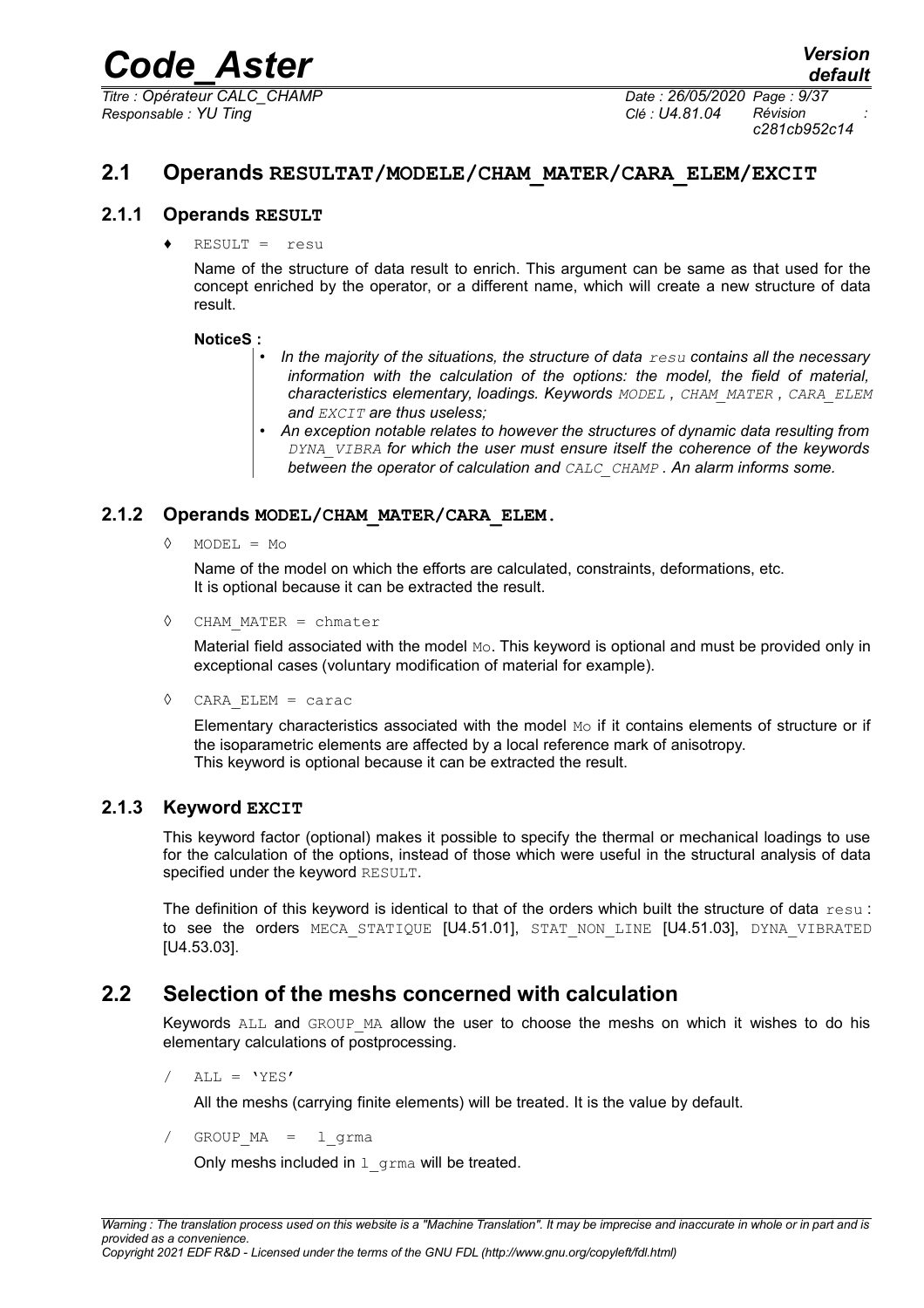*Titre : Opérateur CALC\_CHAMP Date : 26/05/2020 Page : 10/37 Responsable : YU Ting Clé : U4.81.04 Révision :*

*default*

*c281cb952c14*

### **2.3 Selection of the sequence numbers**

<span id="page-9-1"></span>Use of the keywords TOUT ORDRE, NUM ORDRE, INST, FREQ is described in the document [U4.71.00].

If there are many sequence numbers, it can be more performing (in memory in particular) to call the order several times on sublists of the sequence numbers.

### **2.4 Localization of the fields**

<span id="page-9-0"></span>In the continuation of the document one will not explicitly specify the localization of the fields. Indeed, the localization is given in the name of the field (and thus of the option):

- Field by element: \* ELEM
- Field at the points of Gauss per element: \* ELGA
- Field with the nodes by element:  $*$  ELNO
- Field with the nodes: \* NOEU

The fields, for the majority, are calculated natively at the points of Gauss ( $*$  ELGA).

Fields with the nodes by element ( $*$  ELNO) are obtained by extrapolation starting from the field at the points of Gauss (detailed method in [R3.06.03]).

Fields with the nodes ( $*$  NOEU) are obtained starting from the fields with the nodes by element by making a simple arithmetic mean (not balanced by the size of the meshs) of the values recorded on the elements in a given node.

#### **Notice 1:**

*For the calculation of the equivalents, the fields with the nodes by element (\*\_ELNO) are not obtained by extrapolation starting from the field at the points of Gauss. Extrapolation is made on the stress field or of deformation then one calculates the field of equivalent.*

#### **Notice 2:**

*The averages with the nodes of computed fields in local reference marks are licit only if the angles between these reference marks are weak. In the contrary case, they do not have a direction.*

### **Notice 3:**

*When the keyword GROUP\_MA* is *informed for the calculation of an option \*\_NOEU, the arithmetic mean is made on the selected meshs. Thus this result is different from that obtained by doing a total calculation then restricted with the only selected meshs.*

*Example: One considers a structure of which the shear stress*  $\sigma_{xy}$  *is worth:*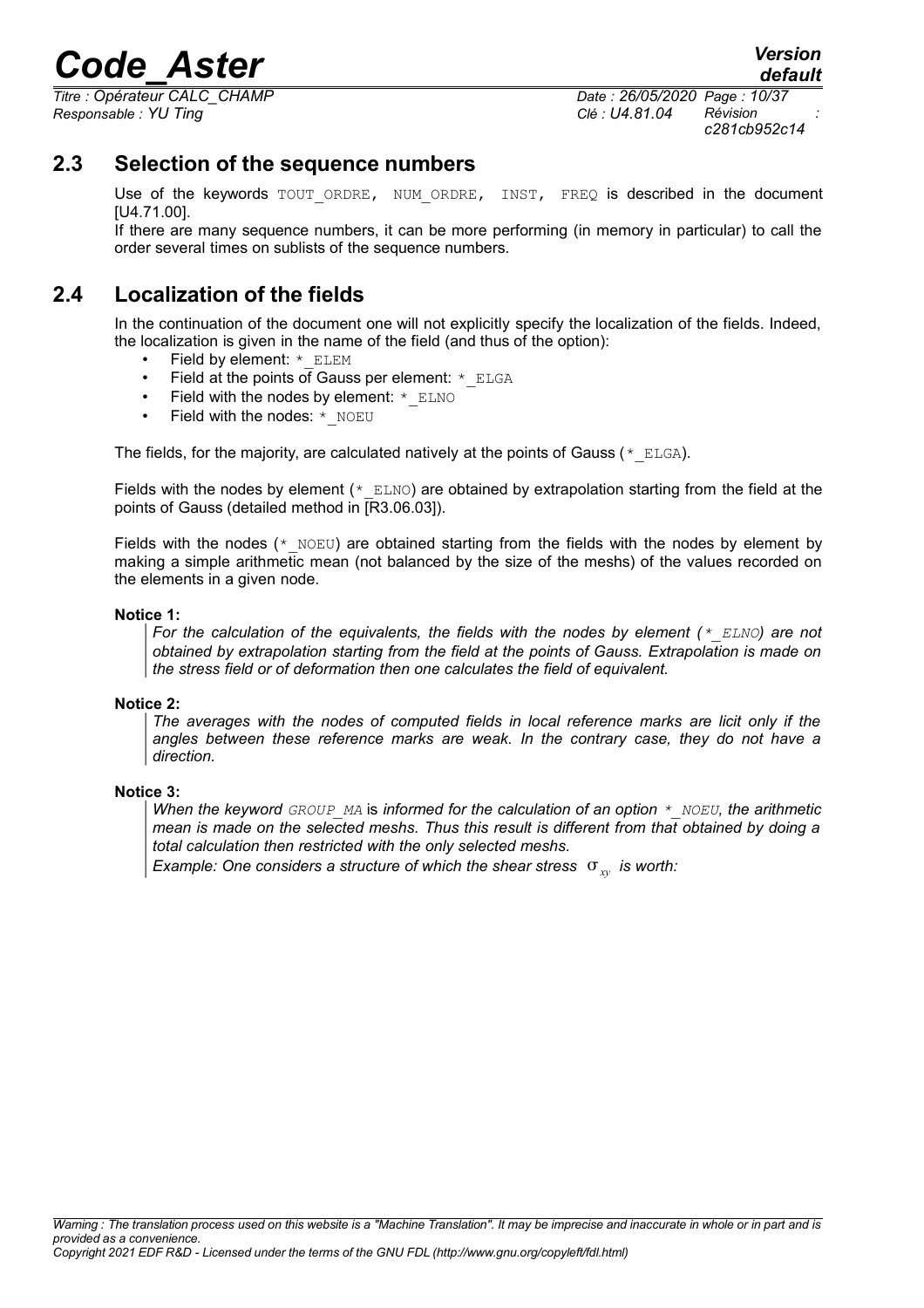

*In total calculation, xy is worthless on M1*∩*M2 like average of two opposite values. These values are far from being worthless, as calculation shows it on M1 only. The values on the border of the required field are thus to interpret with precaution.*

For the elements of structures which have under-points (multifibre plates, hulls, beams, pipes), fields of the type  $*$  ELGA and  $*$  ELNO are calculated on all the under-points. To obtain a field on only one under-point (a layer and a level for example), an extraction should be made *via* the operator POST CHAMP (options EXTR COQUE, EXTR PMF and EXTR TUYAU). Moreover this intermediate operation is essential to calculate a field of the type  $*$  NOEU for these elements of structure: fields of the type  $*$  NOEU indeed never have under-point.

Finally the options of calculation of energy never produce fields under-point. Indeed for the elements of structure, the field is integrated in the thickness (integration made on the under-points).

### **2.5 Dependence of the fields**

<span id="page-10-2"></span>The calculation of a field can require the preliminary calculation of one or more other fields. Thus for example to calculate a field  $*$  NOEU it is necessary to have the same field by element to the nodes \* ELNO and at the points of Gauss \* ELGA.

This dependence is solved by the operator CALC\_CHAMP who carries out the calculation of the intermediate fields automatically. It is thus not necessary for the user to know the tree of dependence of the options.

<span id="page-10-1"></span>Only the fields explicitly required by the user are saved in the structure of data result.

### **2.6 Operands for the mechanical options**

### **2.6.1 Options of calculation of the constraints (Operand CONSTRAINT)**

<span id="page-10-0"></span>The components of the generalized effort and stress fields are detailed in the document [U2.01.05].

```
| 'EFGE_ELGA'
| 'EFGE_ELNO'
| 'EFGE_NOEU'
```
Calculation of the generalized efforts (elements of structure).

It acts is of an extraction of the efforts contained in the field SIEF ELGA/STRX ELGA (case of the elements of beams/pipes or discrete), that is to say of a calculation by integration of the constraints (case of the multifibre elements of beams or plates and hulls).

**Notice 1:**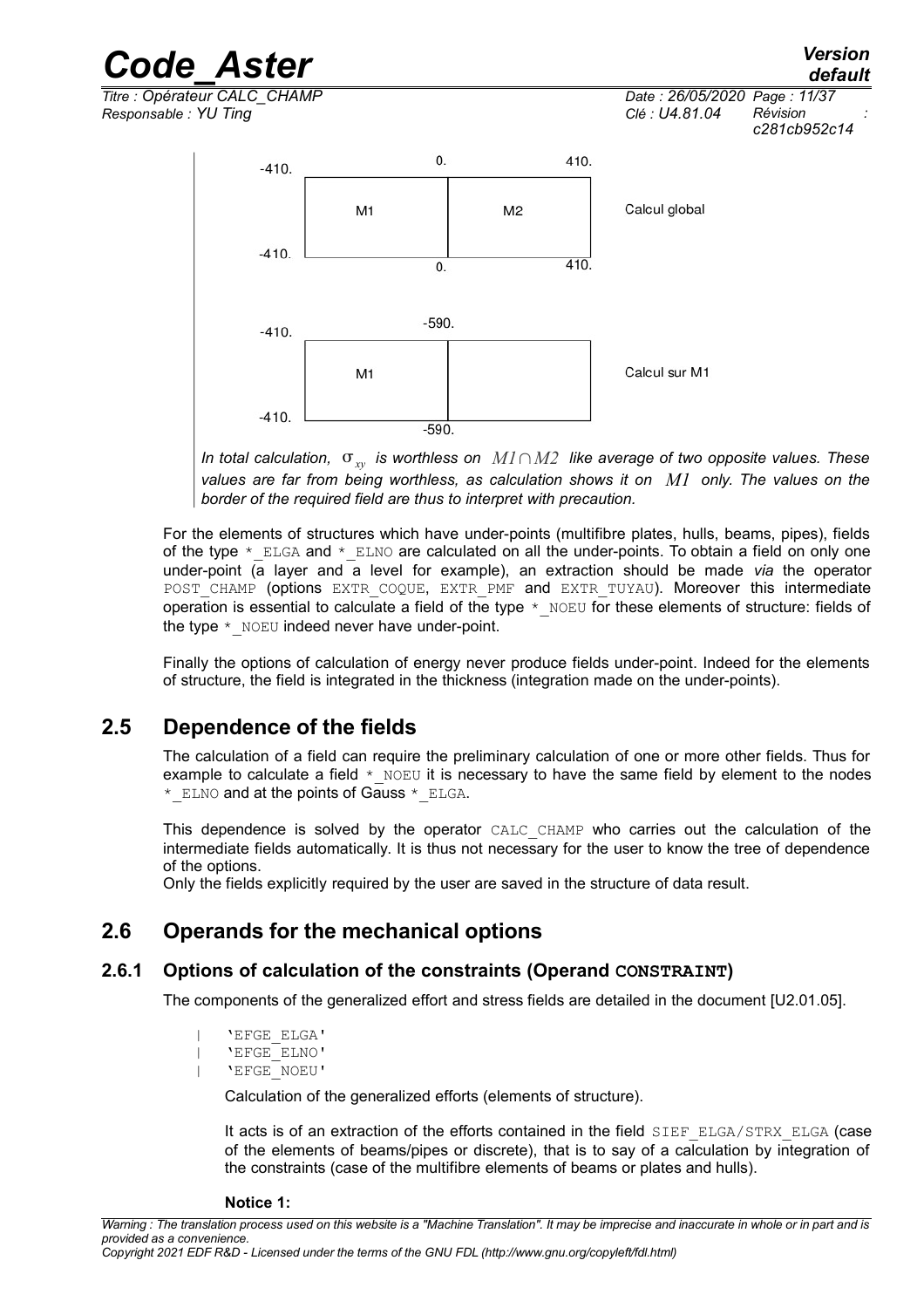*Responsable : YU Ting Clé : U4.81.04 Révision :*

*Titre : Opérateur CALC\_CHAMP Date : 26/05/2020 Page : 12/37 c281cb952c14*

> *LE field EFGE\_ELNO is not always an extrapolation of the field EFGE\_ELGA ; in particular for a linear calculation where this field is calculated directly starting from displacement. This is why certain components are not calculated (put at zero) into non-linear.*

**Notice 2:**

*For the offset plates, the efforts are calculated in the "plan" of the grid. If one wishes these efforts in the average "plan" of the plate, the order should be used POST CHAMP* / *COQUE\_EXCENT.*

- | 'SIEF\_ELGA'
- | 'SIEF\_ELNO'
- | 'SIEF\_NOEU'

Calculation of the state of stress (forced or efforts generalized according to modeling) starting from displacements (linear elasticity), to see [U2.01.05].

#### **Note:**

```
The field 'SIEF_ELGA' is calculated natively by the non-linear operators of resolution.
It is always present in a structure of data result of the type evol noli.
```

```
| 'SIGM_ELGA'
```

```
| 'SIGM_ELNO'
```
| 'SIGM\_NOEU'

Calculation of the state of stress.

It is actually about an extraction of the constraints contained in the field SIEF\_ELGA, to see [U2.01.05].

| 'SIPO\_ELNO'

| 'SIPO\_NOEU'

Calculation of the constraints in the section of beam broken up into contributions of each generalized effort.

List of the components of the field:

| SΝ   | Contribution of the normal effort N with $\sigma_{xx}$ , $\sigma_{xx} = \frac{1}{4}$                                   |
|------|------------------------------------------------------------------------------------------------------------------------|
| SMFY | <i>MFY</i><br>Contribution of the bending moment $MFY$ with $\sigma_{xx}$ , $\sigma_{xx} = z \frac{m\sigma_{xx}}{I_y}$ |
| SMFZ | <i>MFZ</i><br>Contribution of the bending moment MFZ with $\sigma_{xx}$ , $\sigma_{xx} = -y \frac{dx}{I_z}$            |
| SVY  | Contribution of the shearing action VY with $\sigma_{xy}$ , $\sigma_{xy} = \frac{VY a_y}{4}$                           |
|      | $a_y$ coefficient of shearing in the direction $y$                                                                     |
| SVZ  | Contribution of the shearing action VZ with $\sigma_{xz}$ , $\sigma_{xz} = \frac{VZ a_z}{4}$                           |
|      | $az$ coefficient of shearing in the direction $z$                                                                      |
| SMT  | Contribution of the torque $MX$ with $\sigma_{yz}$ , $\sigma_{yz} = \frac{MX R_T}{J_x}$                                |

The constraints above are expressed in the local reference mark, i.e. the principal reference mark of inertia of the cross-section [R3.08.01].

Values of  $\sigma_{xx}$  had at the two bending moments are the maximum values of those calculated in  $Y_{min}$ ,  $Y_{max}$  on the one hand, and in  $Z_{min}$ ,  $Z_{max}$  in addition (except for a general *Warning : The translation process used on this website is a "Machine Translation". It may be imprecise and inaccurate in whole or in part and is provided as a convenience.*

*Copyright 2021 EDF R&D - Licensed under the terms of the GNU FDL (http://www.gnu.org/copyleft/fdl.html)*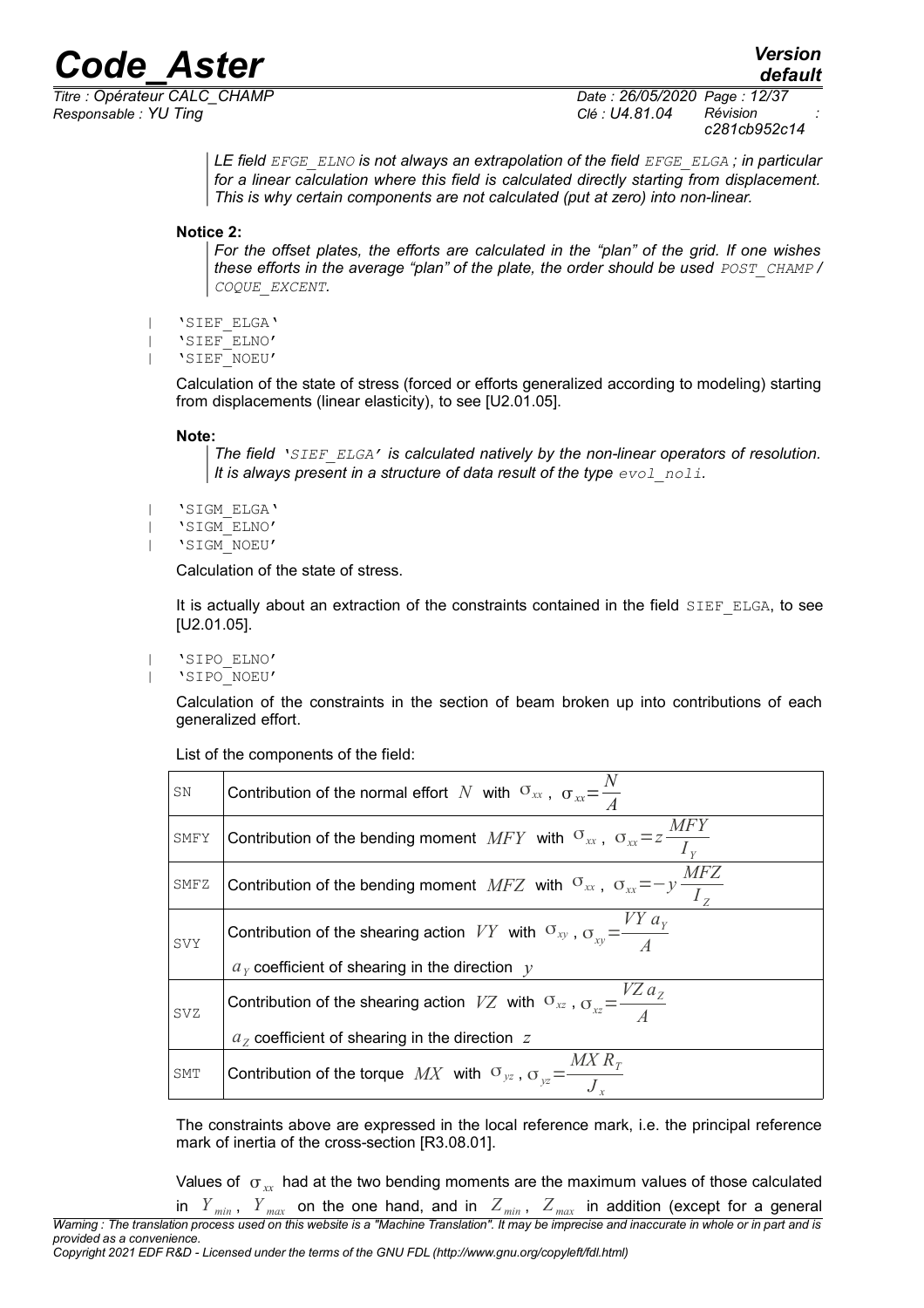*Responsable : YU Ting Clé : U4.81.04 Révision :*

*Titre : Opérateur CALC\_CHAMP Date : 26/05/2020 Page : 13/37 c281cb952c14*

*default*

section where it is the user who provides the localization of the extremum with the keyword  $RY$ ,  $RZ$  and  $RT$  *cf.* AFFE CARA ELEM [U4.42.01]).

For a rectangular section:

- one calculates the value of SMFY in  $z = HZ/2$ ,
- one calculates the value of SMFZ in  $v=HY/2$ .

For a circular section, one calculates the values of  $\text{SMFY}$  and  $\text{SMFZ}$  for *y* and *z* being worth *R* .

| 'SIPM\_ELNO'

Calculation of the constraints maximum and minimum in the section of beam starting from the generalized efforts (linear elasticity).

The same remark as for SIPO ELNO applies a general section in the case of.

| 'SIRO\_ELEM'

Calculation of the constraints projected on the skin of a volume (for example on the facings of a hydraulic work) or on the edge of a surface.

List of the components of the field:

| SIG NX  |                                                                                                    |
|---------|----------------------------------------------------------------------------------------------------|
| SIG NY  | Components $\sigma_X$ , $\sigma_Y$ , $\sigma_Z$ in the total reference mark of $\vec{\sigma}_n$    |
| SIG NZ  |                                                                                                    |
| SIG N   | Value $SIG_{N}$                                                                                    |
| SIG TX  |                                                                                                    |
| SIG TY  | Components $\sigma_X$ , $\sigma_Y$ , $\sigma_Z$ in the total reference mark of $\vec{\sigma}_t$    |
| SIG TZ  |                                                                                                    |
| SIG T1X |                                                                                                    |
| SIG T1Y | Components $\sigma_X$ , $\sigma_Y$ , $\sigma_Z$ in the total reference mark of $\vec{\sigma}_{tt}$ |
| SIG T1Z |                                                                                                    |
| SIG T1  | Eigenvalue $SIG_{TI}$                                                                              |
| SIG T2X |                                                                                                    |
| SIG T2Y | Components $\sigma_X$ , $\sigma_Y$ , $\sigma_Z$ in the total reference mark of $\vec{\sigma}_P$    |
| SIG T2Z |                                                                                                    |
| SIG T2  | Eigenvalue $SIG_T$                                                                                 |
| SIG TN  | Value $SIG_{TN}$                                                                                   |
|         |                                                                                                    |

These fields are evaluated starting from a stress field calculated on the voluminal meshs (MODELISATION= '3D' or '3D\_SI') or surface (MODELISATION= 'D\_PLAN' or 'D\_PLAN\_SI'). For voluminal meshs, the procedure is the following one:

- Identification of the voluminal meshs corresponding to the facets of the group of surface meshs. For each facet (surface mesh), one chooses the voluminal mesh located on the side "-" normal at the facet. If there is no voluminal mesh of with dimensions "-" facet, one does not calculate SIRO\_ELEM on this facet;
- Recovery of the constraints 3D to assign them to the nodes faces:
- Average of each component of the tensor of the constraints in the center of the faces of elements;
- One places oneself in a reference mark composed by the normal vector  $\vec{n}$  with the facet and the plan of the facet. A noted tensor is obtained  $\lceil \sigma \rceil$ .
- One evaluates  $[\,\sigma\,]\vec{n}$ = $\vec{\sigma}$   $_{n}$  +  $\vec{\sigma}$   $_{t}$  ,  $\,\vec{\sigma}$   $_{n}$  being a vector colinéaire with  $\,\vec{n}$  .  $\,\vec{\sigma}$   $_{t}$  is then a vector representing the shearing which is negligible in the case as of faces upstream/downstream of a stopping. One notes  $\vec{\sigma}_n = SIG_N \vec{n}$  and  $SIG_N$  indicate the presence of traction if it is positive and of compression if it is negative.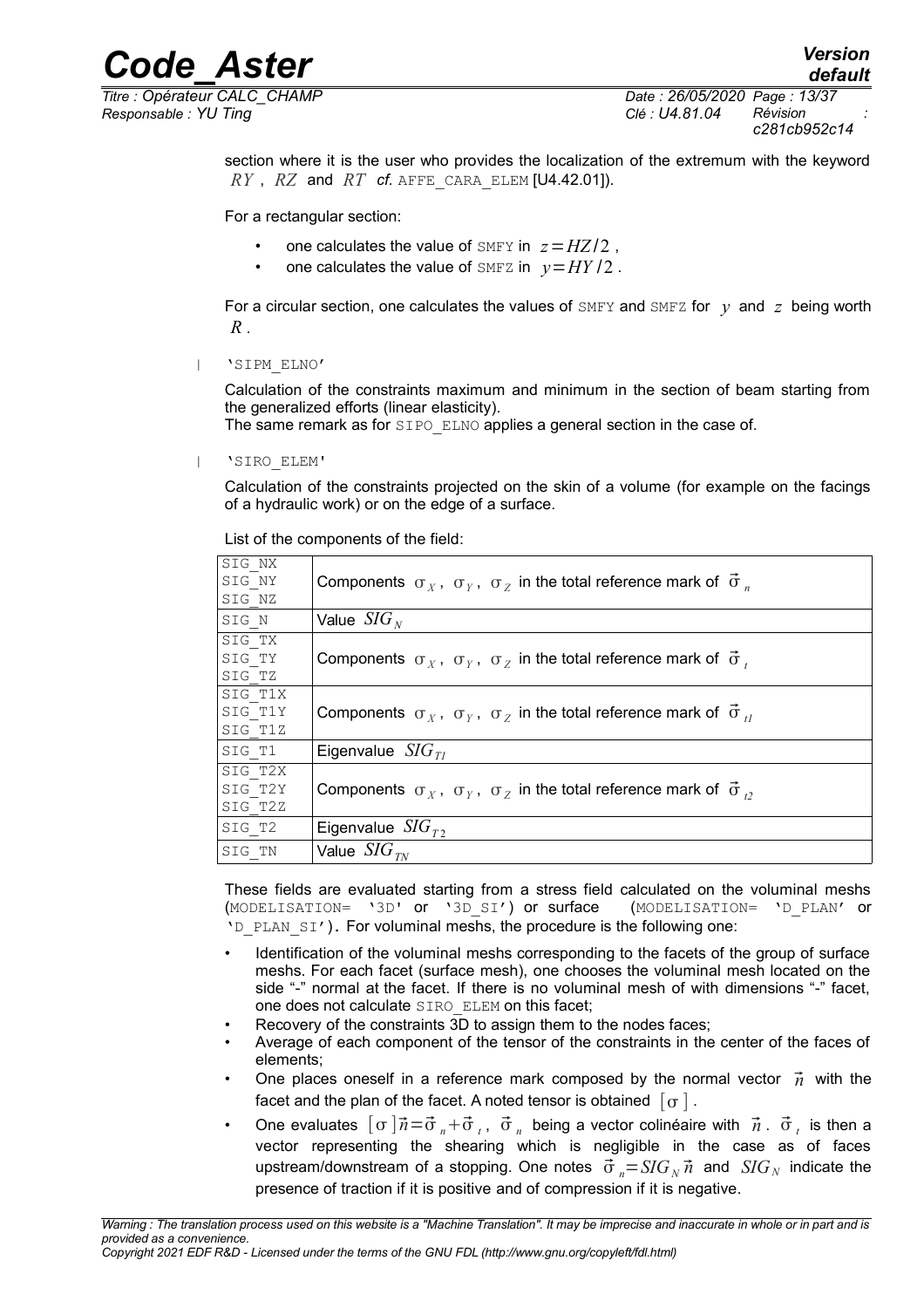*Responsable : YU Ting Clé : U4.81.04 Révision :*

*default*

*Titre : Opérateur CALC\_CHAMP Date : 26/05/2020 Page : 14/37 c281cb952c14*

> • One thus places oneself on the assumption of a negligible shearing  $\sigma = \begin{vmatrix} \sigma_{2D} & 0 \\ 0 & SIC \end{vmatrix}$  $0$  *SIG*<sub>N</sub> One seeks the vectors of principal constraints corresponding to

 $\sigma_{2D}$  : the vectors are thus obtained  $\vec{\sigma}_{1D}$  and  $\vec{\sigma}_{2D}$  who are in the plan of the facet and the eigenvalues  $SIG_{TI}$  and  $SIG_{T2}$ 

For surface meshs, the procedure of evaluation of the field SIRO ELEM is the same one as for the voluminal meshs, by taking account of following conventions:

- $\vec{\sigma}_{i2}$  colinéaire with direction Z (a model  $_D$ PLAN being defined exclusively in the plan XY),  $\vec{\sigma_{_{t1}}}$  being thus in plan XY.
- SIG  $NZ = SIG TZ = 0$ . and SIG  $T1Z = SIGT2X = SIGT2Y = 0$ .
- $\overline{SIG}_{\tau N}$  is the value of the shear stress in plan XY.

### **Notice 1:**

*In the case of facetsedges divings in volumesurface, the user has the possibility thanks to the order MODI\_MAILLAGE/ORIE\_PEAU\_3D/GROUP\_MA\_VOLU or MODI\_MAILLAGE/ORIE\_PEAU\_2D/GROUP\_MA\_SURF to reorientate this normal as it wishes it. It can thus choose the voluminal mesh which will be used for calculation. So side "-", one finds a mesh of "joint" (which is voluminalsurface), the calculation of SIRO\_ELEM is impossible because the constraints stored in the elements of joint do not allow calculation detailed above.*

### **Notice 2:**

*If one informs TOUT=' OUI', the list of the meshs is filtered to keep only the meshs of skinedge.*

### **2.6.2 Options of calculation of the deformations (Operand DEFORMATION)**

<span id="page-13-0"></span>The components of the fields of deformation are detailed in the document [U2.01.05].

| 'DEGE\_ELGA'

Calculation of the deformations generalized starting from displacements. This option has direction only for the elements of structure of plate and pipe, not for the beams The generalized deformations are obtained in the local reference mark of the element.

- | 'DEGE\_ELNO'
- | 'DEGE\_NOEU'

Calculation of the deformations generalized starting from displacements. This option has direction only for the elements of structure of beam, plate and pipe.

The generalized deformations are obtained in the local reference mark of the element.

| 'EPFD\_ELGA'

```
| 'EPFD_ELNO'
```
| 'EPFD\_NOEU'

Calculation of the deformations of creep of desiccation, for the models BETON\_UMLV\_FP and BETON\_BURGER\_FP.

```
| 'EPFP_ELGA'
```
- | 'EPFP\_ELNO'
- | 'EPFP\_NOEU'

Calculation of the deformations of clean creep associated with the model GRANGER FP, with the model BETON\_UMLV\_FP or with the model BETON\_BURGER\_FP.

| 'EPME\_ELGA'

```
| 'EPME_ELNO'
```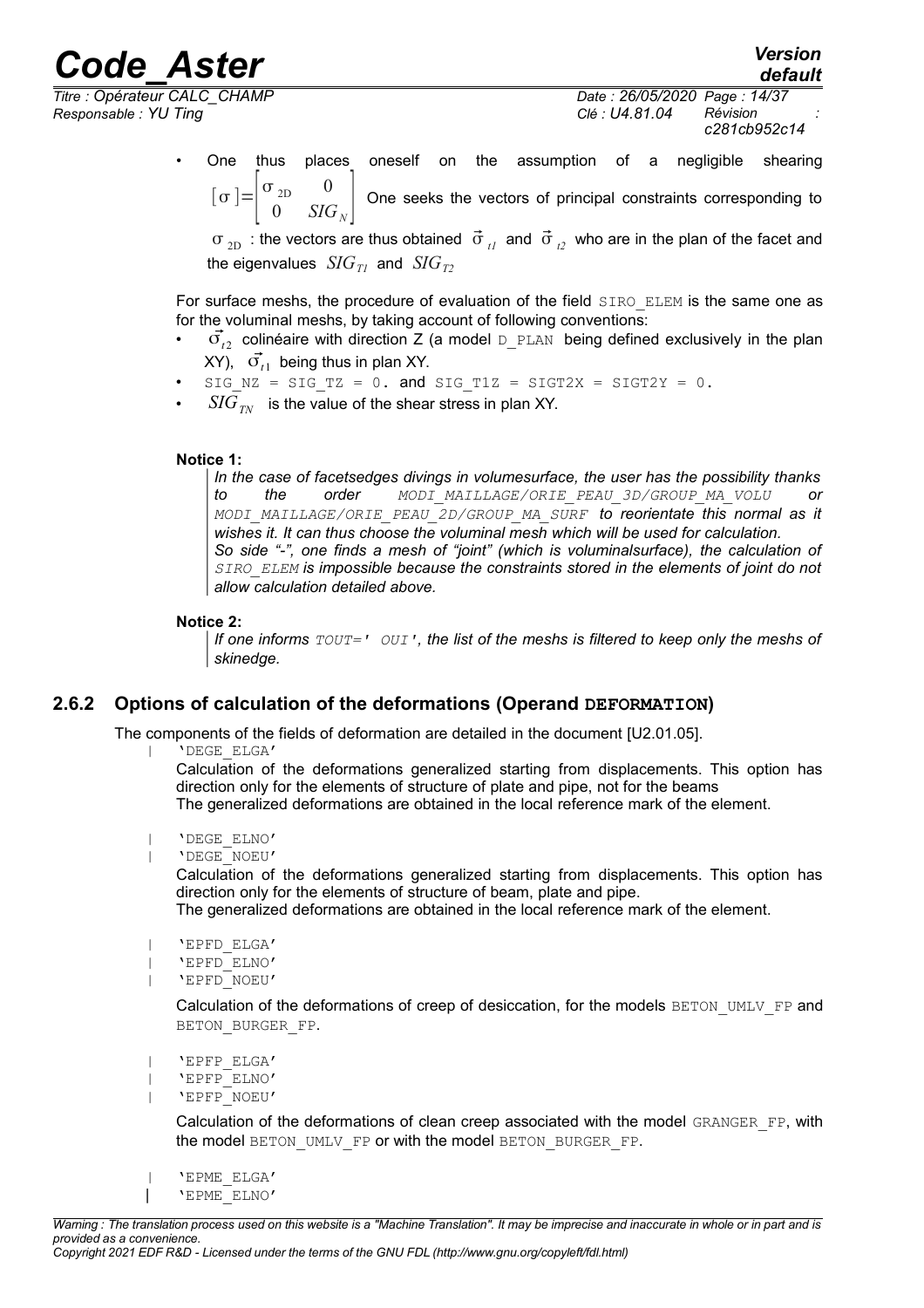*Responsable : YU Ting Clé : U4.81.04 Révision :*

*Titre : Opérateur CALC\_CHAMP Date : 26/05/2020 Page : 15/37 c281cb952c14*

#### | 'EPME\_NOEU'

Calculation of the "mechanical" deformations starting from displacements. This calculation is done in theory of " **small displacements** ". The calculated deformations are equal to the total deflections minus the thermal deformations. The deformations of drying and hydration are also withdrawn as well as the deformations of pressure of fluid and the deformations unelastic. On the other hand the deformations of creep are not withdrawn.

$$
\varepsilon_{ij}^m(u) = \frac{1}{2} \left[ u_{i,j} + u_{j,i} \right] - \varepsilon^{th}
$$

| 'EPMG\_ELGA'

| 'EPMG\_ELNO'

| 'EPMG\_NOEU'

Calculation of the "mechanical" deformations starting from displacements. This calculation is done in theory of " **large displacements** ". The calculated deformations are equal to the total deflections minus the thermal deformations.

$$
E_{ij}^{m}(u) = \frac{1}{2} \left( u_{i,j} + u_{j,i} + u_{k,i} u_{k,j} \right) - \varepsilon^{th}
$$

| 'EPSG\_ELGA'

| 'EPSG\_ELNO'

| 'EPSG\_NOEU'

Calculation of the deformations of Green-Lagrange.

$$
E_{ij}(u) = \frac{1}{2} \left( u_{i,j} + u_{j,i} + u_{k,i} u_{k,j} \right)
$$

| 'EPSI\_ELGA' | 'EPSI\_ELNO' | 'EPSI\_NOEU'

Calculation of the deformations starting from displacements.

$$
\varepsilon_{ij}(u) = \frac{1}{2} \left( u_{i,j} + u_{j,i} \right)
$$

For the elements of structure, these deformations are obtained in the local reference mark of the element.

| 'EPSP\_ELGA' | 'EPSP\_ELNO' | 'EPSP\_NOEU'

> Calculation of the unelastic deformations starting from the field of displacement *u* , constraints  $\sigma$ , temperature  $T$ , possible unelastic deformations  $\epsilon^a$ , and of the internal variables,

$$
\varepsilon^p = \varepsilon(u) - A^{-1} \sigma - \varepsilon^{th}(T) - \varepsilon^a - \varepsilon^{fl}
$$

where  $\epsilon^{\beta}$  is the clean deformation of creep of Granger.

| 'EPVC\_ELGA' | 'EPVC\_ELNO' | 'EPVC\_NOEU'

> Calculation of the deformations related to the variables of order. For the moment only the following components are defined: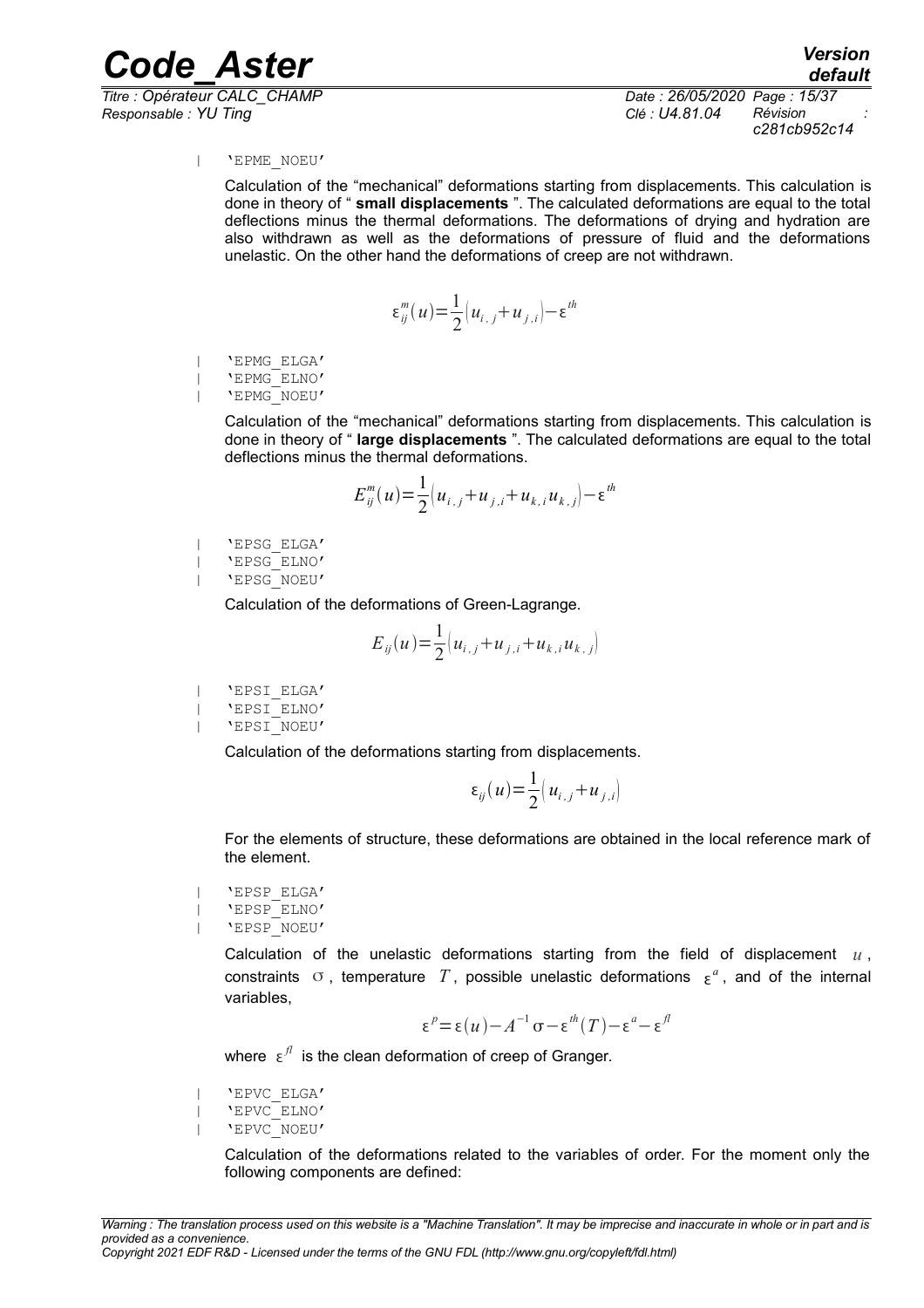*Responsable : YU Ting Clé : U4.81.04 Révision :*

*default Titre : Opérateur CALC\_CHAMP Date : 26/05/2020 Page : 16/37 c281cb952c14*

- thermal deformations: EPTHER<sub>L</sub>, EPTHER<sub>T</sub>, EPTHER<sub>N</sub> such as:  $\epsilon_i^{th} = \alpha_i (T - T_{ref})$ ;  $i \in \{L, T, N\}$  (if the material is isotropic, the 3 components are equal),  $\left| T \right|$  being the temperature and  $\left| \alpha \right|_{i}$  the thermal dilation coefficient;
- withdrawal of drying EPSECH (used for the laws describing the behavior of the concrete) *sech*=−*Kdessic S ref* −*S* , *S* being the variable of order drying and *Kdessic* the coefficient of withdrawal of desiccation;
- withdrawal of hydration EPHYDR (used for the laws describing the behavior of the concrete) *hydr*=−*Bendog h* , *h* being the variable of order hydration, and *Bendog* being the endogenous coefficient of withdrawal.
- Deformation related to the pressure of fluid (for thermo-hydro-mechanics with a **resolution by chaining):** EPPTOT **such as:**  $\epsilon^{pot} = \frac{b}{2\pi}$  $\frac{\partial}{\partial \mathbf{K}} p_{\text{\textit{tot}}}$  ,  $p_{\text{\textit{tot}}}$  is the variable of order total pressure of fluid, *b* is the coefficient of Biot, *K* is the modulus of elasticity.
- | 'EPSL\_ELGA'
- | 'EPSL\_ELNO'
- | 'EPSL\_NOEU'

Calculation of the deformations logarithmic curves.

$$
E_{I}(u) = \frac{1}{2} \left[ \ln \left( \boldsymbol{F}^{T} \boldsymbol{F} \right) \right]
$$

### **2.6.3 Options of extraction of the internal variables (Operand VARI\_INTERNE)**

- <span id="page-15-0"></span>| 'VAEX\_ELGA'
- | 'VAEX\_ELNO'
- | 'VAEX\_NOEU'

### Extraction of **internal variables in THM only**.

The goal of this option is to be able post-to treat the internal variables in THM in a more convivial way. The principle of these fields is to extract from the field VARI\_ELGA (or VARI ELNO) (one and only one) the variable intern who interests us via a keyword without having to know his name in the field VARI  $*$ .

List of the possible components of the field (the field has only one component, that chosen by the user via NOM VARI):

| <b>DPORO</b>  | Variation of the porosity of material                |
|---------------|------------------------------------------------------|
| <b>DRHOLO</b> | Variation of the density of material                 |
| <b>DPVP</b>   | Variation of the steam pressure                      |
| SATLIO        | Saturation of the liquid                             |
| EVP           | Cumulated voluminal plastic deformation              |
| IND ETA       | Mechanical indicator of state                        |
| D             | Value of the damage                                  |
| IND END       | Indicator of damage                                  |
| TEMP MAX      | Maximum temperature                                  |
| GAMP          | Plastic deformation déviatoire cumulated             |
| <b>PCR</b>    | Critical pressure                                    |
| SEUIL HYD     | Hydrous threshold                                    |
| IND HYD       | Hydrous indicator of irreversibility                 |
| PCOHE         | Pressure of cohesion                                 |
| COMP ROC      | Behavior of the rock                                 |
| SEUIL ISO     | Isotropic threshold                                  |
| ANG DEV       | Angle of the threshold déviatoire                    |
| X11           | Components of the kinematic tensor of work hardening |

*Warning : The translation process used on this website is a "Machine Translation". It may be imprecise and inaccurate in whole or in part and is provided as a convenience.*

*Copyright 2021 EDF R&D - Licensed under the terms of the GNU FDL (http://www.gnu.org/copyleft/fdl.html)*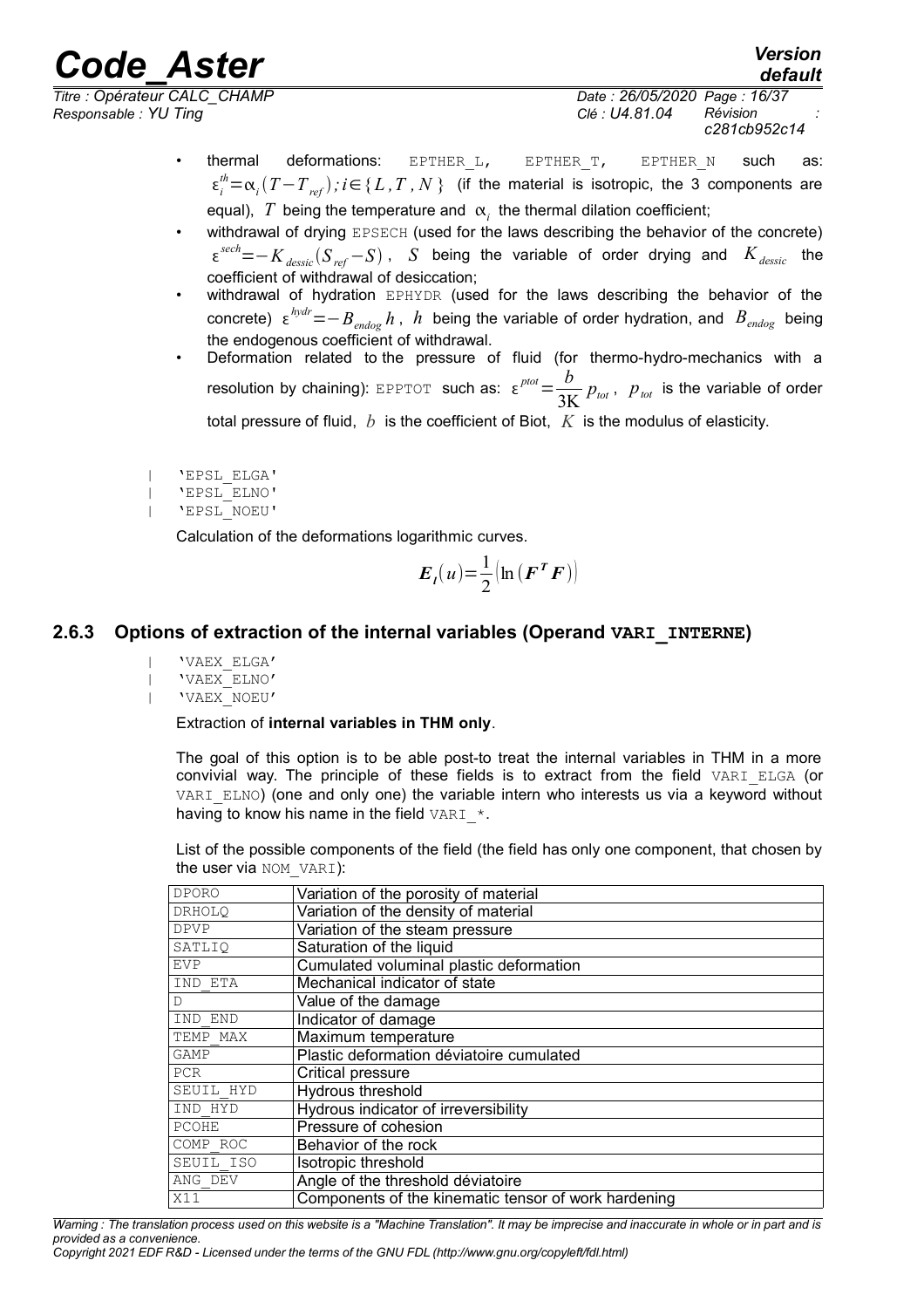*Titre : Opérateur CALC\_CHAMP Date : 26/05/2020 Page : 17/37 Responsable : YU Ting Clé : U4.81.04 Révision :*

*c281cb952c14*

| X22              | Components of the kinematic tensor of work hardening                          |
|------------------|-------------------------------------------------------------------------------|
| X33              | Components of the kinematic tensor of work hardening                          |
| $\overline{X12}$ | Components of the kinematic tensor of work hardening                          |
| X13              | Components of the kinematic tensor of work hardening                          |
| $\overline{X23}$ | Components of the kinematic tensor of work hardening                          |
| DIST DEV         | Distance standardized with the threshold déviatoire                           |
| DEV SUR CRIT     | Relationship between the threshold déviatoire and the critical threshold      |
|                  | deviatoric                                                                    |
| DIST ISO         | Distance standardized with the isotropic threshold                            |
| NB ITER          | Iteration count internal                                                      |
| STOP             | Value of the local test of stop of the iterative process                      |
| NB REDE          | Number of local recutting of the step of time                                 |
| SIGN             | Sign of the contracted product of the deviatoric constraint by the deviatoric |
|                  | plastic deformation                                                           |

◊ NOM\_VARI = / nom\_vari, [TXM]

Name of the internal variable.

#### **Notice 1:**

*When the variable to be extracted is not part of the internal variables of the laws concerned, an alarm is emitted but the field is affected all the same with R8VIDE () (number very large reality about 1.0E+308).*

#### **Notice 2:**

*The field VAEX\_NOEU is calculated from VAEX\_ELNO and not by extraction of the field VARI\_NOEU.*

| 'VARC\_ELGA'

Calculation of the variables of orders having been used for a mechanical calculation.

List of the components of the field:

| TEMP  |                                                                                   |
|-------|-----------------------------------------------------------------------------------|
| HYDR  |                                                                                   |
| SECH  |                                                                                   |
| CORR  |                                                                                   |
| IRRA  | Cf documentation of the order AFFE MATERIAU [U4.43.03] for the definition of each |
| PTOT  | component.                                                                        |
| DIVU  |                                                                                   |
| NEUT1 |                                                                                   |
| NEUT2 |                                                                                   |
|       |                                                                                   |

#### **Note:**

*All the components are systematically calculated. The variables which were not defined are initialized with the value R8VIDE () (Nombre real very large about 1.0E+308).*

| 'VARI\_ELNO' | 'VARI\_NOEU'

Calculation of the internal variables.

List of the components of the field:

| V1       | Variable interns 1  |
|----------|---------------------|
| $\cdots$ |                     |
| VI       | Variable interns I  |
| $\cdots$ |                     |
| Vn       | Internal variable N |
|          |                     |

*Warning : The translation process used on this website is a "Machine Translation". It may be imprecise and inaccurate in whole or in part and is provided as a convenience.*

*Copyright 2021 EDF R&D - Licensed under the terms of the GNU FDL (http://www.gnu.org/copyleft/fdl.html)*

*default*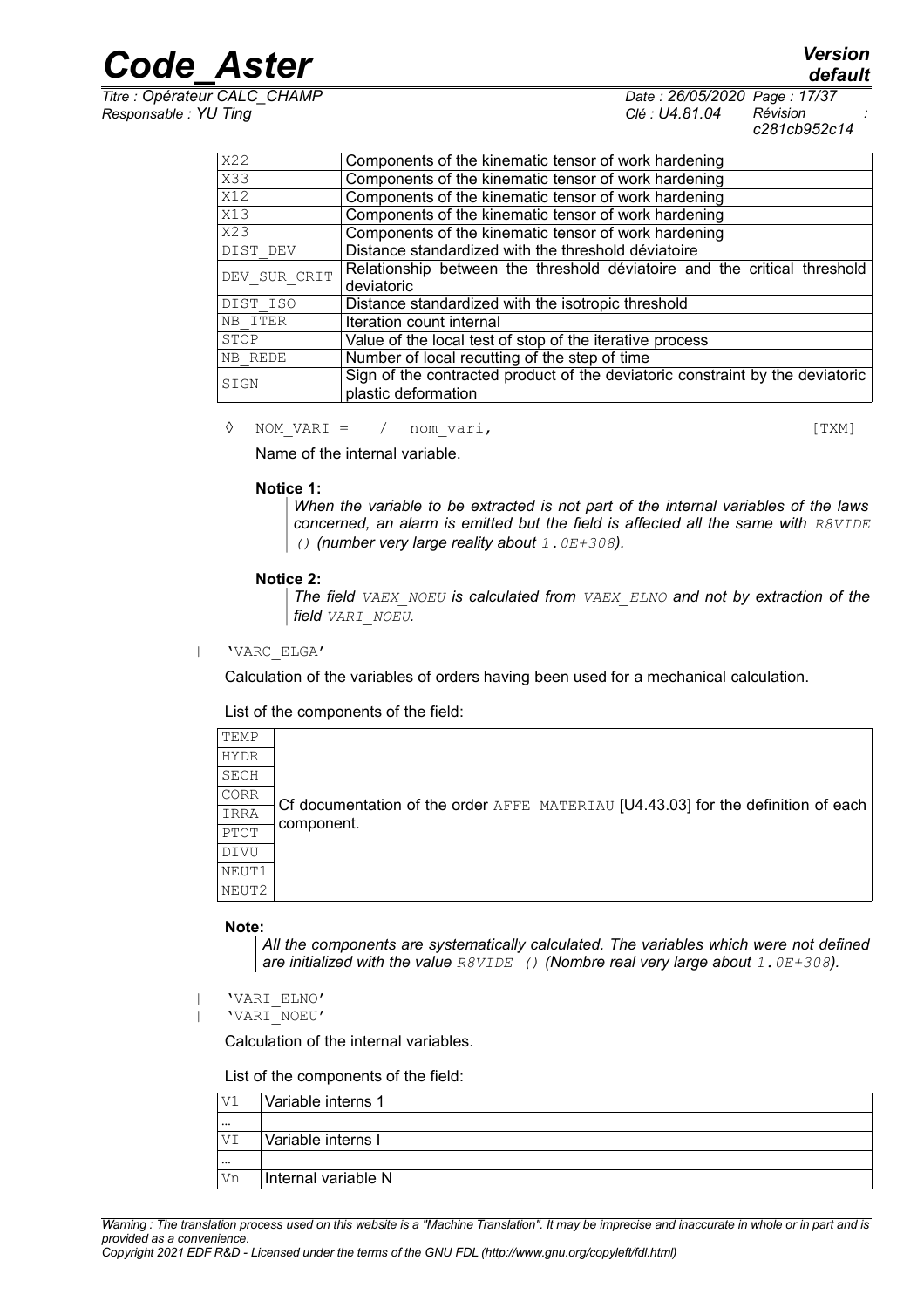*Titre : Opérateur CALC\_CHAMP Date : 26/05/2020 Page : 18/37 Responsable : YU Ting Clé : U4.81.04 Révision :*

*c281cb952c14*

The number and the type of these internal variables are specific to each model of behavior (*cf.* [U4.51.11]).

**Note:**

*The field 'VARI\_ELGA' is calculated natively by the non-linear operators of resolution. It is always present in a SD result of the type*  $e$ *vol noli*.

### **2.6.4 Options of calculation of energy (Operand ENERGY)**

<span id="page-17-0"></span>| 'DISS\_ELEM'

Calculation of the energy dissipated by the damage. The field obtained has only one component of name 'ENDO'.

List of the components of the field:

```
\mathbb{E}NDO Energy dissipated by the damage
```
**Note:**

*Valid only for the elements DKTG and the law GLRC\_DM. Its expression is given in [R7.01.32].*

| 'DISS\_ELGA'

- | 'DISS\_ELNO'
- | 'DISS\_NOEU'

Calculation of the density of energy dissipated by the damage. The field obtained has only one component of name 'ENDO'.

List of the components of the field:

| ENI | dissipated by the<br>e damage<br>$-2 - 2 - 2 - 1$<br>∠ner∈ |
|-----|------------------------------------------------------------|
|-----|------------------------------------------------------------|

**Note:**

*Valid only for the elements DKTG and the law GLRC\_DM. Its expression is given in [R7.01.32].*

| 'ECIN\_ELEM'

Calculation of the kinetic energy.

$$
E_c = \frac{1}{2} m v^2
$$

List of the components of the field:

| TOTAL                                           | Kinetic energy                                      |  |
|-------------------------------------------------|-----------------------------------------------------|--|
| Additional components for the plates and hulls: |                                                     |  |
| MEMBRANE                                        |                                                     |  |
| INFLECTIO                                       | Contributions to the kinetic energy (cf [R3.07.03]) |  |
| Ν                                               |                                                     |  |
| Additional components for the curved beams:     |                                                     |  |
| PLAN XY                                         |                                                     |  |
| PLAN XZ                                         | Contributions to the kinetic energy (cf [R3.08.01]) |  |
| Additional components for the discrete ones:    |                                                     |  |
| DX.                                             |                                                     |  |
| DY                                              |                                                     |  |
| DZ                                              |                                                     |  |
| <b>DRX</b>                                      | Contributions to the kinetic energy                 |  |
| DRY                                             |                                                     |  |
| MARTINI                                         |                                                     |  |
| DRZ                                             |                                                     |  |

*Warning : The translation process used on this website is a "Machine Translation". It may be imprecise and inaccurate in whole or in part and is provided as a convenience.*

*Copyright 2021 EDF R&D - Licensed under the terms of the GNU FDL (http://www.gnu.org/copyleft/fdl.html)*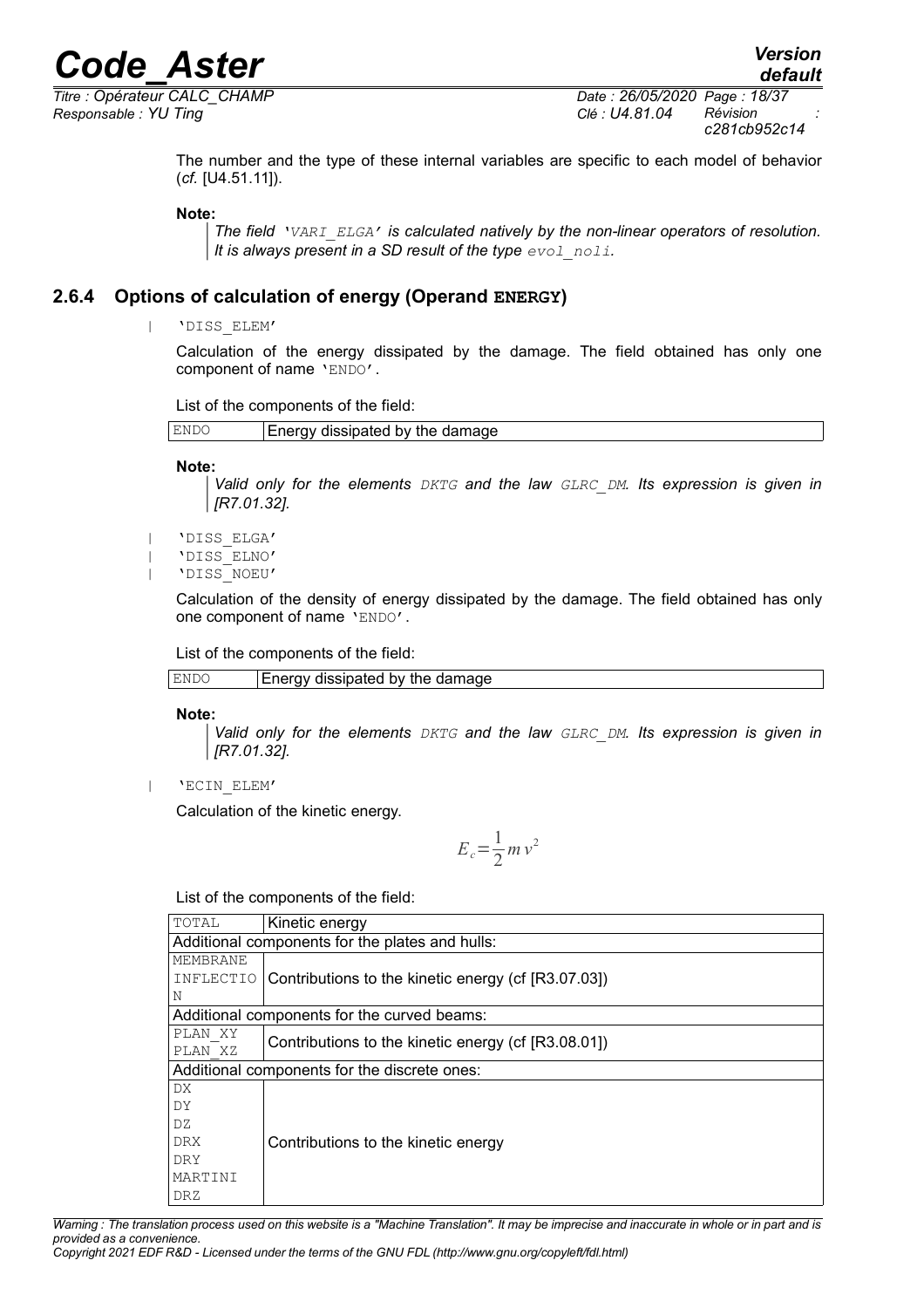*Titre : Opérateur CALC\_CHAMP Date : 26/05/2020 Page : 19/37 Responsable : YU Ting Clé : U4.81.04 Révision :*

*default c281cb952c14*

| 'ENEL\_ELEM'

Calculation of elastic energy.

 $E_p = \frac{1}{2}$  $rac{1}{2}$ σ  $A^{-1}$ σ

List of the components of the field:

| TOTAL                                           | Elastic energy                                  |  |
|-------------------------------------------------|-------------------------------------------------|--|
| Additional components for the plates and hulls: |                                                 |  |
|                                                 | Contributions to elastic energy (cf [R3.07.03]) |  |
| MEMBRANE                                        |                                                 |  |
| INFLECTIO                                       | Elastic energy out of membrane                  |  |
| N                                               | Elastic energy in inflection                    |  |
| SHEAR                                           | Elastic energy in shearing                      |  |
| COUPL MF                                        | Elastic energy of coupling membrane-inflection  |  |

**Note:**

*Into non-linear (STAT\_NON\_LINE, DYNA\_NON\_LINE,…) components SHEAR and COUPL\_MF are worthless.*

| 'ENEL\_ELGA'

| 'ENEL\_ELNO'

| 'ENEL\_NOEU'

Calculation of the density of energy elastic.

List of the components of the field:

| TOTAL                                           | Elastic energy                                 |  |
|-------------------------------------------------|------------------------------------------------|--|
| Additional components for the plates and hulls: |                                                |  |
| Contributions to elastic energy (cf [R3.07.03]) |                                                |  |
| MEMBRANE                                        |                                                |  |
| INFLECTIO                                       | Elastic energy out of membrane                 |  |
| N                                               | Elastic energy in inflection                   |  |
| SHEAR                                           | Elastic energy in shearing                     |  |
| COUPL MF                                        | Elastic energy of coupling membrane-inflection |  |

#### **Note:**

*Into non-linear (STAT\_NON\_LINE, DYNA\_NON\_LINE,…) components SHEAR and COUPL\_MF are worthless.*

| 'ENTR\_ELEM'

Calculation of the modified elastic energy of traction. In breaking process, it may be that one is need to consider an energy elastic known as of traction, thus the idea consists in calculating one modified elastic energy, allowing to destroy the participation of spherical compression and compression according to each clean directions of deformation. Thus elastic energy becomes:

$$
E_{el}^{traction} = \frac{\lambda}{2} H \left( tr \left( \epsilon \right) \right) tr \left( \epsilon \right)^2 + \mu \sum_{i=1}^{3} H \left( \epsilon_i \right) \epsilon_i^2
$$

where *H* represent the Heaviside function,

 $\epsilon$  represent the tensor of the elastic strain,

 $\epsilon_i$  represent the principal elastic strain.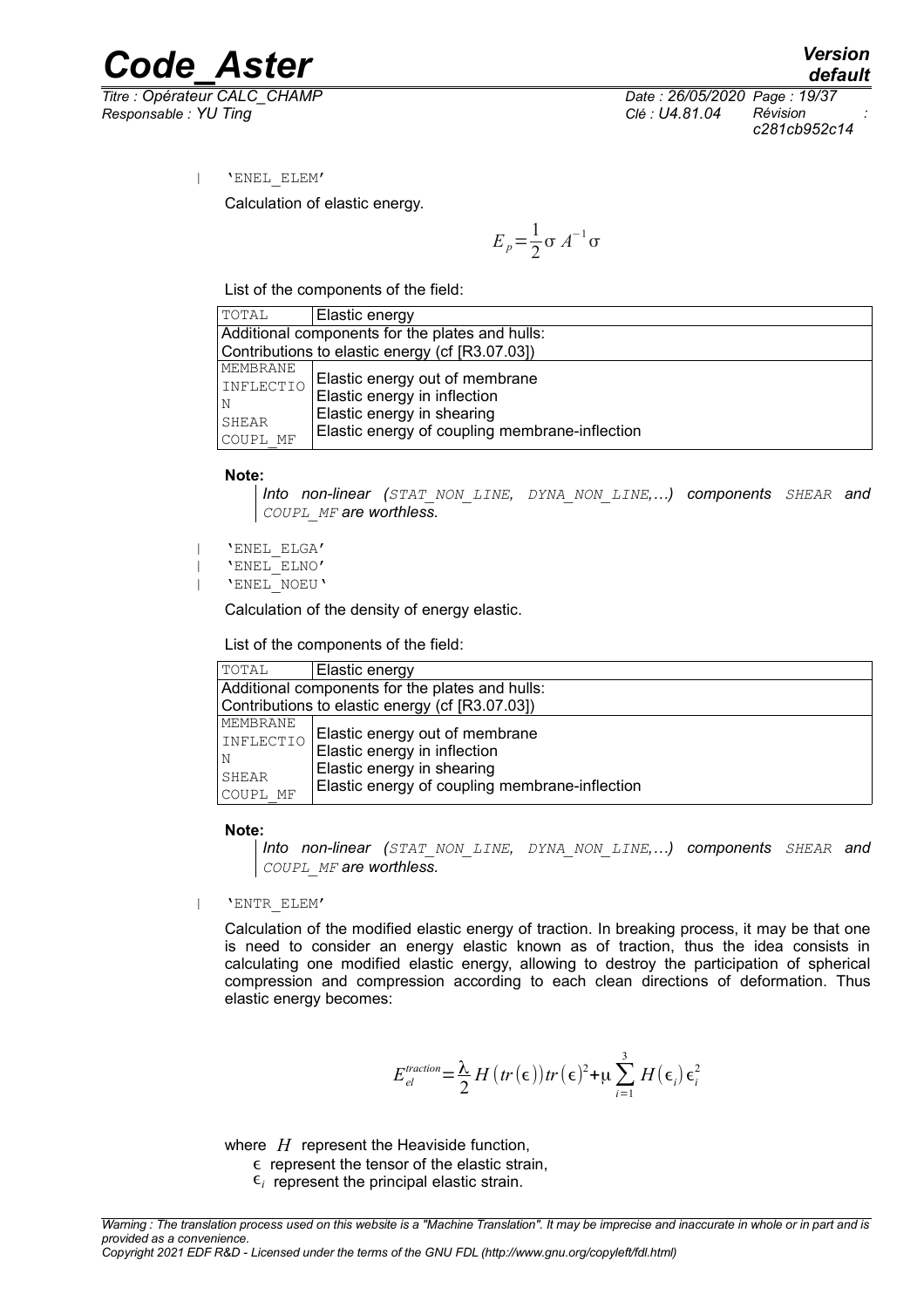*Titre : Opérateur CALC\_CHAMP Date : 26/05/2020 Page : 20/37 Responsable : YU Ting Clé : U4.81.04 Révision : c281cb952c14*

List of the components of the field:

#### **Note:**

*For the moment, only valid in small deformations ( DEFORMATION = SMALL or DEFORMATION = PETIT\_REAC ).*

| 'EPOT\_ELEM '

Calculation of the potential energy of deformation, starting from the field of displacement *u* and of the fields of temperature *T* :

List of the components of the field:

| TOTAL                                           | Potential energy                                      |  |
|-------------------------------------------------|-------------------------------------------------------|--|
| Additional components for the plates and hulls: |                                                       |  |
| MEMBRANE                                        |                                                       |  |
| INFLECTIO                                       | Contributions to the potential energy (cf [R3.07.03]) |  |
| Ν                                               |                                                       |  |
|                                                 | Additional components for the right beams:            |  |
| TRAC COM                                        |                                                       |  |
| TORSION                                         | Contributions to the potential energy (cf [R3.08.01]) |  |
| FLEX Y                                          |                                                       |  |
| FLEX Z                                          |                                                       |  |
| Additional components for the curved beams:     |                                                       |  |
| PLAN XY                                         | Contributions to the potential energy (cf [R3.08.01]) |  |
| PLAN XZ                                         |                                                       |  |
| Additional components for the discrete ones:    |                                                       |  |
| DX                                              |                                                       |  |
| DY                                              |                                                       |  |
| DZ                                              |                                                       |  |
| <b>DRX</b>                                      | Contributions to the potential energy                 |  |
| DRY.                                            |                                                       |  |
| MARTINI                                         |                                                       |  |
| DRZ                                             |                                                       |  |

• for the elements of continuous mediums 2D and 3D:

$$
E_{\text{pot}} = \frac{1}{2} \int_{\text{element}} \mathbf{E}(U) \cdot \mathbf{A} \cdot \mathbf{E}(U) dv - \int_{\text{element}} \mathbf{E}(U) \cdot \mathbf{A} \cdot \mathbf{E}^{\text{th}}(U) dv + \frac{1}{2} \int_{\text{element}} \mathbf{E}^{\text{th}}(U) \cdot \mathbf{A} \cdot \mathbf{E}^{\text{th}}(U) dv
$$

• for the elements of beams:

$$
E_{pot} = \frac{1}{2} u^T \mathbf{K}_e \cdot u - u^T \mathbf{B}^T \cdot \mathbf{A} \cdot \mathbf{\varepsilon}^{th} + \frac{1}{2} \mathbf{\varepsilon}^{th} \cdot \mathbf{A} \cdot \mathbf{\varepsilon}^{th}
$$

• for the elements of plates and hulls:

$$
E_{pot} = \frac{1}{2} u^T . \mathbf{K}_e . u - u^T . \mathbf{B}^T . \mathbf{A} . \mathbf{\varepsilon}^{th}
$$

| 'ETOT\_ELEM '

Calculation of the increment of total deformation energy enters the moment running and the previous moment.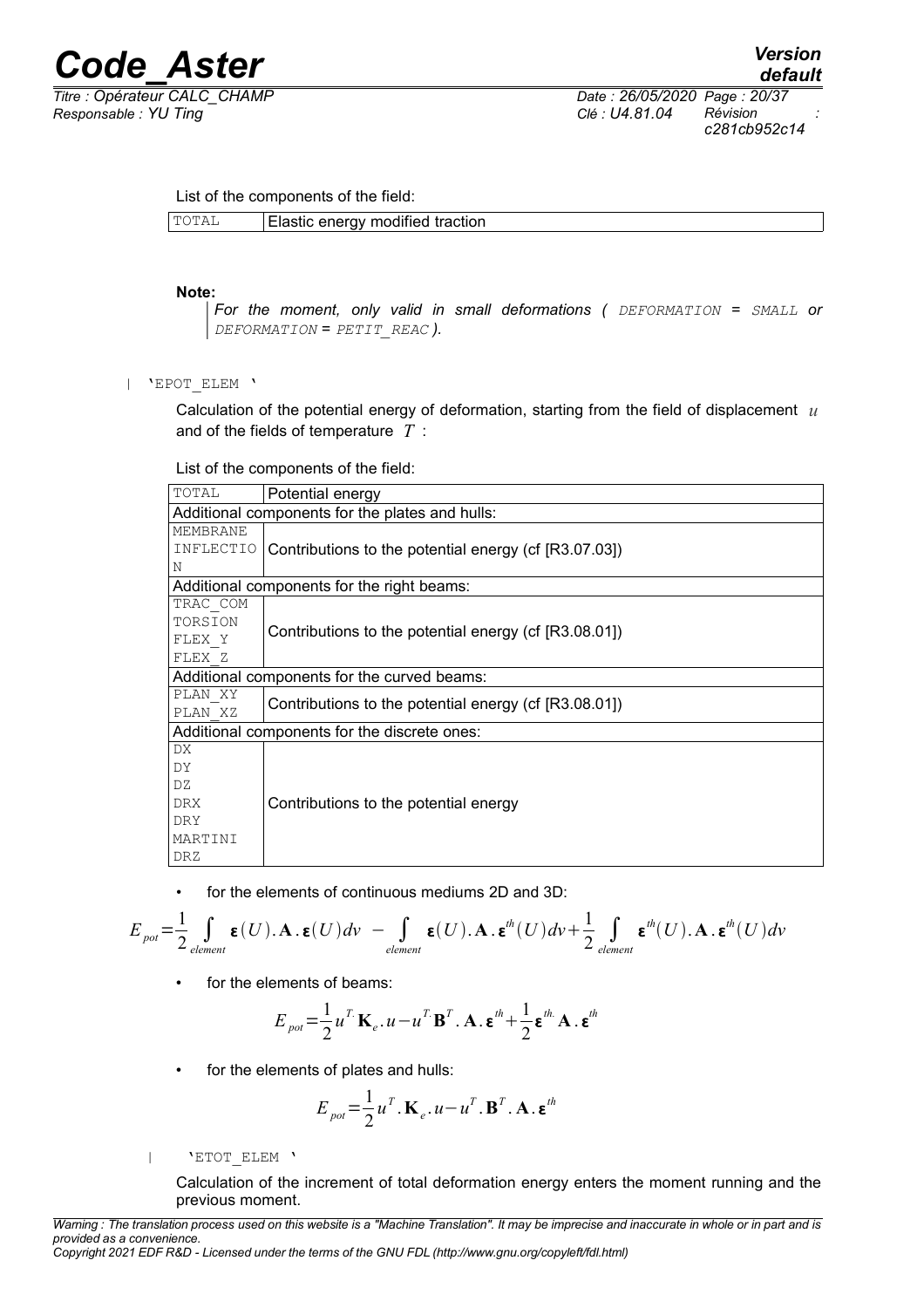*Titre : Opérateur CALC\_CHAMP Date : 26/05/2020 Page : 21/37 Responsable : YU Ting Clé : U4.81.04 Révision :*

*c281cb952c14*

List of the components of the field:

TOTAL | Increment of total deformation energy

| 'ETOT\_ELGA' | 'ETOT\_ELNO' | 'ETOT \_NOEU'

> Calculation of the increment of density of total deformation energy enters the moment running and the previous moment.

List of the components of the field:

TOTAL Increment of total deformation energy

### **2.6.5 Options of calculation of criteria (Operand CRITERIA)**

<span id="page-20-0"></span>| 'DERA\_ELGA' | 'DERA\_ELNO'

| 'DERA\_NOEU'

Calculation of the local indicator of discharge and indicator of loss of radiality [R4.20.01].

List of the components of the field:

| DCHA V     | Indicator of discharge calculated on the deviative tensor of the constraints            |
|------------|-----------------------------------------------------------------------------------------|
| DCHA T     | Indicator of discharge calculated on the total tensor of the constraints                |
| IND DCHA   | Indicator allowing to know if the discharge would remain elastic or if there would      |
|            | be a risk of plasticization if a pure kinematic work hardening were used                |
| VAL DCHA   | In the case of indicate the proportion of exit of the criterion abusive discharge       |
| X11        |                                                                                         |
| X22        |                                                                                         |
| <b>X33</b> |                                                                                         |
| X12        | Components of the kinematic tensor used for the calculation of IND DCHA                 |
| X13        |                                                                                         |
| X23        |                                                                                         |
|            | Indicator of the variation of the direction of the constraints between the moments      |
| RADI V     | t and $t + \Lambda t$                                                                   |
| ERR RADI   | Error $\eta$ had with the discretization in time, directly connected to the rotation of |
|            | the normal on the surface of load                                                       |

DCHA\_V and DCHA\_T express, in the two cases, the relative variation of the standard of the  $\frac{1}{\sigma} \frac{\sigma(M, t + \Delta t)\left\| - \left\| \sigma(M, t) \right\|}{\sigma(M, t + \Delta t)\left\| - \sigma(M, t) \right\|}$  $\frac{\|\mathbf{\sigma}(M,t+\Delta t)\|}{\|\mathbf{\sigma}(M,t+\Delta t)\|}$ , the standard being function of the behavior (isotropic work hardening or linear kinematics)

IND DCHA can take the following values:

- 0 : unconstrained initial value;
- 1 : if elastic load:
- 2 : if plastic load;
- $-1$ : if licit elastic discharge (whatever the type of work hardening);
- $\bullet$  -2 : if abusive discharge (one would have plasticized with a kinematic work hardening).

RADI $V$  is given by the following relation:

$$
I_2 = 1 - \frac{|\sigma(M, t). \Delta \sigma|}{\|\sigma(M, t)\| \|\Delta \sigma\|}
$$

This quantity is worthless when the radiality is preserved during the increment of time.

*Warning : The translation process used on this website is a "Machine Translation". It may be imprecise and inaccurate in whole or in part and is provided as a convenience.*

*Copyright 2021 EDF R&D - Licensed under the terms of the GNU FDL (http://www.gnu.org/copyleft/fdl.html)*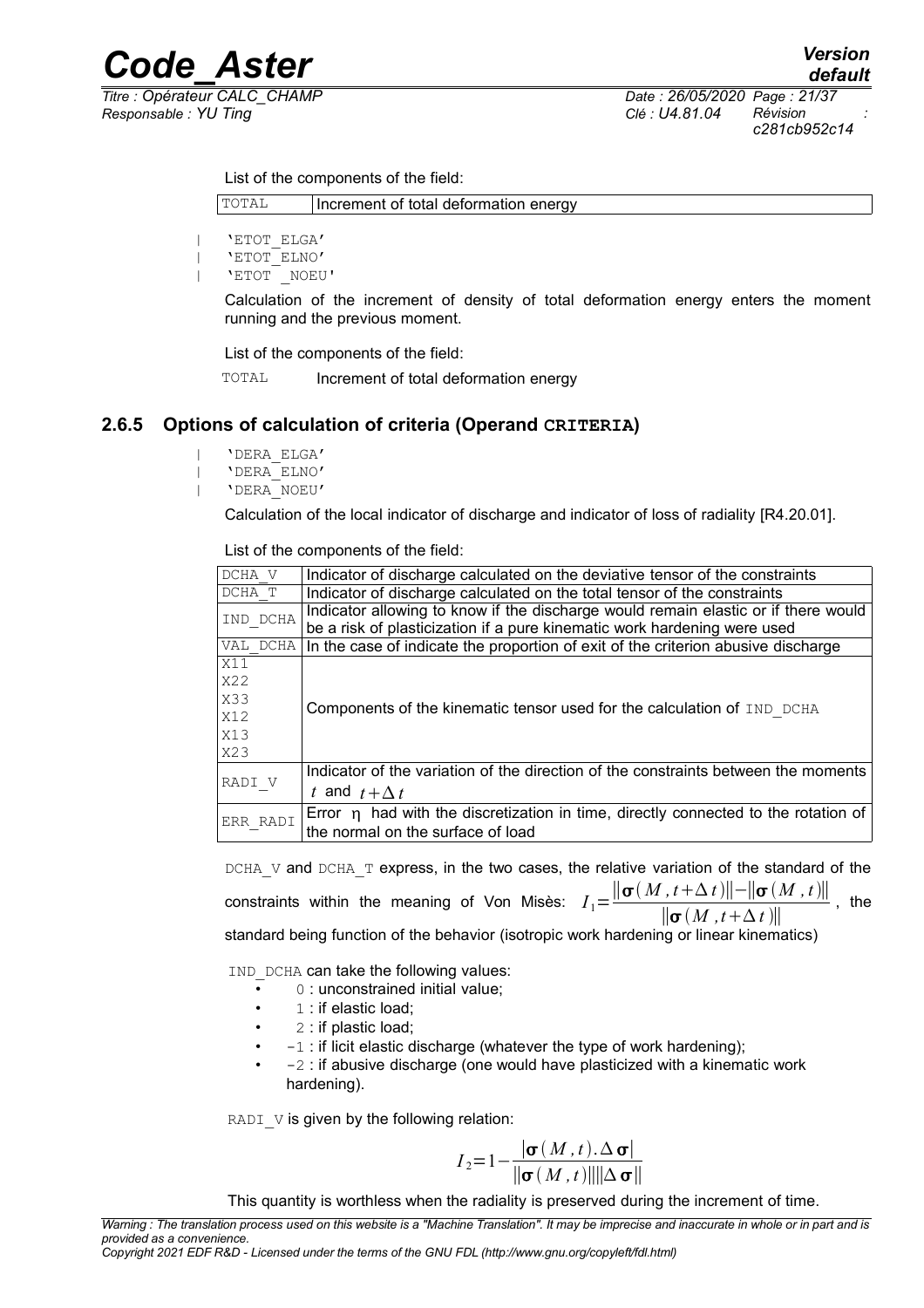*Titre : Opérateur CALC\_CHAMP Date : 26/05/2020 Page : 22/37 Responsable : YU Ting Clé : U4.81.04 Révision :*

ERR\_RADI is the angle enters *n* <sup>−</sup> , the normal with the criterion of plasticity at the beginning of the step of time (urgent  $t^-$  ), and  $n^+$  , the normal with the criterion of plasticity calculated at the end of the step of time (urgent  $t^{\dagger}$  ) in the following way:

$$
\eta = \frac{1}{2} \|\Delta \mathbf{n}\| = \frac{1}{2} \|\mathbf{n}^* - \mathbf{n}^*\| = \left|\sin\left(\frac{\alpha}{2}\right)\right|
$$

That provides a measurement of the error (also used to refine the step of time [U4.51.11]. This criterion is operational for the elastoplastic behaviors of Von Mises with work hardening isotropic, kinematic linear and mixed: VMIS\_ISOT\_LINE , VMIS\_ISOT\_TRAC , VMIS ISOT PUIS, VMIS CINE LINE, VMIS ECMI LINE, VMIS ECMI TRAC, and for the behaviors élasto-visco-plastics of Chaboche: VMIS CIN1 CHAB, VMIS CIN2 CHAB, VMIS CIN2 MEMO, VISC CIN1 CHAB, VISC CIN2 CHAB, VISC CIN2 MEMO.

**Note:**

*The calculation of these options requires to compare the stress fields with the moments*  $t_i$  and  $t_{i+1}$ . The result is arranged with the sequence number associated with the *moment t i .*

*The indicator of discharge is calculated by:*  $\hat{ID} = \frac{||\mathbf{\sigma}_{i+1}|| - ||\mathbf{\sigma}_{i}||}{||\mathbf{\sigma}_{i}||}$  $\frac{1}{\|\sigma_{i+1}\|}$ .

*By default, calculation is done for the sequence numbers 1 with*  $n-1$ *. But if one specifies the list of moment (with "holes" possibly), calculation will relate to only the* required moments but it will always compare the moment  $t_i$  with the moment  $t_{i+1}$  in *the list of the moments having been used to do the non-linear calculation.*

| 'ENDO\_ELGA'

| 'ENDO\_ELNO' | 'ENDO\_NOEU'

> Calculation of the damage *d* starting from the tensor of the constraints and cumulated plastic deformation *p* .

List of the components of the field:

| <b>TRIAX</b> | Rate of triaxiality                                   |
|--------------|-------------------------------------------------------|
| ISI ENDO     | Equivalent constraint of damage of Lemaître-Sermage   |
| COENDO       | Constraint of damage of Lemaître-Sermage standardized |
| DOM LEM      | Damage of Lemaître-Sermage                            |

The rate of triaxiality  $\alpha$  is given by the following relation:

$$
\alpha = \frac{\sigma_h}{\sigma_{eq}}
$$

and the equivalent constraint of damage  $\sigma^*$ :

$$
\sigma^* = \sigma_{eq} \sqrt{\frac{2}{3}(1+\nu)+3(1-2\nu)\alpha^2}
$$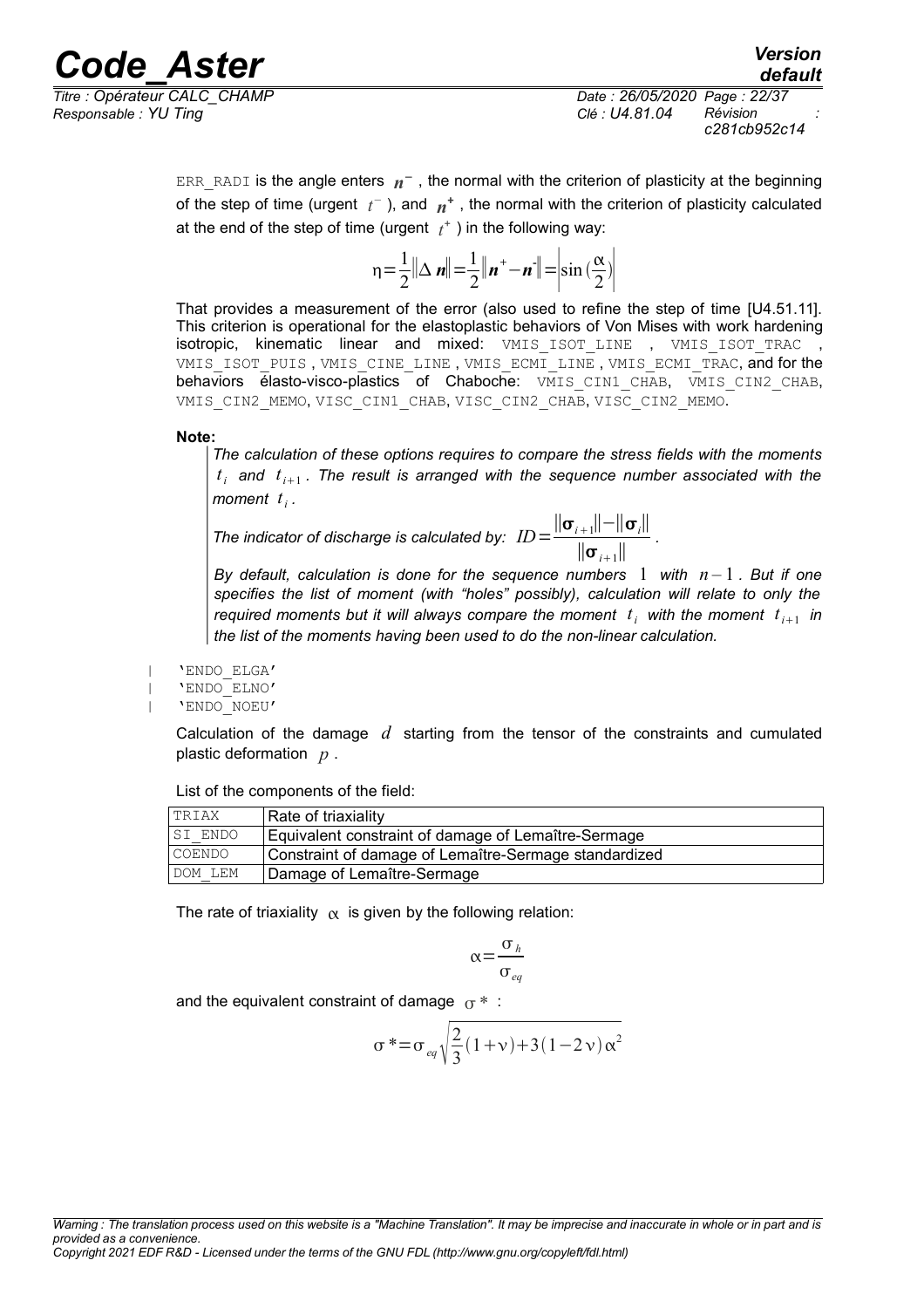*Titre : Opérateur CALC\_CHAMP Date : 26/05/2020 Page : 23/37 Responsable : YU Ting Clé : U4.81.04 Révision :*

*default c281cb952c14*

$$
\mathbf{s} = \mathbf{\sigma} - \frac{1}{3}tr(\mathbf{\sigma}) \cdot \mathbf{Id}
$$
  
with:  $\sigma_{eq} = \sqrt{\frac{3}{2} \mathbf{s} \cdot \mathbf{s}}$   
 $\sigma_{h} = \frac{1}{3}tr(\mathbf{\sigma})$ 

The kinetics of damage is given by the law of Lemaître-Sermage:

$$
\dot{d} = \left[\frac{Y}{S}\right]^s \dot{p} \text{ if } p \ge p_{\text{seuil}} \text{ with } Y = \frac{\sigma^{*^2}}{2E(1-D)^2}
$$

where *S* and *s* are coefficients characteristic of material and  $p_{\text{seuil}}$  the threshold of damage related to the energy stored in material (if *s*=1 one obtains the classical law of Lemaître).

| 'EPEQ\_ELGA' | 'EPEQ\_ELNO' | 'EPEQ\_NOEU' | 'EPMQ\_ELGA' | 'EPMQ\_ELNO' | 'EPMQ\_NOEU' | 'EPGQ\_ELGA' | 'EPGQ\_ELNO' | 'EPGQ\_NOEU'

Calculation of the equivalent deformations:

Fields EPEQ  $*$  are calculated starting from the fields EPSI  $*$  (deformations in small displacement), fields  $EPGQ*$  are calculated starting from the fields  $EPSG*$  (deformations of Green-Lagrange) and fields  $EPMQ *$  are calculated starting from the fields  $EPME *$ (mechanical deformations).

List of the components of the field:

| INVA 2            | Equivalent deformation of Von Mises                                   |
|-------------------|-----------------------------------------------------------------------|
| PRIN <sub>1</sub> |                                                                       |
| PRIN <sub>2</sub> | Principal deformations, lines in the ascending order                  |
| PRIN <sub>3</sub> |                                                                       |
| INVA 2SG          | Equivalent deformation of Von Mises signed by the trace of $\epsilon$ |
| VECT 1 X          |                                                                       |
| VECT 1 Y          |                                                                       |
| VECT 1 Z          |                                                                       |
| VECT 2 X          |                                                                       |
| VECT 2 Y          | Principal directions                                                  |
| VECT 2 Z          |                                                                       |
| VECT 3 X          |                                                                       |
| VECT 3 Y          |                                                                       |
| VECT 3 Z          |                                                                       |

The equivalent deformation of Von Mises is given by the following expression:

$$
INVA\_2 = \sqrt{\frac{2}{3}} dev(\epsilon)_{ij} dev(\epsilon)_{ji} \text{ with } dev(\epsilon)_{ij} = \epsilon_{ij} - \frac{1}{3} tr(\epsilon) \delta_{ij}
$$

**Note:**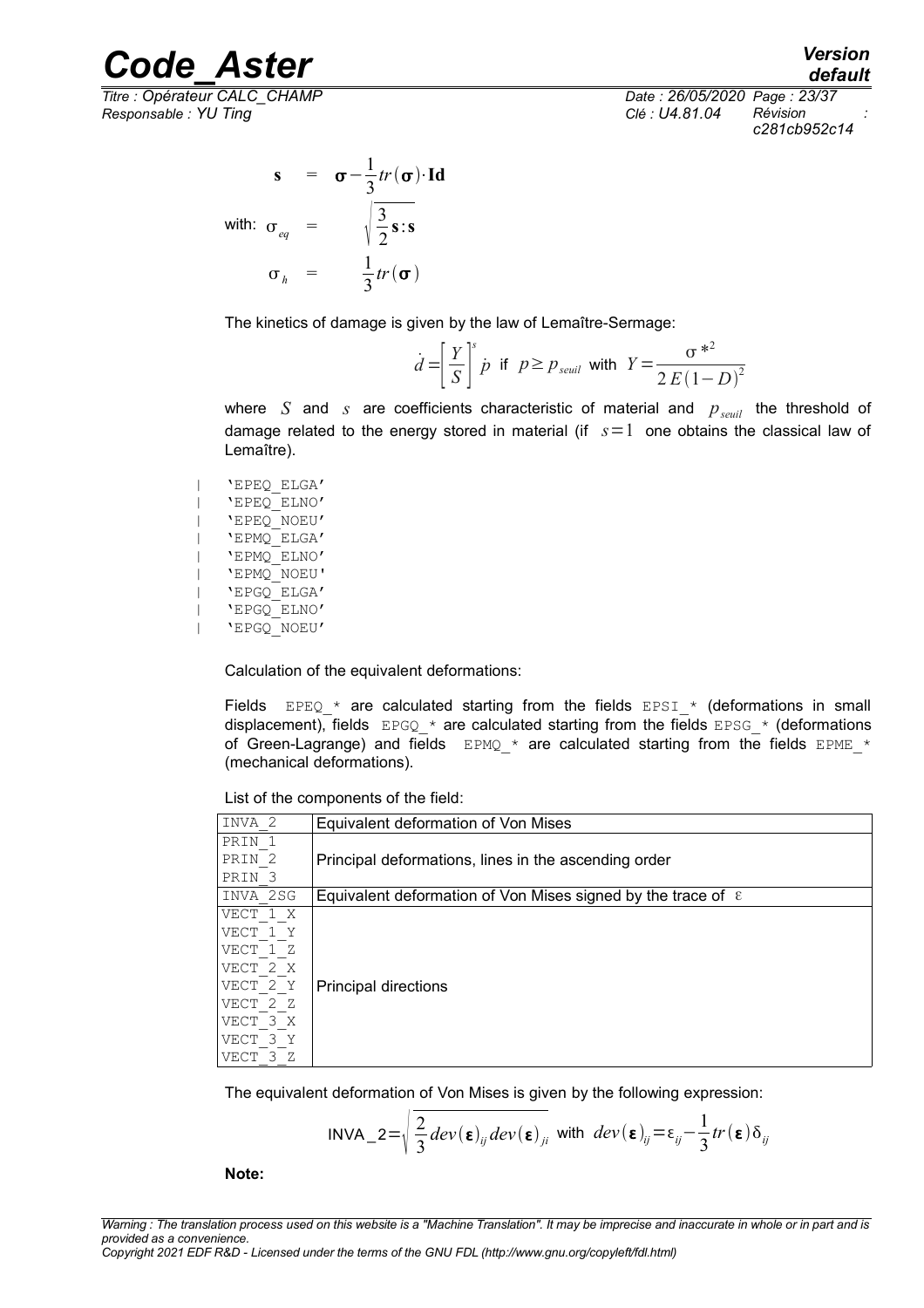*Responsable : YU Ting Clé : U4.81.04 Révision :*

*Titre : Opérateur CALC\_CHAMP Date : 26/05/2020 Page : 24/37 c281cb952c14*

*default*

*It is noted that the equivalent deformations obtained from EPSI\_\* and EPME\_\* are identical. Indeed, the difference between the two tensors is a spherical tensor (thermal deformation). Like equivalent deformation is obtained starting from the second invariant of the diverter, the spherical tensor " disappears " when the diverter is taken.*

| 'INDL\_ELGA'

Calculation of the indicator of localization, based on the acoustic tensor (criterion of RICE).

List of the components of the field:

|                  | Indicator of localization                                          |
|------------------|--------------------------------------------------------------------|
| INDEX            | 0 if $det(N.H.N)>0$                                                |
|                  | 1 if not, which corresponds has the initiation of the localization |
| DTR1             | First normal at the zone of localization                           |
| DTR <sub>2</sub> | Second normal at the zone of localization                          |
| DIR3             | Third normal at the zone of localization                           |
| DTR4             | Fourth normal at the zone of localization                          |

This indicator defines a state from which the local problem of integration of the behavior loses its character of unicity. It is defined by:  $det(N, H, N) \leq 0$ , where H appoint the tangent operator and *N* the normal with the directions of localization.

### **Note:**

*The method is developed only in the case* 2D *and for the laws of behavior of the type DRUCK\_PRAGER and HUJEUX.*

| 'PDIL\_ELGA'

Calculation of the module of rigidity of microphone-dilation.

List of the components of the field:

A1 LC2 Module of rigidity of microphone-dilation

The option PDIL\_ELGA provides within the framework of the mediums of second gradient of dilation the value of the module  $A1$  LC2, allowing to control the periodicity of the noncommonplace solution of the initially homogeneous problem [R5.04.03].

The calculation of  $A1$  LC2 is obtained via the evaluation of a function depending on the geometrical orientation of the material band considered. The angular discretization currently imposed is equal to 0.1 *°* .

### **Note:**

*The method is developed only for the laws of behavior of the type DRUCK\_PRAGER and HUJEUX.*

- | 'SIEQ\_ELGA'
- | 'SIEQ\_ELNO'
- | 'SIEQ\_NOEU'

Calculate calculated constraints equivalent starting from the stress fields.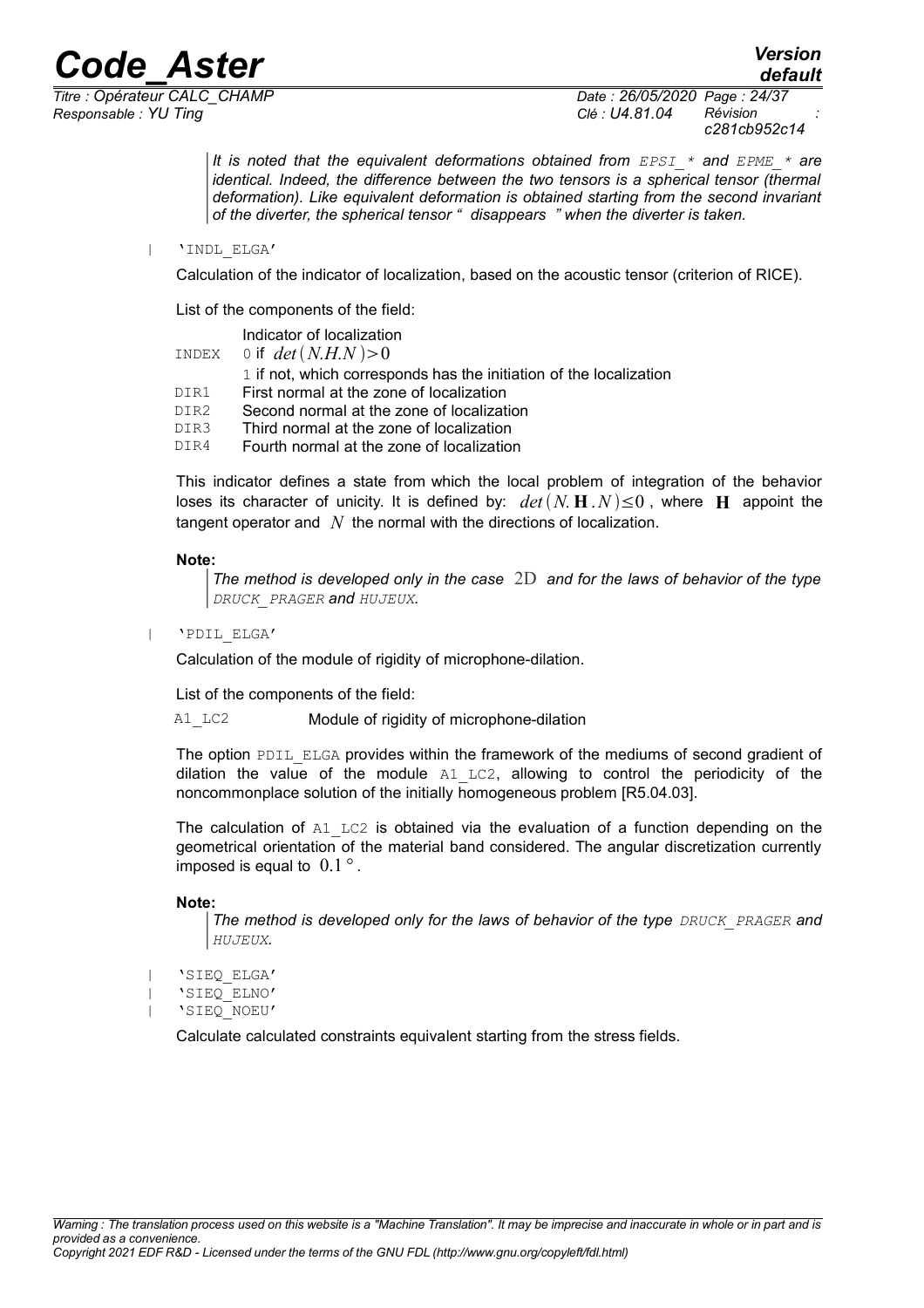*Titre : Opérateur CALC\_CHAMP Date : 26/05/2020 Page : 25/37 Responsable : YU Ting Clé : U4.81.04 Révision :*

*default c281cb952c14*

List of the components of the field:

| VMIS              | Equivalent constraint of Von Mises                                 |
|-------------------|--------------------------------------------------------------------|
| TRESCA            | <b>Constraint of Tresca</b>                                        |
| PRIN <sub>1</sub> |                                                                    |
| PRIN <sub>2</sub> | Principal constraints, lines in the ascending order                |
| PRIN <sub>3</sub> |                                                                    |
| VMIS SG           | Equivalent constraint of Von Mises signed by the trace of $\sigma$ |
| VECT 1 X          |                                                                    |
| VECT 1 Y          |                                                                    |
| VECT 1 Z          |                                                                    |
| VECT 2 X          |                                                                    |
| VECT 2 Y          | <b>Principal directions</b>                                        |
| VECT 2 Z          |                                                                    |
| VECT 3 X          |                                                                    |
| VECT 3 Y          |                                                                    |
| VECT 3 Z          |                                                                    |
| TRSIG             | Trace of $\sigma$                                                  |
| TRIAX             | Rate of triaxiality                                                |

The equivalent constraint of Von Mises is given by the following expression:

$$
VMIS = \sqrt{\frac{3}{2} s_{ij} s_{ji}} \text{ with } s_{ij} = \sigma_{ij} - \frac{1}{3} tr(\sigma) \delta_{ij}
$$

The rate of triaxiality is given by the following expression:

$$
TRIAX = \frac{TRSIG}{3 \times VMIS}
$$

### **2.6.6 Option of calculation of hydraulic flows (Operand HYDRAULICS)**

<span id="page-24-1"></span>| 'FLHN\_ELGA'

Calculation of hydraulic flows in THM  $\Phi_{ij} = M_{ij}$ .  $\nu$  on the elements of edge (2D or 3D) starting from the vector flow with the nodes.

 $M_{ii}$  is the hydraulic vector flow of the component  $i\dot{j}$ .

List of the components of the field:

| FH11 |  |
|------|--|
| FH22 |  |
| FH12 |  |
| FH21 |  |

### **2.6.7 OptionS dependent on the parameters of calculation (Operand PROPRIETES)**

```
| 'MATT_ELGA'
| 'MATT_ELEM'
```
Recovery of the values of the elastic parameters materials  $E$ , NAKED and RHO with taking into account of the dependence to the variables of order and the moment of calculation.

For the field MATE ELGA, one calculates the values at each point of Gauss, for the field MATE ELEM, one calculates the values with the barycentre of the element (family FPG1).

For the field MATE\_ELGA and elements of absorbing border (3D\_ABSO, D\_PLAN\_ABSO) the space coordinates taken into account are those of the barycentre of the element (as in the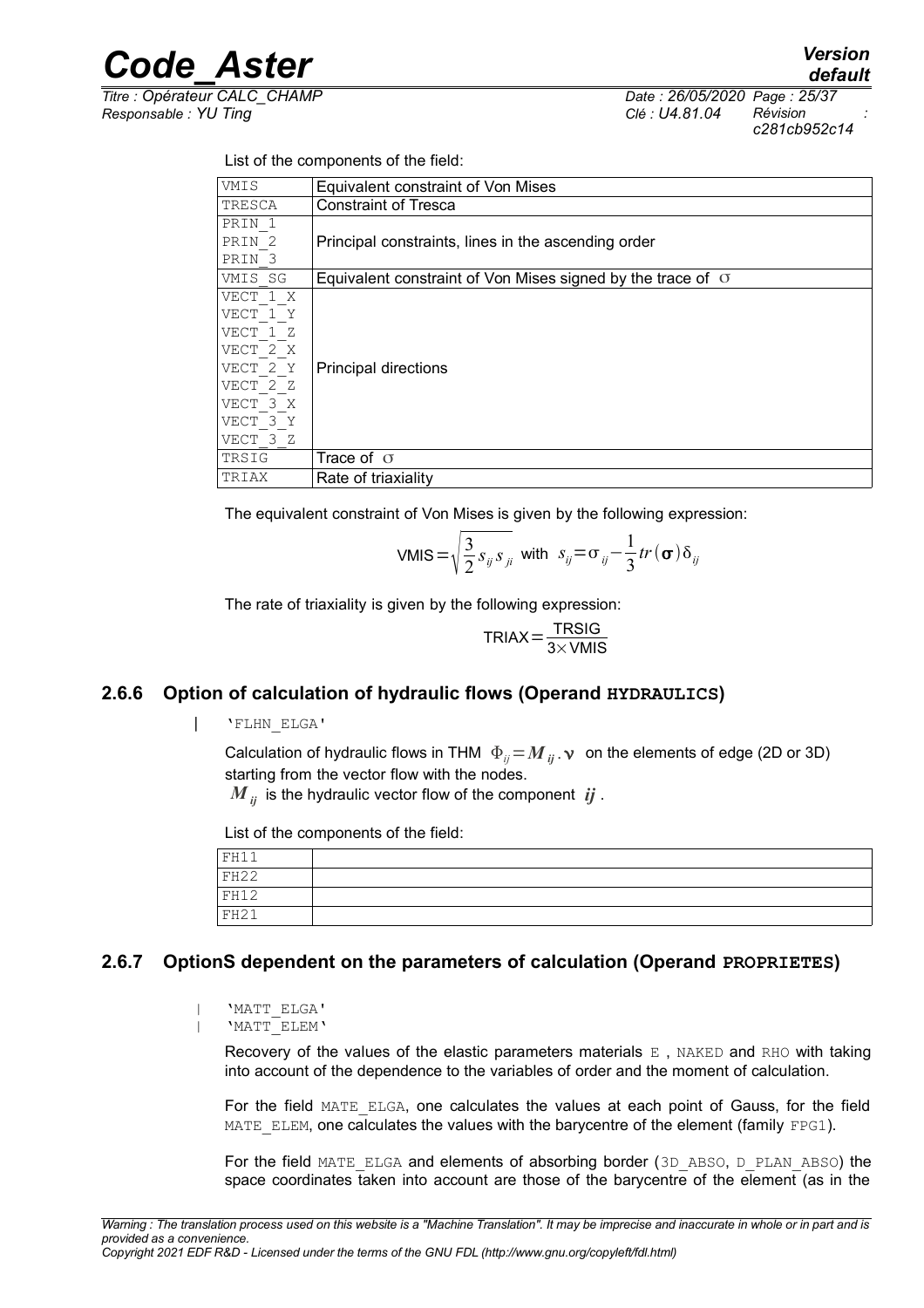*Responsable : YU Ting Clé : U4.81.04 Révision :*

*default Titre : Opérateur CALC\_CHAMP Date : 26/05/2020 Page : 26/37 c281cb952c14*

> other options of calculation). The values at each point of Gauss are thus always equal between them and also with the values of the field MATE\_ELEM.

### <span id="page-25-1"></span>**2.7 Operands for the thermal options**

### **2.7.1 Operand THERMICS**

- <span id="page-25-0"></span>| 'FLUX\_ELGA'
- | 'FLUX\_ELNO'
- | 'FLOW\_NOEU'

Calculation of the heat flows starting from the temperature.

List of the components of the field:

| FLOW                                 |                                                                                 |
|--------------------------------------|---------------------------------------------------------------------------------|
| FLUY                                 | Heat flow in the three directions of space (in the average layer for the hulls) |
| FLUZ                                 |                                                                                 |
| Additional components for the hulls: |                                                                                 |
| FLUX INF                             |                                                                                 |
| FLUY INF                             | Heat flow in the three directions of space in lower skin                        |
| FLUZ INF                             |                                                                                 |
| FLUX INF                             |                                                                                 |
| FLUY INF                             | Heat flow in the three directions of space in higher skin                       |
| FLUZ INF                             |                                                                                 |

| 'HYDR\_NOEU'

Calculation of the hydration.

List of the components of the field:

| HYDR | Hydration |
|------|-----------|
|      |           |

**Note:**

*The field 'HYDR\_ELNO' is calculated natively by the non-linear operator of thermics THER\_NON\_LINE for the modeling of the concrete [R7.01.12].*

| 'PENNYR\_ELGA'

Calculation of a source of heat.

List of the components of the field:

|  | Source of heat |
|--|----------------|
|--|----------------|

This source is calculated starting from an electric potential via the law of Ohm. This electric potential must be calculated by the operator THER\_LINEAIRE [U4.54.01] by making the analogies necessary. This source can be then used in a thermal calculation via the keyword SOUR CALCULEE order AFFE CHAR THER [U4.44.02].

| 'ETHE\_ELEM'

Calculation of thermal energy to balance starting from the field of temperature *T* .

List of the components of the field:

TOTAL Thermal energy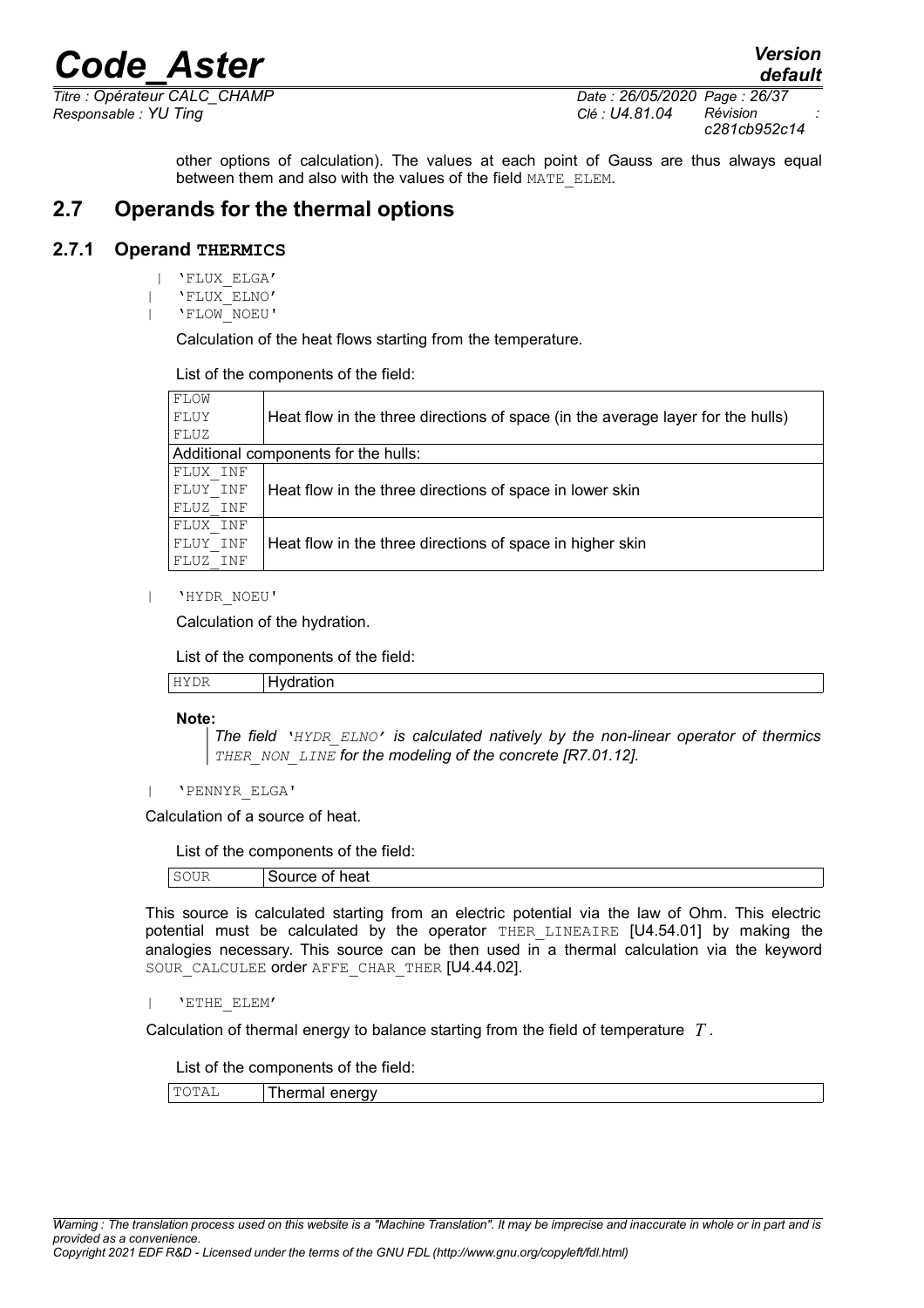*Titre : Opérateur CALC\_CHAMP Date : 26/05/2020 Page : 27/37 Responsable : YU Ting Clé : U4.81.04 Révision :*

*c281cb952c14*

### <span id="page-26-3"></span>**2.8 Operands for the acoustic options**

### **2.8.1 Operand ACOUSTICS**

- <span id="page-26-2"></span>| 'INTE\_ELNO'
	- | 'INTE\_NOEU'

Calculation of the acoustic intensity. The definitions are in [R4.02.01].

List of the components of the field:

| INTX R | Acoustic intensity, real part according to axis X              |
|--------|----------------------------------------------------------------|
| INTY R | Acoustic intensity, real part according to the axis there      |
| INTZ R | Acoustic intensity, real part according to axis Z              |
| INTX I | Acoustic intensity, imaginary part according to axis X         |
| INTY I | Acoustic intensity, imaginary part according to the axis there |
| INTZ I | Acoustic intensity, imaginary part according to axis Z         |

| 'PRAC\_ELNO'

| 'PRAC\_NOEU'

Calculation of the pressure to the nodes partly real, imaginary part and decibels.

List of the components of the field:

| PRES I        | Acoustic pressure, real part      |
|---------------|-----------------------------------|
| PRES R        | Acoustic pressure, imaginary part |
| <sub>DB</sub> | Acoustic pressure in decibel      |

| 'PRME\_ELNO'

Calculation of the pressure to the nodes for the elements FLUID.

List of the components of the field:

DB **Acoustic pressure in decibel** 

### <span id="page-26-1"></span>**2.9 Operand for the nodal forces and reactions**

### **2.9.1 Operand FORCE**

<span id="page-26-0"></span>| 'FORC\_NODA'

Calculation of the nodal forces generalized starting from the constraints at the points of Gauss.

List of the components of the field:

| DX                                                   |                        |  |
|------------------------------------------------------|------------------------|--|
| DY                                                   | Nodal forces           |  |
| DZ                                                   |                        |  |
| Additional components for the elements of structure: |                        |  |
| <b>DRX</b>                                           |                        |  |
| DRY                                                  | Nodal forces (moments) |  |
| MARTINI                                              |                        |  |
| DRZ                                                  |                        |  |

The nodal forces correspond to the direction finite elements with the interior forces taking part in the equilibrium equations. The calculation of the generalized nodal forces  $\mathbf{F}_K$  is done in the following way: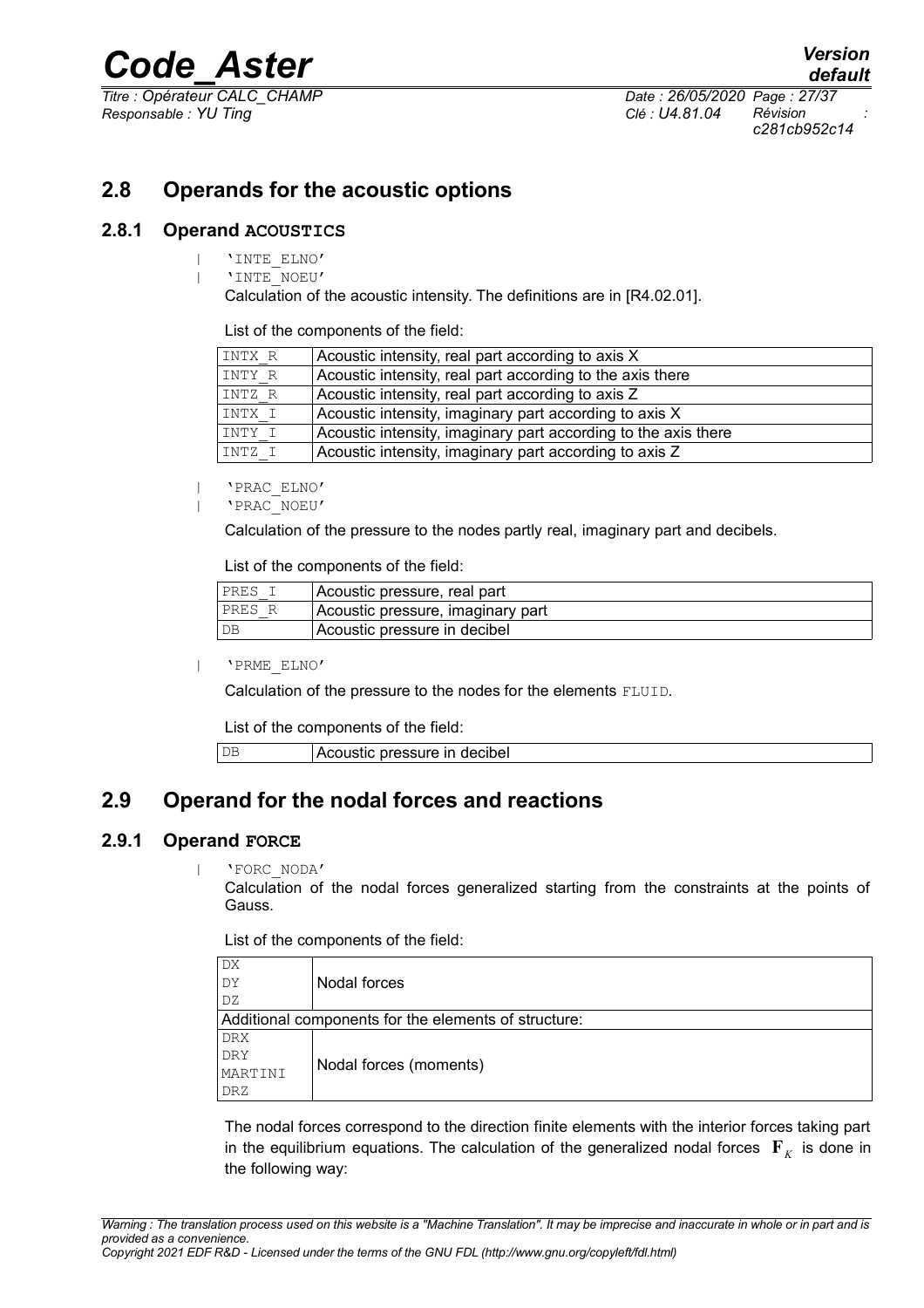# *Code*<br>*Conérateur CALC CHAMP*<br>*Conérateur CALC CHAMP*

*Titre : Opérateur CALC\_CHAMP Date : 26/05/2020 Page : 28/37 Responsable : YU Ting Clé : U4.81.04 Révision :*

*c281cb952c14*

*default*

$$
\sum_{K} \mathbf{F}_{K} \cdot \mathbf{v}_{K} = \int_{\Omega} \boldsymbol{\sigma} \cdot \boldsymbol{\epsilon}(\mathbf{v}_{K}) d \Omega = \sum_{K} \int_{K} \boldsymbol{\sigma}^{K} \cdot \boldsymbol{\epsilon}(\mathbf{v}_{K}) dK = \sum_{K} \int_{K} \boldsymbol{\sigma}^{K} \cdot \mathbf{B} \cdot \mathbf{v}_{K} dK
$$

with  $\,\boldsymbol{\sigma}^K\,$  constraints at the points of Gauss of the element  $\,K\,$  ;

**B** the operator finite elements of generalized deformations (matrix connecting the deformations of the  $1<sup>er</sup>$  order with generalized displacements);

 $\mathbf{v}_K^{\dagger}$  generalized unit elementary displacement.

From where:

 $\left| \int\limits_K$  $\left\{ \mathbf{B} \cdot \mathbf{\sigma}^K dK \right\}$ .

The dimension of the nodal forces is dual of that of  $\mathbf{v}_K^{\top}$  to give a work (in Joules).

For the elements of beam and the elements discrete, the constraints at the points of Gauss are in fact the nodal efforts generalized in the reference mark of the element (obtained by the product of the matrix of rigidity of the element by displacement and by taking account of the efforts of thermal origin and the efforts distributed). The calculation of the nodal forces is done by projecting the nodal efforts contained in the field of reference symbol 'SIEF ELGA' in the total reference mark. The summation above on the elements applies then. Components DX, DY and DZ the forces give and DRX, DRY MARTINI and DRZ moments.

For the axisymmetric elements, integration in  $\theta$  is done on a sector of  $1$  *radian*. If one wants the integral of the surface effort on all the disc it is thus necessary to multiply by  $2\pi$ .

For the elements in plane deformation, is calculated on a tape of width unit. The calculated nodal forces are thus by way of forces per unit of length. If one wants to calculate the nodal forces being exerted on a structure of width  $l$ , it is necessary to multiply the result in D<sub>PLAN</sub> by *l*, with this close the assumption of plane deformation is not valid close to the two faces. There will be thus an approximate result.

For the solid elements (3D, 2D and bars), them FORC\_NODA in general have the dimension of a force. It is about a field on the nodes of the grid where the value in a node is obtained starting from the constraints calculated on the convergent elements with this node, thus their values thus vary when the grid changes. In the absence of loading distributed, balance imposes their nullity in an interior node, while they correspond to the reaction on the supports where a kinematic relation is imposed (case of an imposed displacement).

In the case of hulls, components DX, DY and DZ they give FORC\_NODA (of dimension of a force) in the total reference mark of the grid. These components are built with the normal efforts and cutting-edges in the hull. Components DRX, DRY MARTINI and DRZ they give FORC NODA (of one moment dimension) in the total reference mark of the grid, built with the bending moments in the hull. In the case of behaviors homogéinésé of standard hull ELAS COQUE, it is preferable to look at EFGE\_NOEU.

In (thermo) hydro-mechanical, cf § 8, [R7.01.10], the generalized nodal forces associated with each component correspond to the mechanical forces and flows. If one notes  $\mathbf{Q}^T \mathbf{\sigma}_0$ 

the result of FORC<sub>NODA</sub>, for the hydraulic equations, then for a step of time  $\Delta t$ , one a:

$$
\int_{\Omega} \mathbf{Q}^T \boldsymbol{\sigma}_0 \cdot p^* d\Omega = -\Delta t \int_{\Omega} \mathbf{M}^- \cdot \nabla p^* d\Omega
$$

**Note:**

*To note that flows are taken at the moment*  $t^-$  because of  $\theta$  - diagram employed, cf *[R7.01.10].*

In FORC\_NODA :

*Warning : The translation process used on this website is a "Machine Translation". It may be imprecise and inaccurate in whole or in part and is provided as a convenience. Copyright 2021 EDF R&D - Licensed under the terms of the GNU FDL (http://www.gnu.org/copyleft/fdl.html)*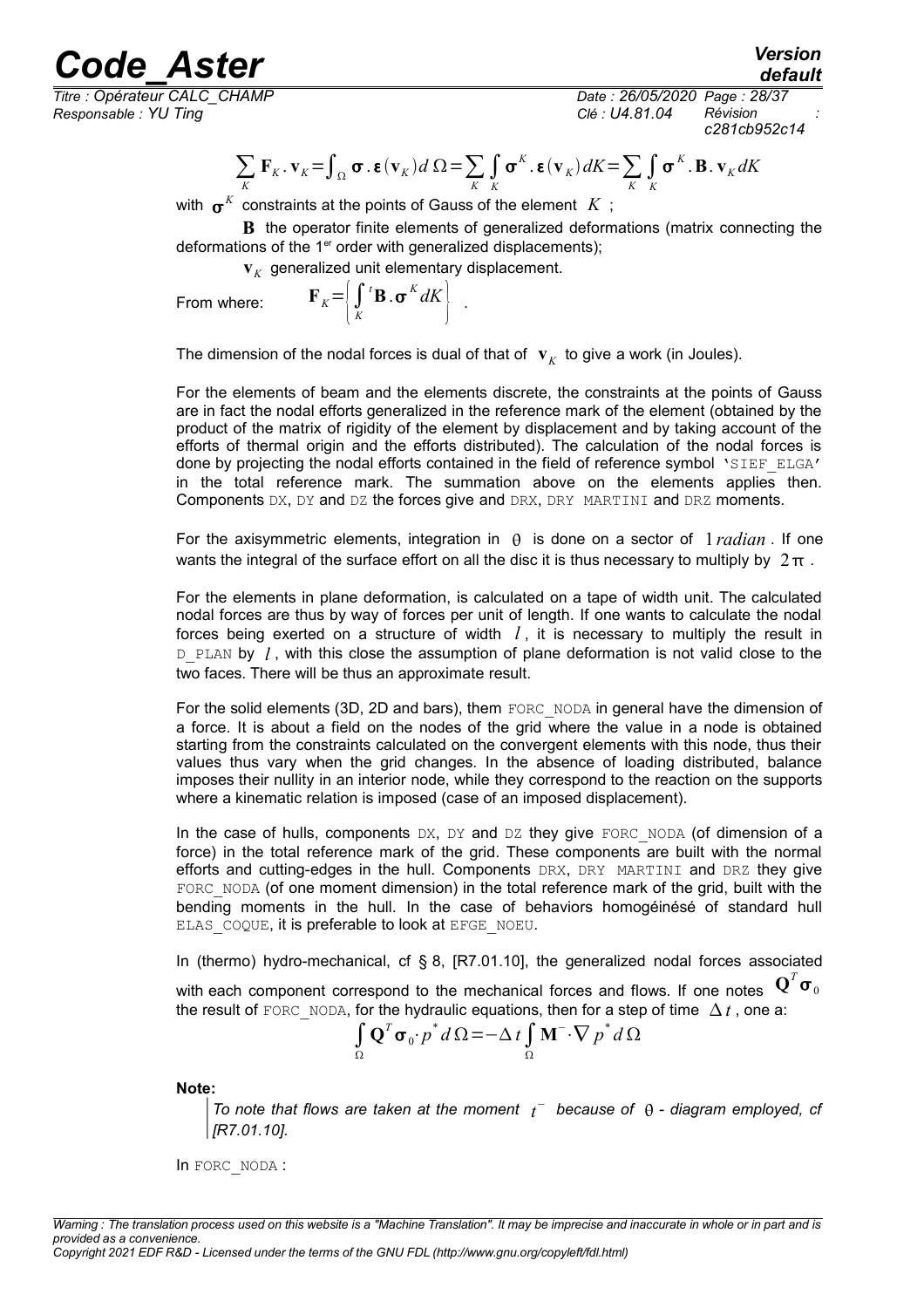*Responsable : YU Ting Clé : U4.81.04 Révision :*

*Titre : Opérateur CALC\_CHAMP Date : 26/05/2020 Page : 29/37 c281cb952c14*

*default*

- with the degree of freedom PRE1 in saturated for example is associated water flow  $-\Delta t \int (\mathbf{M}_{vp} + \mathbf{M}_w)^{-} \nabla p^* d\Omega$
- Ω • with the degree of freedom PRE2 in unsaturated flow with the gas component is associated  $-\Delta \, t \int \bigl( \mathbf{M}_{\scriptscriptstyle{ad}} + \mathbf{M}_{\scriptscriptstyle{as}} \bigr)^- \!\!\cdot\! \nabla \, p^* \, d \, \Omega$ Ω

• with the degree of freedom TEMP the heat flux is associated  $\;$   $\;$   $\;$   $\Delta$   $\iint\limits_{\Omega}$ **q**<sup>-</sup>⋅ $\nabla T^*$ *d* Ω

with  $\bf q$  heat flux and  ${\bf M}_{_W}$ ,  ${\bf M}_{_{vp}}$ ,  ${\bf M}_{_{as}}$  and  ${\bf M}_{_{ad}}$  hydraulic flows of liquid water, the vapor, the air (or all other composing) dry and of the air dissolved in the liquid. These data correspond respectively to the constraints generalized of *Code\_Aster*  $\ M^1_{\ 1}, M^2_{\ 1}, M^1_{\ 2}, M^2_{\ 2}$  , cf § 2.2, [R7.01.10].

| 'REAC\_NODA'

Calculation of the nodal forces of reactions generalized with the nodes, the constraints at the points of Gauss and of the loadings.

List of the components of the field:

| DX                                                   |                           |
|------------------------------------------------------|---------------------------|
| DY                                                   | Nodal reactions           |
| DZ.                                                  |                           |
| Additional components for the elements of structure: |                           |
| DRX                                                  |                           |
| DRY                                                  | Nodal reactions (moments) |
| MARTINI                                              |                           |
| DRZ                                                  |                           |

The generalized nodal reactions correspond to the direction finite elements with the forces exerted on the supports (boundary conditions) taking part in the equilibrium equations.

In statics, for the concepts result of the type evol elas, mult elas, fourier elas or  $\epsilon$ vo $1\_$ no $1$  $i$ , the calculation of the generalized nodal reactions  $\mathbf{R}_{\overline{K}}$  is done by:

$$
\sum_{K} \mathbf{R}_{K} \cdot \mathbf{v}_{K} = \int_{\Omega} \boldsymbol{\sigma} \cdot \boldsymbol{\epsilon}(\mathbf{v}_{K}) d\Omega - \mathbf{L}(\mathbf{v}_{K})
$$

with  $\mathbf{v}_K$  generalized unit elementary displacement,

$$
\mathbf{L}(\mathbf{v}_K) = \int_{\Omega} \mathbf{f} \cdot \mathbf{v}_K d\Omega + \int_{\Gamma} \mathbf{F}_s \cdot \mathbf{v}_K d\Gamma + \sum_i \mathbf{F}_i \cdot \mathbf{v}_{Ki}
$$

where **f** are the voluminal forces,

- **F***s* surface generalized forces,
- **F***i* specific forces generalized with the node *i* .

The vector of the nodal reactions generalized on the element  $K$  is thus obtained starting from the generalized nodal forces:

$$
\mathbf{R}_K = \mathbf{F}_K - \int\limits_K \mathbf{f} \, dK - \int\limits_{\partial K} \mathbf{F} \partial \, K - \sum_i \, \mathbf{F}_{iK}
$$

in other words, one cuts off with the nodal forces the generalized external forces applied to the element *K* .

**Note:**

*To note that the loading of temperature does not appear in the external forces: it intervenes in the expression of the constraints via the law of behavior.*

*Warning : The translation process used on this website is a "Machine Translation". It may be imprecise and inaccurate in whole or in part and is provided as a convenience.*

*Copyright 2021 EDF R&D - Licensed under the terms of the GNU FDL (http://www.gnu.org/copyleft/fdl.html)*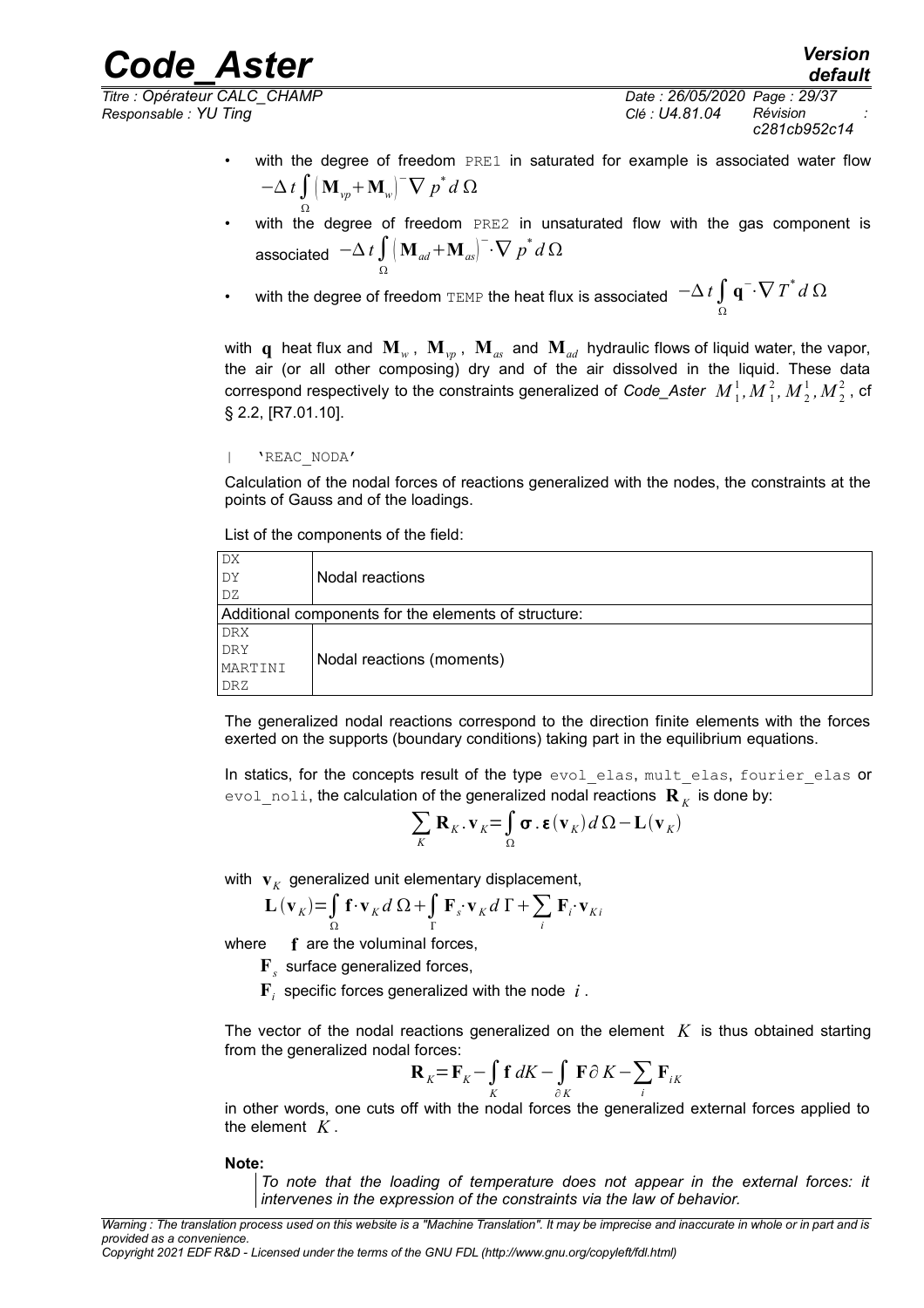*Responsable : YU Ting Clé : U4.81.04 Révision :*

*Titre : Opérateur CALC\_CHAMP Date : 26/05/2020 Page : 30/37 c281cb952c14*

> In dynamics, to obtain the nodal reactions, it is advisable to in addition remove the efforts of inertia (acceleration) and damping related to speed.

### **Note:**

*Currently in Code\_Aster the contributions of damping directly related to speed on the nodal reactions are neglected.*

For the concepts result of the type  $\text{mode}$  meca (resulting from modal calculations) the formula is:

$$
\sum_{K} \mathbf{R}_{K} \cdot \mathbf{v}_{K} = \int_{\Omega} \sigma(\boldsymbol{\epsilon}(\mathbf{u})). \, \boldsymbol{\epsilon}(\mathbf{v}_{K}) \, d \Omega - \omega^{2} (\mathbf{M} \cdot \mathbf{u}) \cdot \mathbf{v}_{K}
$$

where  $\sigma(\epsilon(\mathbf{u}))$  are the generalized modal constraints,

- **M** is the matrix of mass,
- $\omega$  the own pulsation,
- **u** the field of displacement generalized of the mode,
- $\mathbf{v}_K$  generalized unit elementary displacement.

For the concepts result of the type dyna trans resulting from linear transitory dynamic calculations (DYNA\_VIBRA/TYPE\_CALCUL=' TRAN'), of type dyna\_harmo resulting from harmonic calculations (DYNA VIBRA/TYPE CALCUL=' HARM') or of type evol noli resulting from calculation dynamic non-linear transients (DYNA\_NON\_LINE) the expression of the generalized nodal reactions is obtained by:

$$
\sum_{K} \mathbf{R}_{K} \cdot \mathbf{v}_{K} = \int_{\Omega} \boldsymbol{\sigma} \cdot \boldsymbol{\epsilon}(\mathbf{v}_{K}) d\Omega + (\mathbf{M} \ddot{\mathbf{u}}) \cdot \mathbf{v}_{K} - \mathbf{L}(\mathbf{v}_{K})
$$

where **M** is the matrix of mass;

- $\ddot{\mathbf{u}}$  the field of generalized acceleration;
- **L** the vector of the generalized external forces applied,
- $\mathbf{v}_K$  generalized unit elementary displacement.

#### **Notice 1:**

*The nodal reactions are worthless in any interior point of the model and are not worthless a priori in a point of the edge subjected to a kinematic boundary condition (or with efforts of contact).*

*However the fact of neglecting the contribution of damping in dynamics can create a light variation compared to the exact result.*

#### **Notice 2:**

*If the keyword GROUP\_MA is informed, the options 'FORC\_NODA' and 'REAC\_NODA' are calculated as follows:* 

 $\mathbf{F}_{K}^{\top}$  is calculated only on the elements requested then assembled. The result is different *from a total calculation on all the field then reduced to the required elements. The established method makes it possible to measure the reaction of a piece of model on another.*

*Caution: the calculation of 'REAC\_NODA'on a subset of the model (via the keyword GROUP\_MA) must be made with prudence. Example 4 below illustrates this kind of calculation.*

*In the current version of the code, for the results of the type dyna\_harmo , it 'REAC\_NODA' is calculated only on the model in entirety. Calculation on a subset of the model can be carried out manually by carrying out a calculation of 'FORC\_NODA' on the group of meshs in question then by cutting off the external force from the got results.*

#### **Notice 3:**

*Warning : The translation process used on this website is a "Machine Translation". It may be imprecise and inaccurate in whole or in part and is provided as a convenience.*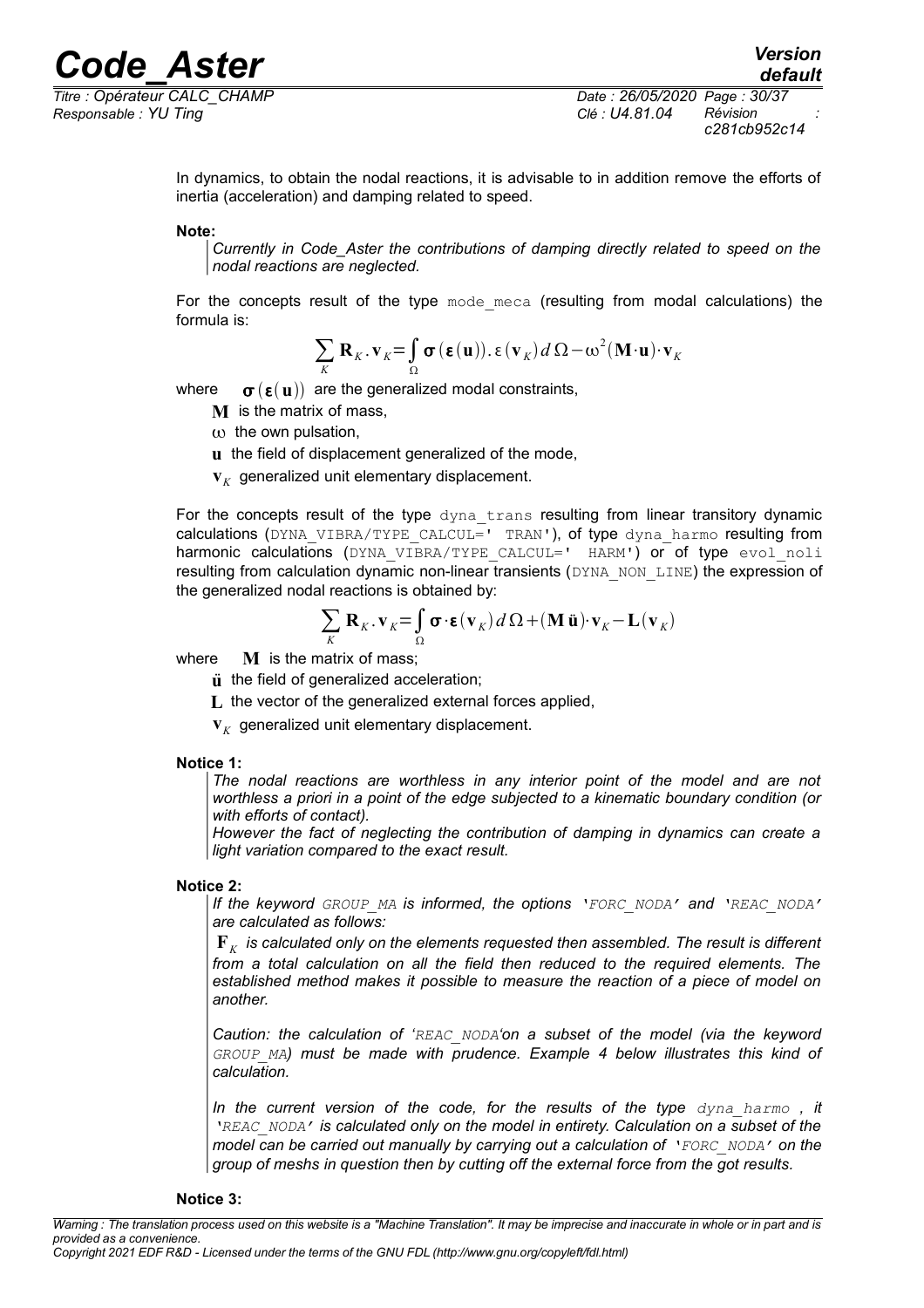*Titre : Opérateur CALC\_CHAMP Date : 26/05/2020 Page : 31/37 Responsable : YU Ting Clé : U4.81.04 Révision :*

*c281cb952c14*

*Only the resultant of the forces or the nodal reactions on a group of nodes has a physical direction (this group must correspond to at least an element of the model, for example an edge subjected to a boundary condition). It can be calculated with POST\_RELEVE\_T [U4.81.21].*

*Punctually, the field FORC\_NODA or REAC\_NODA does not have to be interpreted because the value in a node is directly related to the smoothness of the grid. Moreover the sign of these forces on the nodes of the same element can be against-intuitive whereas it is perfectly in agreement with the theory of the finite elements (for example on meshs QUAD8 located at the interface of a pure compression zone, the signs of the nodal forces at the tops and the mediums are opposite).*

### **Notice 4:**

*The calculation of REAC\_NODA account of the loadings distributed on the beams takes.* Since you vary this loading on a non-linear calculation (change of *EXCIT* of a step of *time to the other), the calculation of REAC\_NODA is prohibited. It is necessary to divide its postprocessing into "packages" of sequence numbers, for which the loading is constant (i.e. it uses the same concept AFFE\_CHAR\_MECA in EXCIT).* 

### **2.9.2 Example 1: structure charged with nodal force (2 elements QUAD4)**

<span id="page-30-0"></span>

*Warning : The translation process used on this website is a "Machine Translation". It may be imprecise and inaccurate in whole or in part and is provided as a convenience. Copyright 2021 EDF R&D - Licensed under the terms of the GNU FDL (http://www.gnu.org/copyleft/fdl.html)*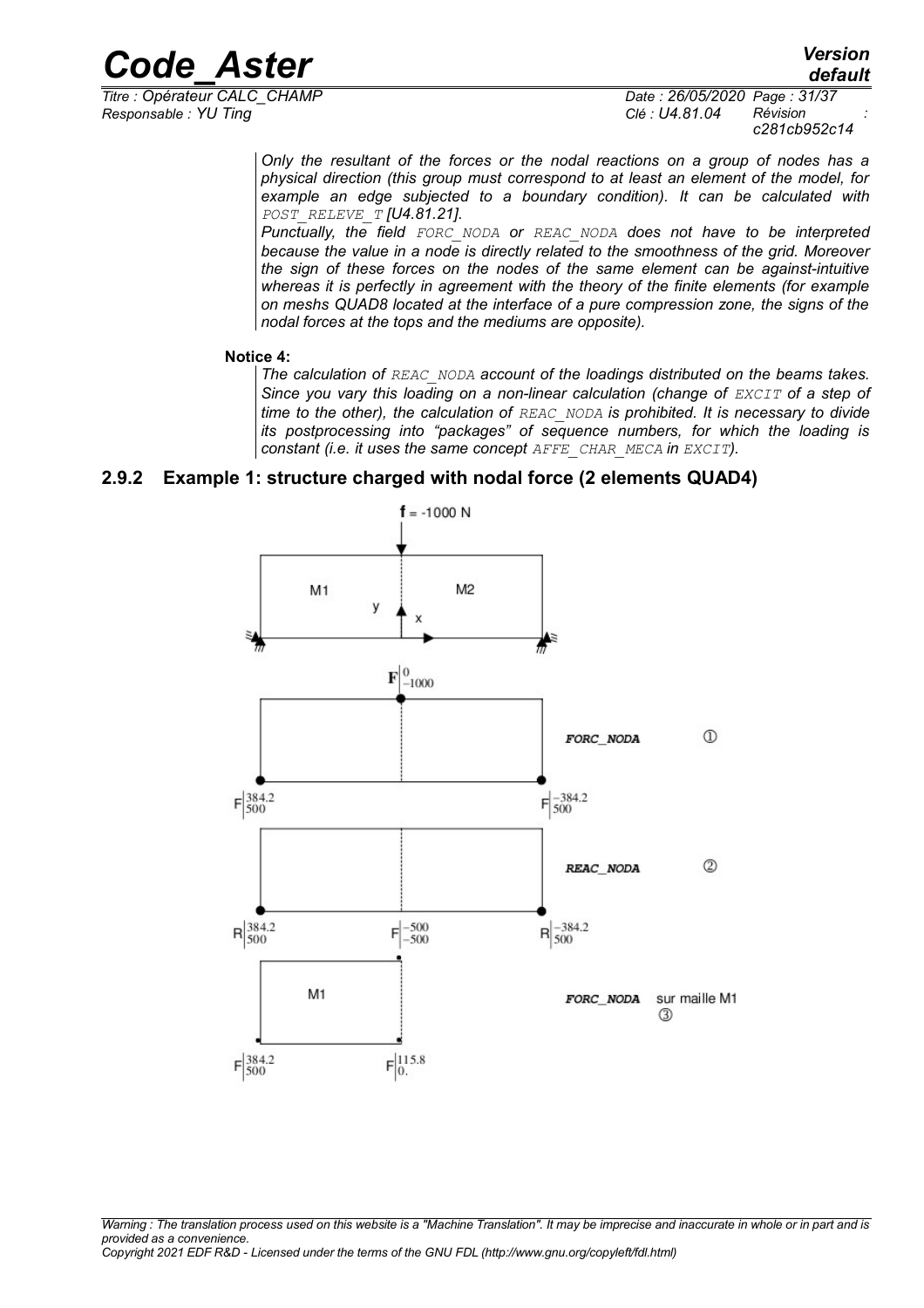

On this example, reactions to the nodes  $(2)$  are quite equal to the nodal forces  $(1)$  less the loading. They represent the reactions to the supports of the structure.

If one restricts calculation with the mesh  $MI$ , forces  $(3)$  to the nodes belonging to the border enters *M1* and *M2* are different. They represent the reaction of the model formed by *M1* with the model formed by *M2* . To note that the nodal loading is divided by two because the two meshs contribute to it. Nodal reactions  $(4)$  are still equal to the nodal forces minus the loading.

On the calculation restricted with the mesh  $M2$ , nodal forces  $(5)$  according to  $OX$  are of contrary sign to the calculation restricted with the mesh  $MI$ , illustrating the principle of the action and the reaction.

### **2.9.3 Example 2: structure with loading of temperature**

<span id="page-31-0"></span>Data:

 $E = 1.10^9$  Pa  $v = 0.3$  $\alpha$ =1.10<sup>-6</sup>

Results:

 $F_v = -3.410^4 N$  $F_{1x}$ =7.8 10<sup>3</sup> *N*  $F_{2x}$ =−1.210<sup>3</sup>*N* 

*Warning : The translation process used on this website is a "Machine Translation". It may be imprecise and inaccurate in whole or in part and is provided as a convenience. Copyright 2021 EDF R&D - Licensed under the terms of the GNU FDL (http://www.gnu.org/copyleft/fdl.html)*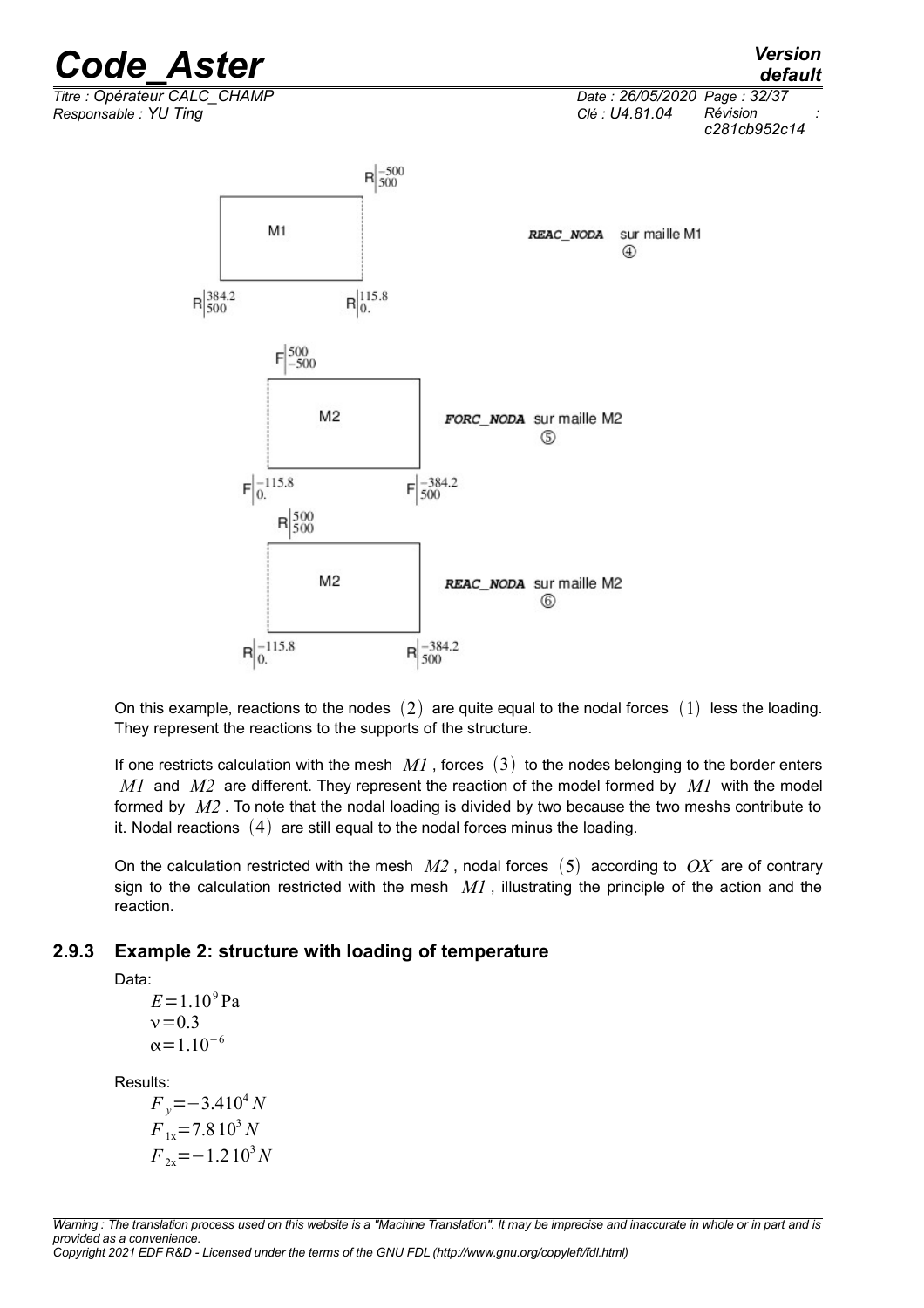*Titre : Opérateur CALC\_CHAMP Date : 26/05/2020 Page : 33/37*

*Responsable : YU Ting Clé : U4.81.04 Révision : c281cb952c14*

On this example, the nodal forces and the nodal reactions coincide because the only loading is a loading temperature.

If one restricts calculation with the mesh *M2* , forces according to *OY* remain the same ones but are different according to *OX* .

### **2.9.4 Example 3: structure under loading distributed (beam)**

<span id="page-32-0"></span>One considers a structure of type beam fixed and subjected to a loading of gravity on his higher half.



**Figure 2.9.4-1: structure under loading distributed (left), FORC\_NODA (right-hand side)**

On this kind of structure, if one restricts the calculation of the forces and the nodal reactions to a under-part of the elements, FORC\_NODA and REAC\_NODA will not give the same result on the interface between the part isolated and the rest from the structure as shown in the figure [2.9.4-2](#page-33-1) (on the force  $F_3$ ).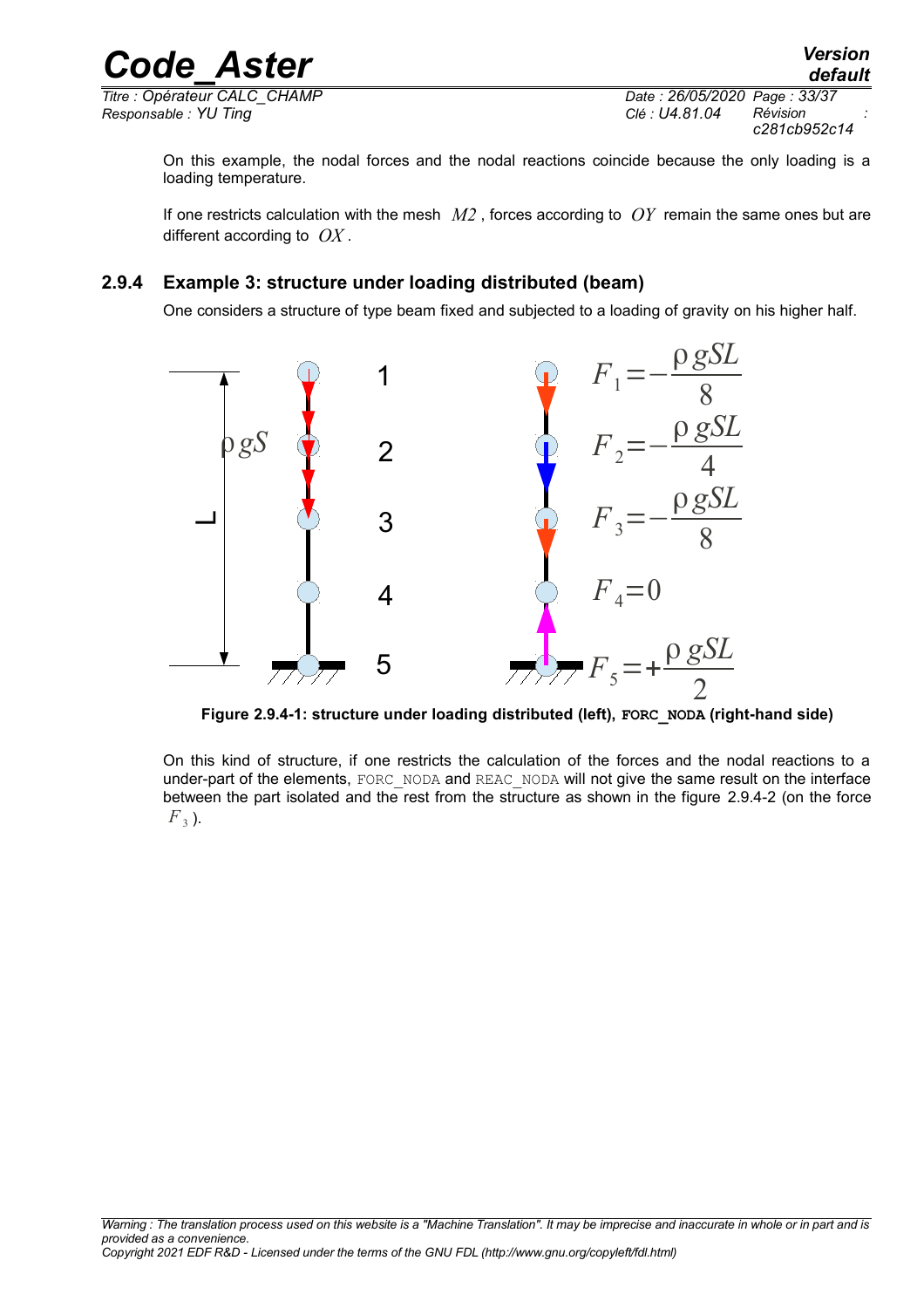*default*

*Titre : Opérateur CALC\_CHAMP Date : 26/05/2020 Page : 34/37 Responsable : YU Ting Clé : U4.81.04 Révision :*

*c281cb952c14*



<span id="page-33-1"></span>**Figure 2.9.4-2: insulation of part of the structure**

### **2.9.5 Example 4: calculation of the reactions of support at the bottom of a stopping**

<span id="page-33-0"></span>In this example, one schematizes (very coarsely!) a stopping in 2D. The stopping is represented by a triangle DEF posed on a foundation represented by a rectangle ABCG (see diagram below).

One would like to calculate the reactions of support of the stopping on his foundation.

The loadings are:

- Gravity (which applies to the stopping and its foundation)
- The loading of pressure of to the water reserve (side upstream) applied to the edges CD and OF.
- The foundation is embedded on AB.

On the following illustrations, one represented the standard of the field REAC\_NODA when the keyword is used GROUP MA various ways:

- Illustration 1: one does not use GROUP MA (TOUT=' OUI')
- Illustration 2: GROUP MA=' BARRAGE'
- Illustration 3: GROUP MA= ('STOPPING', 'OF')
- Illustration 4: GROUP\_MA= ('STOPPING', 'OF', 'CD')





**Illustration 1: REAC\_NODA/TOUT=' OUI'**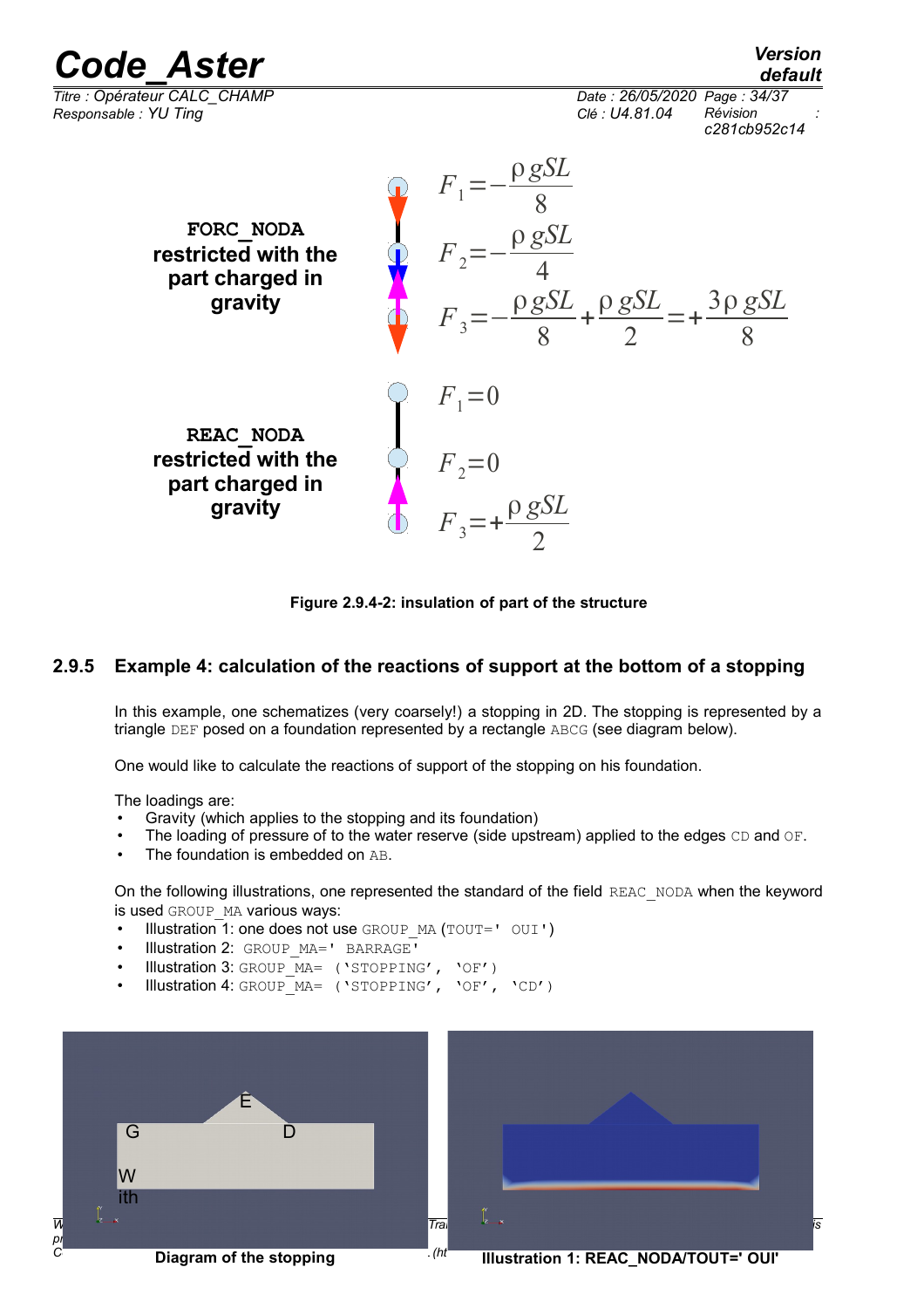

*Responsable : YU Ting Clé : U4.81.04 Révision :*

*Titre : Opérateur CALC\_CHAMP Date : 26/05/2020 Page : 35/37 c281cb952c14*

*default*



**Illustration 2: REAC\_NODA/GROUP\_MA=' BARRAGE'**



**Illustration 3: REAC\_NODA/GROUP\_MA= ('STOPPING', 'OF')**



**Illustration 4: REAC\_NODA/GROUP\_MA= ('STOPPING', 'OF', 'CD')**

Comments:

- Illustration 1 shows that when the keyword is not used GROUP MA, the reaction of support are notworthless only on the edge of the model where one imposes displacements here ( AB).
- Illustration 2 shows that if one calculates REAC\_NODA on the only group STOPPING (formed only of "voluminal" elements) of the nonworthless reactions appear on  $DF$  (what one seeks) but also on OF, which must alert us. The reason of this behavior is that the loading of pressure on OF was not calculated, because the elements of edge which calculate this loading are not part of the group STOPPING.
- Illustration 3 shows that if one calculates REAC NODA on the groups STOPPING and OF, the reactions are those which one seeks: they are nonworthless only on DF. Note: the image seems to show that nonworthless reactions exist on part of  $CD$  and  $FG$ , but it is an illusion due to visualization: nodal forces in  $D$  and  $F$  "dribble" on the adiacent elements.
- Illustration 4 shows that one should not add too many groups of edge here  $(CD)$ . It is seen that nonworthless reactions of supports appear on  $CD$ . In this case, reaction on the point  $D$  is false.

#### **Conclusion**

*If one wants to calculate the reactions of support of the stopping on his foundation, it is necessary to ask the calculation of REAC\_NODA while specifying exactly all meshs of the stopping and all meshs of its edge subjected to a loading distributed.* 

*It is highly advised to visualize the reactions calculated to check that they are nonworthless only on the interface between the stopping and its foundation.*

*Copyright 2021 EDF R&D - Licensed under the terms of the GNU FDL (http://www.gnu.org/copyleft/fdl.html)*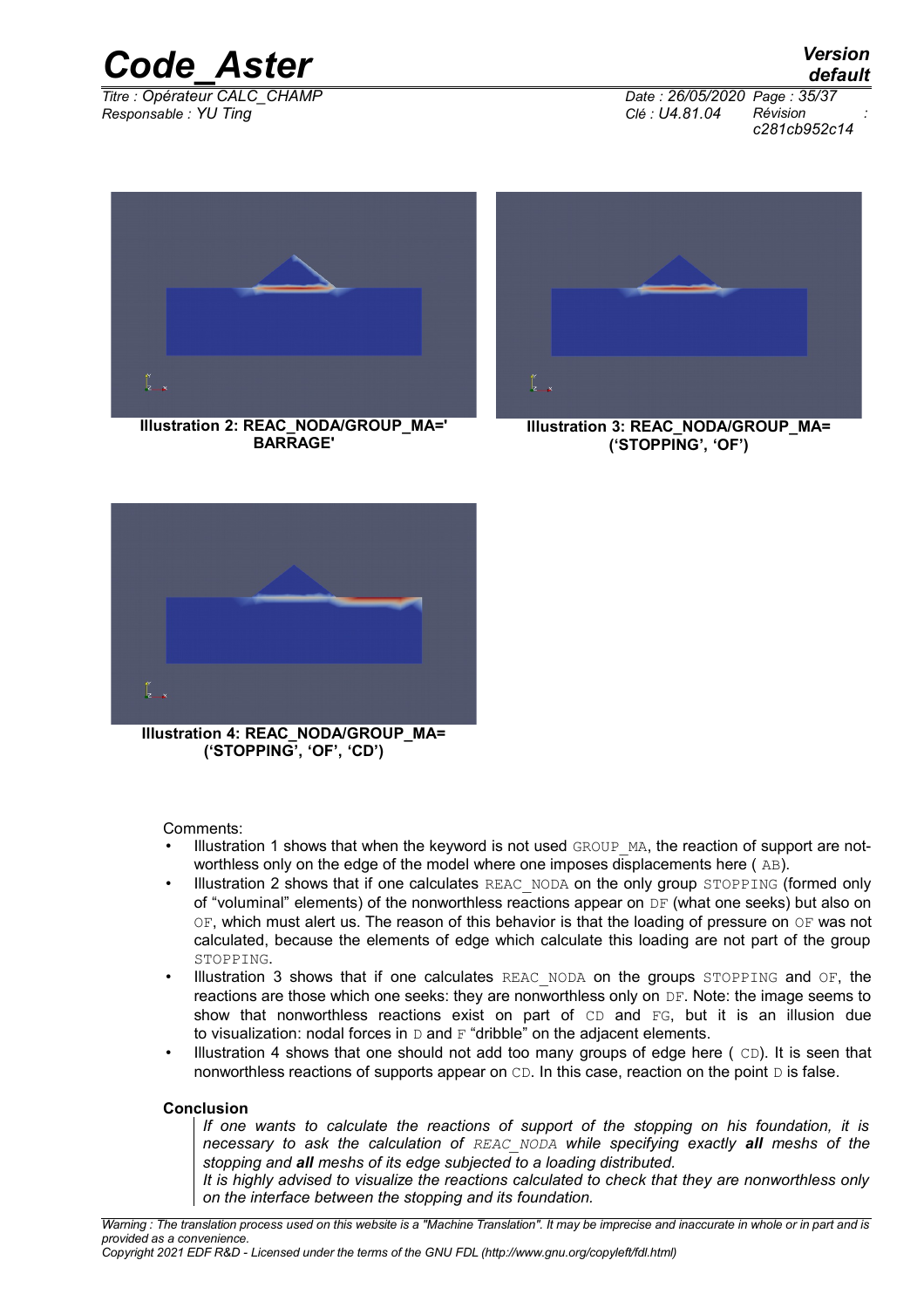*Titre : Opérateur CALC\_CHAMP Date : 26/05/2020 Page : 36/37 Responsable : YU Ting Clé : U4.81.04 Révision :*

*c281cb952c14*

### **2.10 Calculation of a field user**

<span id="page-35-4"></span>The keyword factor CHAM\_UTIL allows to calculate fields unspecified, known as "user" because of the name which will be affected for them in the concept result.

There can be several occurrences of CHAM UTIL in order to connect the calculation of several fields. Treatment being carried out at the end of the order CALC\_CHAMP, computed fields by the preceding keywords (CONSTRAINT, DEFORMATION…) are available here.

Either one asks for the calculation of a preset criterion, or one applies one or more formulas to calculate another field.

### **2.10.1 Operand NOM\_CHAM**

<span id="page-35-3"></span>It is a question of the field from which the calculations are done. The produced field will have the same type: ELGA, ELNO or NOEU.

### **2.10.2 Operand CRITERION**

<span id="page-35-2"></span>Request the calculation of a preset criterion. The criteria are (the paragraph [2.6.5](#page-20-0) provides the expressions of each criterion):

- VMIS (for the stress fields),
- INVA 2 (for the fields of deformations),
- TRACE (for the deformation or stress fields).

Each one of these criteria produces a component (named X1). One of the interests is to be able to calculate INVA 2 of any field of deformations.

### **2.10.3 Operand FORMULA**

<span id="page-35-1"></span>This makes it possible to calculate any expression function of the components of the field provided for NOM\_CHAM.

The produced field will contain as many components as of provided formulas: to the first formula the component will correspond X1, with the second X2, etc To 30 components can be thus created. The field at exit is systematically prolonged to zero on the other components and where the field as starter is not defined.

Examples of formulas allowing to find the criteria VMIS and INVA 2 can be found in the second part of the test sslv104a.

### **2.10.4 Operand NORMALIZES**

<span id="page-35-0"></span>Request the calculation of a preset standard. The standards are:

- $\Box$  2 : normalizes  $L^2$  of a tensor
- FROBENIUS : normalizes of Frobenius of a tensor

The calculated standard is a quantity integrated (with the weak direction) on an element  $\Omega_e$  . For a tensor  $A$  , the standard  $L_2$  is worth:

$$
N_{L_2} = \int_{\Omega_e} \sqrt{(A:A)} \cdot d\Omega_e \tag{1}
$$

The standard of Frobenius on the components  $A_{ii}$  of a tensor  $A$ :

$$
N_F = \int_{\Omega_e} \sum_{i,j} |A_{ij}| \cdot |A_{ij}| \cdot d\Omega_e \tag{2}
$$

*Copyright 2021 EDF R&D - Licensed under the terms of the GNU FDL (http://www.gnu.org/copyleft/fdl.html)*